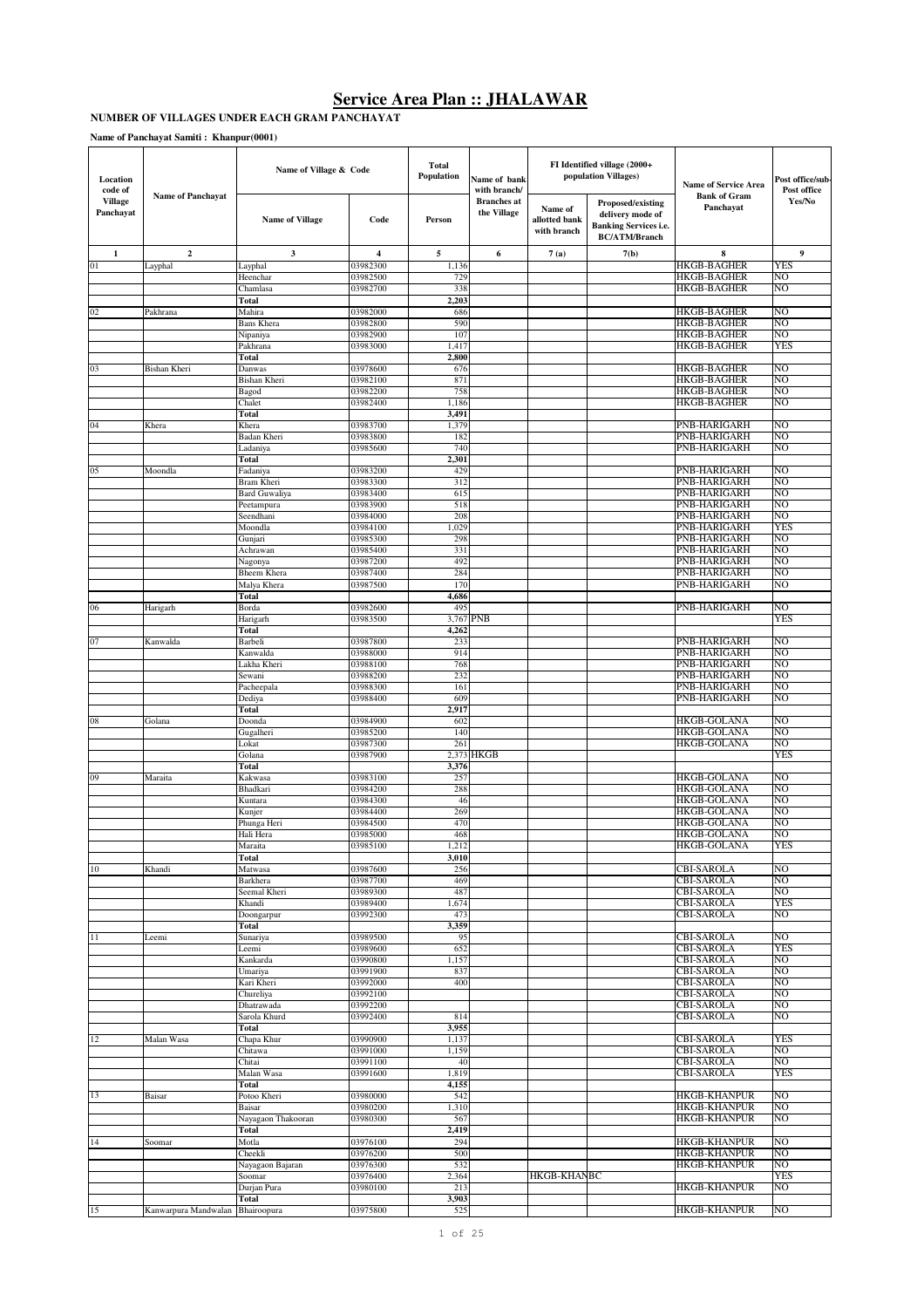## **Name of Panchayat Samiti : Khanpur(0001)**

| Location<br>code of         |                          | Name of Village & Code          |                      | <b>Total</b><br>Population | Name of bank<br>with branch/      |                                         | FI Identified village (2000+<br>population Villages)                                                 | <b>Name of Service Area</b>                | Post office/sub-<br>Post office |
|-----------------------------|--------------------------|---------------------------------|----------------------|----------------------------|-----------------------------------|-----------------------------------------|------------------------------------------------------------------------------------------------------|--------------------------------------------|---------------------------------|
| <b>Village</b><br>Panchayat | <b>Name of Panchayat</b> | <b>Name of Village</b>          | Code                 | Person                     | <b>Branches</b> at<br>the Village | Name of<br>allotted bank<br>with branch | <b>Proposed/existing</b><br>delivery mode of<br><b>Banking Services i.e.</b><br><b>BC/ATM/Branch</b> | <b>Bank of Gram</b><br>Panchayat           | Yes/No                          |
| $\mathbf{1}$                | $\boldsymbol{2}$         | 3                               | 4                    | 5                          | 6                                 | 7(a)                                    | 7(b)                                                                                                 | 8                                          | 9                               |
|                             |                          | Bilasara                        | 03975900             | 834                        |                                   |                                         |                                                                                                      | <b>HKGB-KHANPUR</b>                        | N <sub>O</sub>                  |
|                             |                          | Kotla                           | 03976000             |                            |                                   |                                         |                                                                                                      | <b>HKGB-KHANPUR</b>                        | NO                              |
|                             |                          | Kanwarpura Mandwalan            | 03976500             | 1,604                      |                                   |                                         |                                                                                                      | <b>HKGB-KHANPUR</b>                        | <b>YES</b>                      |
|                             |                          | Total<br>Bahrawada              | 03980400             | 2,963<br>77'               |                                   |                                         |                                                                                                      | <b>HKGB-KHANPUR</b>                        | N <sub>O</sub>                  |
| 16                          | Piplaj                   | Deopura                         | 03980500             | 684                        |                                   |                                         |                                                                                                      | <b>HKGB-KHANPUR</b>                        | NO                              |
|                             |                          | Golya Kheri                     | 03980600             | 823                        |                                   |                                         |                                                                                                      | <b>HKGB-KHANPUR</b>                        | NO                              |
|                             |                          | Piplaj                          | 03988500             | 2,418                      |                                   |                                         |                                                                                                      | <b>HKGB-KHANPUR</b>                        | YES                             |
|                             |                          | Jhagar                          | 03988600             | 97                         |                                   |                                         |                                                                                                      | <b>HKGB-KHANPUR</b>                        | NO                              |
|                             |                          | Mohammadpur                     | 03988700             | 110                        |                                   |                                         |                                                                                                      | <b>HKGB-KHANPUR</b>                        | NO                              |
|                             |                          | Jagdishpura<br>Total            | 03988900             | 290<br>5,199               |                                   |                                         |                                                                                                      | <b>HKGB-KHANPUR</b>                        | NO                              |
| 17                          | Khanpur                  | Chand Kheri                     | 03980700             | 2,000                      |                                   |                                         |                                                                                                      | <b>CBI-KHANPUR</b>                         | NO                              |
|                             |                          |                                 | 03980800             |                            | CBI,SBBJ,<br>HKGB, JKSB<br>PLDB.  |                                         |                                                                                                      |                                            | NO                              |
|                             |                          | Khanpur<br>Total                |                      | 13,061<br>15,061           |                                   |                                         |                                                                                                      |                                            | NO                              |
| 18                          | Shyonagar @ Dhani        | Shyonagar @ Dhani               | 03992500             | 1,654                      |                                   |                                         |                                                                                                      | <b>HKGB-KHANPUR</b>                        | NO                              |
|                             |                          | Bhoomri                         | 03992600             | 758                        |                                   |                                         |                                                                                                      | <b>HKGB-KHANPUR</b>                        | NO                              |
|                             |                          | Chandaliya                      | 03993700             | 537                        |                                   |                                         |                                                                                                      | <b>HKGB-KHANPUR</b>                        | NO                              |
|                             |                          | Irli                            | 03993800             | 1,020                      |                                   |                                         |                                                                                                      | <b>HKGB-KHANPUR</b>                        | NO                              |
|                             |                          | Total                           |                      | 3,969                      |                                   |                                         |                                                                                                      |                                            |                                 |
| 19                          | Sojpur                   | Bosar<br>Kheri                  | 03988800<br>03989000 | 380<br>90                  |                                   |                                         |                                                                                                      | <b>HKGB-KHANPUR</b><br><b>HKGB-KHANPUR</b> | N <sub>O</sub><br>NO            |
|                             |                          | Ghagharawata                    | 03989100             | 872                        |                                   |                                         |                                                                                                      | <b>HKGB-KHANPUR</b>                        | NO                              |
|                             |                          | Sojpur                          | 03989200             | 1,249                      |                                   |                                         |                                                                                                      | <b>HKGB-KHANPUR</b>                        | YES                             |
|                             |                          | Bharatpur                       | 03992700             | 807                        |                                   |                                         |                                                                                                      | <b>HKGB-KHANPUR</b>                        | NO                              |
|                             |                          | Total                           |                      | 3,398                      |                                   |                                         |                                                                                                      |                                            |                                 |
| 20                          | Akawad Khurd             | Hanwat Khera                    | 03992800             |                            |                                   |                                         |                                                                                                      | <b>CBI-SAROLA</b>                          | NO<br>NO                        |
|                             |                          | <b>Bal Khoh</b><br>Akawad Kalan | 03992900<br>03993000 | 459                        |                                   |                                         |                                                                                                      | <b>CBI-SAROLA</b><br><b>CBI-SAROLA</b>     | NO                              |
|                             |                          | Akawad Khurd                    | 03993100             | 747                        |                                   |                                         |                                                                                                      | <b>CBI-SAROLA</b>                          | <b>YES</b>                      |
|                             |                          | Korkya                          | 03993200             | 277                        |                                   |                                         |                                                                                                      | CBI-SAROLA                                 | NO                              |
|                             |                          | Neem Thoor                      | 03993300             |                            |                                   |                                         |                                                                                                      | CBI-SAROLA                                 | NO                              |
|                             |                          | Mahuwa Khera                    | 03993400             | 764                        |                                   |                                         |                                                                                                      | <b>CBI-SAROLA</b>                          | NO                              |
|                             |                          | Hatoli<br>Hatola                | 03993500<br>03993600 | 196<br>507                 |                                   |                                         |                                                                                                      | <b>CBI-SAROLA</b><br><b>CBI-SAROLA</b>     | N <sub>O</sub><br>NO            |
|                             |                          | Total                           |                      | 2,950                      |                                   |                                         |                                                                                                      |                                            |                                 |
| 21                          | Karanwas                 | Dadiya                          | 03991700             | 695                        |                                   |                                         |                                                                                                      | <b>CBI-KHANPUR</b>                         | NO                              |
|                             |                          | Bislai                          | 03994100             | 29                         |                                   |                                         |                                                                                                      | <b>CBI-KHANPUR</b>                         | N <sub>O</sub>                  |
|                             |                          | Deori                           | 03994200             |                            |                                   |                                         |                                                                                                      | CBI-KHANPUR                                | NO                              |
|                             |                          | Karanwas<br>Sarthala            | 03994300<br>03994400 | 1,151                      |                                   |                                         |                                                                                                      | <b>CBI-KHANPUR</b><br><b>CBI-KHANPUR</b>   | YES<br>NO                       |
|                             |                          | Baldeo Pura                     | 03995200             | 410                        |                                   |                                         |                                                                                                      | <b>CBI-KHANPUR</b>                         | NO                              |
|                             |                          | Ambala                          | 03995300             | 526                        |                                   |                                         |                                                                                                      | <b>CBI-KHANPUR</b>                         | NO                              |
|                             |                          | Total                           |                      | 3,079                      |                                   |                                         |                                                                                                      |                                            |                                 |
| 22                          | Gadarwara Doondi         | Doondi                          | 03980900             | 1,009                      |                                   |                                         |                                                                                                      | <b>HKGB-GOLANA</b>                         | NO                              |
|                             |                          | Hatai Kheri                     | 03981000<br>03981100 | 346                        |                                   |                                         |                                                                                                      | <b>HKGB-GOLANA</b>                         | NO<br>NO                        |
|                             |                          | Gadarwara Doondi<br>Theekariya  | 03981200             | 1,010<br>223               |                                   |                                         |                                                                                                      | <b>HKGB-GOLANA</b><br><b>HKGB-GOLANA</b>   | NO                              |
|                             |                          | <b>Bhat Kheri</b>               | 03981300             | 200                        |                                   |                                         |                                                                                                      | HKGB-GOLANA                                | NO                              |
|                             |                          | Gurjeni                         | 03984800             | 395                        |                                   |                                         |                                                                                                      | <b>HKGB-GOLANA</b>                         | NO                              |
|                             |                          | Total                           |                      | 3,183                      |                                   |                                         |                                                                                                      |                                            |                                 |
| 23                          | Dobra                    | Dobra                           | 03976600             | 1,256                      |                                   |                                         |                                                                                                      | SBBJ-KHANPUR                               | YES                             |
|                             |                          | Padmiya<br>Gurha                | 03979500<br>03979600 | 337<br>172                 |                                   |                                         |                                                                                                      | <b>SBBJ-KHANPUR</b><br>SBBJ-KHANPUR        | NO<br>NO                        |
|                             |                          | Bhoju Kheri                     | 03979700             | 371                        |                                   |                                         |                                                                                                      | <b>SBBJ-KHANPUR</b>                        | NO                              |
|                             |                          | Lodha                           | 03979800             | 191                        |                                   |                                         |                                                                                                      | <b>SBBJ-KHANPUR</b>                        | NO                              |
|                             |                          | Roopa Hera                      | 03979900             | 378                        |                                   |                                         |                                                                                                      | <b>SBBJ-KHANPUR</b>                        | NO                              |
| 24                          |                          | Total<br>Kalarewa               | 03981400             | 2,705<br>699               |                                   |                                         |                                                                                                      | <b>HKGB-GOLANA</b>                         | NO                              |
|                             | Jarga                    | Kethooni                        | 03981500             | 192                        |                                   |                                         |                                                                                                      | <b>HKGB-GOLANA</b>                         | NO                              |
|                             |                          | Khatawada                       | 03981600             | 411                        |                                   |                                         |                                                                                                      | <b>HKGB-GOLANA</b>                         | NO                              |
|                             |                          | Jarga                           | 03984700             | 1,296                      |                                   |                                         |                                                                                                      | <b>HKGB-GOLANA</b>                         | YES                             |
|                             |                          | Total                           |                      | 2,598                      |                                   |                                         |                                                                                                      |                                            |                                 |
| 25                          | Mori                     | Jamunya Talai                   | 03986100<br>03986200 |                            |                                   |                                         |                                                                                                      | <b>HKGB-GOLANA</b>                         | NO<br>NO.                       |
|                             |                          | Mori<br>Anghora                 | 03986300             | 724<br>200                 |                                   |                                         |                                                                                                      | <b>HKGB-GOLANA</b><br><b>HKGB-GOLANA</b>   | NO                              |
|                             |                          | Jawra                           | 03986400             | 228                        |                                   |                                         |                                                                                                      | <b>HKGB-GOLANA</b>                         | NO                              |
|                             |                          | Chhatar Pura                    | 03986500             | 445                        |                                   |                                         |                                                                                                      | <b>HKGB-GOLANA</b>                         | NO                              |
|                             |                          | Ratanpura                       | 03990100             | 541                        |                                   |                                         |                                                                                                      | <b>HKGB-GOLANA</b>                         | NO                              |
|                             |                          | Total                           |                      | 2,138                      |                                   |                                         |                                                                                                      |                                            | YES                             |
| 26                          | Borda Mau                | Borda Mau<br>Rajpura            | 03990200<br>03990300 | 1,834<br>1,169             |                                   |                                         |                                                                                                      | <b>HKGB-GOLANA</b><br><b>HKGB-GOLANA</b>   | NO                              |
|                             |                          | Daulatpura                      | 03990400             |                            |                                   |                                         |                                                                                                      | <b>HKGB-GOLANA</b>                         | NO                              |
|                             |                          | Dhanoda Khurd                   | 03990500             | 708                        |                                   |                                         |                                                                                                      | <b>HKGB-GOLANA</b>                         | NO                              |
|                             |                          | Chandpur Chaplra                | 03990700             | 732                        |                                   |                                         |                                                                                                      | <b>HKGB-GOLANA</b>                         | NO                              |
|                             |                          | Total                           |                      | 4,443                      |                                   |                                         |                                                                                                      |                                            |                                 |
| 27                          | Sarkhandiya              | Koloo Kheri<br>Odhpur           | 03977500<br>03977600 | 262<br>390                 |                                   |                                         |                                                                                                      | <b>CBI-PANWAR</b><br><b>CBI-PANWAR</b>     | NO<br>NO                        |
|                             |                          | Dholya Kheri                    | 03977700             |                            |                                   |                                         |                                                                                                      | <b>CBI-PANWAR</b>                          | NO                              |
|                             |                          | Sarkhandiya                     | 03977800             | 1,268                      |                                   |                                         |                                                                                                      | <b>CBI-PANWAR</b>                          | <b>YES</b>                      |
|                             |                          | <b>Ummed Pura</b>               | 03978300             | 983                        |                                   |                                         |                                                                                                      | CBI-PANWAR                                 | NO                              |
|                             |                          | Khamawada                       | 03978900             | 487                        |                                   |                                         |                                                                                                      | <b>CBI-PANWAR</b>                          | NO                              |
| 28                          | Bhagwan Pura             | Total<br>Bhagwan Pura           | 03976700             | 3,390<br>1,078             |                                   |                                         |                                                                                                      | <b>CBI-PANWAR</b>                          | <b>YES</b>                      |
|                             |                          |                                 |                      |                            |                                   |                                         |                                                                                                      |                                            |                                 |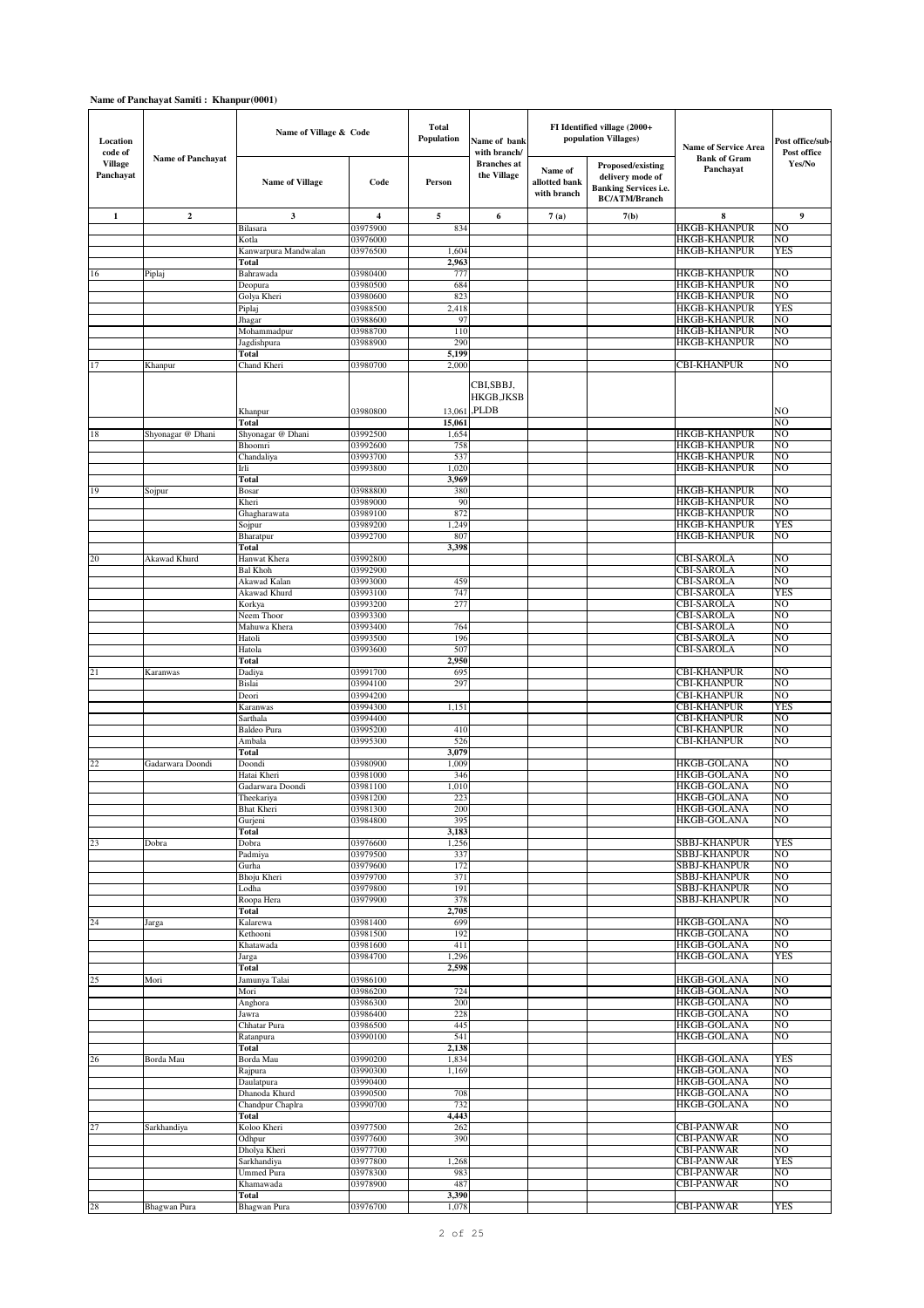## **Name of Panchayat Samiti : Khanpur(0001)**

| Location<br>code of         |                          | Name of Village & Code          |                      | Total<br>Population | Name of bank<br>with branch/      |                                         | FI Identified village (2000+<br>population Villages)                                          | <b>Name of Service Area</b>                | Post office/sub-<br>Post office |
|-----------------------------|--------------------------|---------------------------------|----------------------|---------------------|-----------------------------------|-----------------------------------------|-----------------------------------------------------------------------------------------------|--------------------------------------------|---------------------------------|
| <b>Village</b><br>Panchayat | <b>Name of Panchayat</b> | <b>Name of Village</b>          | Code                 | Person              | <b>Branches</b> at<br>the Village | Name of<br>allotted bank<br>with branch | Proposed/existing<br>delivery mode of<br><b>Banking Services i.e.</b><br><b>BC/ATM/Branch</b> | <b>Bank of Gram</b><br>Panchayat           | Yes/No                          |
| $\mathbf{1}$                | $\overline{2}$           | 3                               | $\overline{4}$       | 5                   | 6                                 | 7(a)                                    | 7(b)                                                                                          | 8                                          | 9                               |
|                             |                          | Bangadsi                        | 03977100             | 385                 |                                   |                                         |                                                                                               | <b>CBI-PANWAR</b>                          | NO                              |
|                             |                          | Sanga Hera                      | 03977200             | 347                 |                                   |                                         |                                                                                               | <b>CBI-PANWAR</b>                          | NO                              |
|                             |                          | Khata Kheri<br>Gul Kheri        | 03977300<br>03977400 | 360<br>222          |                                   |                                         |                                                                                               | <b>CBI-PANWAR</b><br><b>CBI-PANWAR</b>     | N <sub>O</sub><br>NO            |
|                             |                          | Lalawata                        | 03979100             | 617                 |                                   |                                         |                                                                                               | <b>CBI-PANWAR</b>                          | NO                              |
|                             |                          | Singola                         | 03979200             | 580                 |                                   |                                         |                                                                                               | <b>CBI-PANWAR</b>                          | NO                              |
|                             |                          | Rampura                         | 03979300             | 672                 |                                   |                                         |                                                                                               | <b>CBI-PANWAR</b>                          | NO                              |
|                             |                          | Ranya Kheri                     | 03979400             | 370                 |                                   |                                         |                                                                                               | <b>CBI-PANWAR</b>                          | NO                              |
|                             |                          | Total                           |                      | 4,631               |                                   |                                         |                                                                                               |                                            |                                 |
| 29                          | Akodiya                  | Akodiya                         | 03977900             | 1,361               |                                   |                                         |                                                                                               | <b>CBI-PANWAR</b>                          | <b>YES</b>                      |
|                             |                          | Sarola Bhankya Kheri<br>Chonsla | 03978000<br>03978100 | 603<br>529          |                                   |                                         |                                                                                               | <b>CBI-PANWAR</b><br><b>CBI-PANWAR</b>     | NO<br>N <sub>O</sub>            |
|                             |                          | Samad Kheri                     | 03978200             | 169                 |                                   |                                         |                                                                                               | <b>CBI-PANWAR</b>                          | NO                              |
|                             |                          | Bhatwara                        | 03978400             | 91                  |                                   |                                         |                                                                                               | <b>CBI-PANWAR</b>                          | NO                              |
|                             |                          | Boreli                          | 03978500             | 307                 |                                   |                                         |                                                                                               | <b>CBI-PANWAR</b>                          | NO                              |
|                             |                          | Total                           |                      | 3,060               |                                   |                                         |                                                                                               |                                            |                                 |
| 30                          | Dahi Khera               | Mohanpura                       | 03979000             | 211                 |                                   |                                         |                                                                                               | <b>HKGB-DAHIKHERA</b>                      | NO                              |
|                             |                          | Jathedi                         | 03981700<br>03981800 | 146<br>314          |                                   |                                         |                                                                                               | <b>HKGB-DAHIKHERA</b><br>HKGB-DAHIKHERA    | N <sub>O</sub><br>NO            |
|                             |                          | Bani<br>Dahi Khera              | 03981900             | 2,703               | HKGB                              |                                         |                                                                                               | HKGB-DAHIKHERA                             | <b>YES</b>                      |
|                             |                          | Jithana                         | 03984600             | 35                  |                                   |                                         |                                                                                               | <b>HKGB-DAHIKHERA</b>                      | NO                              |
|                             |                          | Total                           |                      | 3,725               |                                   |                                         |                                                                                               |                                            |                                 |
| 31                          | Jolpa                    | Jolpa                           | 03975400             | 1,614               |                                   |                                         |                                                                                               | <b>HKGB-KHANPUR</b>                        | YES                             |
|                             |                          | Khoont Kheri                    | 03975500             | 186                 |                                   |                                         |                                                                                               | <b>HKGB-KHANPUR</b>                        | NO                              |
|                             |                          | Alanpur                         | 03977000             | 285<br>497          |                                   |                                         |                                                                                               | <b>HKGB-KHANPUR</b>                        | NO<br>NO                        |
|                             |                          | Mehandri<br>Bohra               | 03975600<br>03975700 | 849                 |                                   |                                         |                                                                                               | <b>HKGB-KHANPUR</b><br><b>HKGB-KHANPUR</b> | NO                              |
|                             |                          | Suwalya                         | 03976800             | 328                 |                                   |                                         |                                                                                               | <b>HKGB-KHANPUR</b>                        | NO                              |
|                             |                          | Khunja                          | 03976900             | 236                 |                                   |                                         |                                                                                               | <b>HKGB-KHANPUR</b>                        | NO                              |
|                             |                          | Total                           |                      | 1,910               |                                   |                                         |                                                                                               |                                            |                                 |
|                             | 32 Panwar                | Jeera Pur                       | 03978700             | 15                  |                                   |                                         |                                                                                               | <b>CBI-PANWAR</b>                          | NO                              |
|                             |                          | Panwar                          | 03978800             | 5,300               | CBI                               |                                         |                                                                                               |                                            | NO                              |
|                             | 33 Sarola Kalan          | Total<br>Sarola Kalan           | 03991800             | 5,315<br>7,418      | <b>CBI,JKSB</b>                   |                                         |                                                                                               | CBI-SAROLA                                 | YES                             |
|                             |                          | Total                           |                      |                     |                                   |                                         |                                                                                               |                                            | NO                              |
|                             | 34 Taraj                 | Bokhari                         | 03995000             | 583                 |                                   |                                         |                                                                                               | CBI-KHANPUR                                | NO                              |
|                             |                          | Taraj                           | 03995400             | 3,886               |                                   | CBI-KHANPUBC                            |                                                                                               | <b>CBI-KHANPUR</b>                         | <b>YES</b>                      |
|                             |                          | Chhapihera                      | 03995500             | 299                 |                                   |                                         |                                                                                               | <b>CBI-KHANPUR</b>                         | NO                              |
|                             |                          | Rawans Veeran                   | 03995600             |                     |                                   |                                         |                                                                                               | <b>CBI-KHANPUR</b>                         | NO                              |
|                             |                          | Daulatpura<br>Bheemgarh Veeran  | 03995700<br>03995800 |                     |                                   |                                         |                                                                                               | <b>CBI-KHANPUR</b><br><b>CBI-KHANPUR</b>   | NO<br>NΟ                        |
|                             |                          | Daulara                         | 03995900             | 443                 |                                   |                                         |                                                                                               | <b>CBI-KHANPUR</b>                         | NO                              |
|                             |                          | Manpura                         | 03996000             | 274                 |                                   |                                         |                                                                                               | <b>CBI-KHANPUR</b>                         | NO                              |
|                             |                          | Total                           |                      | 5,485               |                                   |                                         |                                                                                               |                                            |                                 |
|                             | 35 Bagher                | <b>Ummed Pura</b>               | 03983600             | 110                 |                                   |                                         |                                                                                               | <b>HKGB-BAGHER</b>                         | N <sub>O</sub>                  |
|                             |                          | Miyara                          | 03985700             | 873                 |                                   |                                         |                                                                                               | <b>HKGB-BAGHER</b>                         | NO                              |
|                             |                          | Bagher<br>Bhairoopura           | 03985800<br>03985900 | 1,970<br>566        | HKGB                              |                                         |                                                                                               | <b>HKGB-BAGHER</b><br><b>HKGB-BAGHER</b>   | YES<br>NO                       |
|                             |                          | Banniya                         | 03986000             | 1,122               |                                   |                                         |                                                                                               | <b>HKGB-BAGHER</b>                         | NO                              |
|                             |                          | Kherli Meeran                   | 03986800             | 666                 |                                   |                                         |                                                                                               | <b>HKGB-BAGHER</b>                         | NO                              |
|                             |                          | Total                           |                      | 5,307               |                                   |                                         |                                                                                               |                                            |                                 |
|                             | 36 Gadarwara Noorji      | Kanwarpura Bhattji              | 03985500             | 317                 |                                   |                                         |                                                                                               | HKGB-BAGHER                                | NO                              |
|                             |                          | Antarwara<br>Bhatwasi           | 03986600<br>03986700 | 374<br>491          |                                   |                                         |                                                                                               | <b>HKGB-BAGHER</b><br><b>HKGB-BAGHER</b>   | NO<br>NO                        |
|                             |                          | Gadarwara Noorji                | 03986900             | 1,425               |                                   |                                         |                                                                                               | <b>HKGB-BAGHER</b>                         | YES                             |
|                             |                          | Chandaniya Kheri                | 03987000             | 304                 |                                   |                                         |                                                                                               | <b>HKGB-BAGHER</b>                         | NO                              |
|                             |                          | Guwari                          | 03987100             | 263                 |                                   |                                         |                                                                                               | <b>HKGB-BAGHER</b>                         | NO                              |
|                             |                          | Jal Kheri                       | 03989700             | 204                 |                                   |                                         |                                                                                               | <b>HKGB-BAGHER</b>                         | NO                              |
|                             |                          | Alodi                           | 03989800             | 282                 |                                   |                                         |                                                                                               | <b>HKGB-BAGHER</b>                         | NO                              |
|                             |                          | Aloda<br>Barna                  | 03989900<br>03990000 | 490<br>467          |                                   |                                         |                                                                                               | <b>HKGB-BAGHER</b><br><b>HKGB-BAGHER</b>   | NO<br>NO                        |
|                             |                          | Total                           |                      | 4,617               |                                   |                                         |                                                                                               |                                            |                                 |
|                             | 37 Dhanoda Kalan         | Peepalda                        | 03990600             | 1,138               |                                   |                                         |                                                                                               | <b>HKGB-BAGHER</b>                         | NO                              |
|                             |                          | Dhanoda Kalan                   | 03991200             | 1,237               |                                   |                                         |                                                                                               | <b>HKGB-BAGHER</b>                         | YES                             |
|                             |                          | Bareri                          | 03991300             | 517                 |                                   |                                         |                                                                                               | <b>HKGB-BAGHER</b>                         | NO.                             |
|                             |                          | Dhagariya                       | 03991400             | 220                 |                                   |                                         |                                                                                               | <b>HKGB-BAGHER</b>                         | NO                              |
|                             |                          | Malooni<br>Total                | 03991500             | 612<br>3,724        |                                   |                                         |                                                                                               | <b>HKGB-BAGHER</b>                         | NO                              |
|                             | 38 Bareda                | Khair Khera                     | 03993900             | 866                 |                                   |                                         |                                                                                               | <b>CBI-KHANPUR</b>                         | NO                              |
|                             |                          | Sukh Baredi                     | 03994000             | 249                 |                                   |                                         |                                                                                               | <b>CBI-KHANPUR</b>                         | NO                              |
|                             |                          | Bor Kheri                       | 03994500             | 425                 |                                   |                                         |                                                                                               | <b>CBI-KHANPUR</b>                         | NO                              |
|                             |                          | <b>Bheel Khera</b>              | 03994600             | 460                 |                                   |                                         |                                                                                               | <b>CBI-KHANPUR</b>                         | NO                              |
|                             |                          | Samrol                          | 03994700             | 466                 |                                   |                                         |                                                                                               | <b>CBI-KHANPUR</b>                         | NO                              |
|                             |                          | Kagni Khera<br>Sewanya          | 03994800<br>03994900 | 238<br>297          |                                   |                                         |                                                                                               | <b>CBI-KHANPUR</b><br><b>CBI-KHANPUR</b>   | NO<br>NO                        |
|                             |                          | Bareda                          | 03995100             | 1,179               |                                   |                                         |                                                                                               | <b>CBI-KHANPUR</b>                         | YES                             |
|                             |                          | Total                           |                      | 4,180               |                                   |                                         |                                                                                               |                                            |                                 |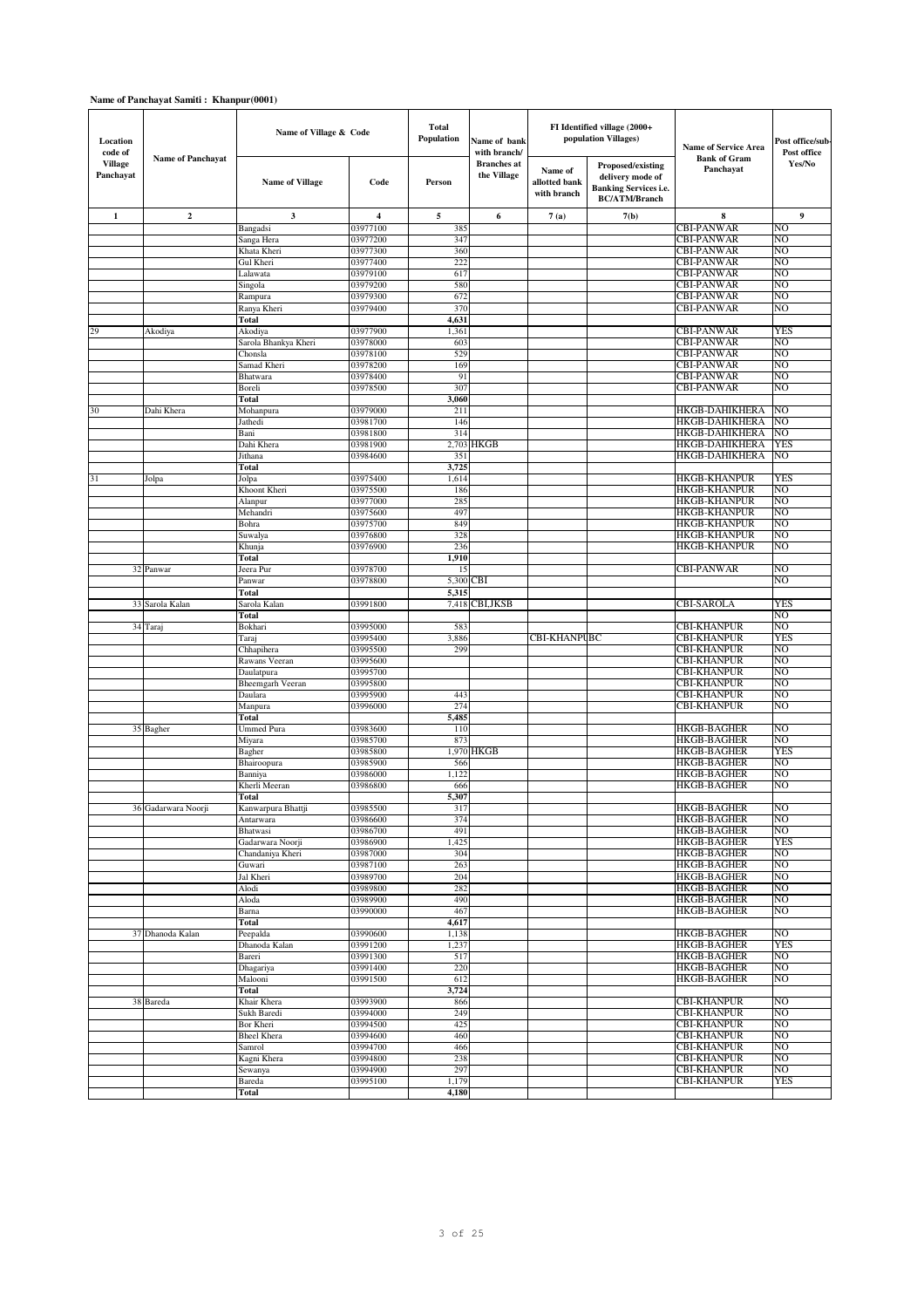#### **NUMBER OF VILLAGES UNDER EACH GRAM PANCHAYAT**

| Location<br>code of<br><b>Village</b> | <b>Name of Panchayat</b> | Name of Village & Code            |                      | Total<br>Population | Name of bank<br>with branch/<br><b>Branches</b> at |                                         | FI Identified village (2000+ population<br><b>Villages)</b><br>Proposed/existing | Name of Service Area Bank of<br><b>Gram Panchayat</b> | Post office/sub-<br>Post office<br>Yes/No |
|---------------------------------------|--------------------------|-----------------------------------|----------------------|---------------------|----------------------------------------------------|-----------------------------------------|----------------------------------------------------------------------------------|-------------------------------------------------------|-------------------------------------------|
| Panchayat                             |                          | <b>Name of Village</b>            | Code                 | Person              | the Village                                        | Name of<br>allotted bank<br>with branch | delivery mode of<br><b>Banking Services i.e.</b><br><b>BC/ATM/Branch</b>         |                                                       |                                           |
| $\mathbf{1}$                          | $\overline{2}$           | 3                                 | 4                    | 5                   | 6                                                  | 7(a)                                    | 7(b)                                                                             | 8                                                     | 9                                         |
| 01                                    | Doongar Gaon             | Kanwarpura                        | 04017000             | 592                 |                                                    |                                         |                                                                                  | HKGB-ASNAWAR                                          | NO                                        |
|                                       |                          | Chuthya Kheri<br>Khajoori Kalan   | 04016900<br>04017100 | 266<br>458          |                                                    |                                         |                                                                                  | HKGB-ASNAWAR<br>HKGB-ASNAWAR                          | NO<br>NO                                  |
|                                       |                          | Doongar Gaon                      | 04017300             | 3,033               |                                                    | HKGB-ASNABC                             |                                                                                  | HKGB-ASNAWAR                                          | <b>YES</b>                                |
|                                       |                          | Tokri Baldeopura                  | 04017500             |                     |                                                    |                                         |                                                                                  | HKGB-ASNAWAR                                          | NO                                        |
|                                       |                          | Semli Gokul                       | 04017600             | 237                 |                                                    |                                         |                                                                                  | <b>HKGB-ASNAWAR</b>                                   | NO                                        |
|                                       |                          | Mala Tota                         | 04017700             | 167                 |                                                    |                                         |                                                                                  | HKGB-ASNAWAR                                          | NO                                        |
| 02                                    | Kherla                   | Total<br>Peeplya Goojaran         | 04016500             | 4,753<br>358        |                                                    |                                         |                                                                                  | <b>HKGB-ASNAWAR</b>                                   | NO                                        |
|                                       |                          | Talwariya                         | 04014600             | 293                 |                                                    |                                         |                                                                                  | <b>HKGB-ASNAWAR</b>                                   | NO                                        |
|                                       |                          | Naya Gaon @ Bhanpura              | 04014700             | 432                 |                                                    |                                         |                                                                                  | HKGB-ASNAWAR                                          | NO                                        |
|                                       |                          | Kherla                            | 04014800             | 495                 |                                                    |                                         |                                                                                  | HKGB-ASNAWAR                                          | NO                                        |
|                                       |                          | Gadiya Mer                        | 04016600             | 549                 |                                                    |                                         |                                                                                  | HKGB-ASNAWAR                                          | NO                                        |
|                                       |                          | Rooppura Baldiya<br>Mohammad Pura | 04016700<br>04017200 | 315<br>391          |                                                    |                                         |                                                                                  | <b>HKGB-ASNAWAR</b><br>HKGB-ASNAWAR                   | NO<br>NO                                  |
|                                       |                          | Total                             |                      | 2,833               |                                                    |                                         |                                                                                  |                                                       |                                           |
| 03                                    | Barodiya                 | Ananda                            | 04014500             | 802                 |                                                    |                                         |                                                                                  | <b>HKGB-ASNAWAR</b>                                   | NO                                        |
|                                       |                          | Jatamari                          | 04014100             | 28:                 |                                                    |                                         |                                                                                  | HKGB-ASNAWAR                                          | NO                                        |
|                                       |                          | Dhanoda                           | 04014200             | 60 <sub>4</sub>     |                                                    |                                         |                                                                                  | HKGB-ASNAWAR                                          | NO                                        |
|                                       |                          | Barodiya                          | 04014300<br>04014400 | 1,462<br>398        |                                                    |                                         |                                                                                  | HKGB-ASNAWAR<br>HKGB-ASNAWAR                          | YES<br>NO                                 |
|                                       |                          | Kher Khera<br>Bheemli             | 04017400             |                     |                                                    |                                         |                                                                                  | HKGB-ASNAWAR                                          | NO                                        |
|                                       |                          | Total                             |                      | 3,551               |                                                    |                                         |                                                                                  |                                                       |                                           |
| 04                                    | Tandi Sohan Pura         | Ganesh Pura                       | 04015500             | 270                 |                                                    |                                         |                                                                                  | <b>HKGB-ASNAWAR</b>                                   | NO                                        |
|                                       |                          | Gaupura                           | 04015600             | 360                 |                                                    |                                         |                                                                                  | HKGB-ASNAWAR                                          | NO                                        |
|                                       |                          | Salki Doongri                     | 04015700             | 498<br>318          |                                                    |                                         |                                                                                  | HKGB-ASNAWAR<br>HKGB-ASNAWAR                          | NO<br>NO                                  |
|                                       |                          | Gurha<br>Raredi                   | 04015800<br>04015900 | 335                 |                                                    |                                         |                                                                                  | HKGB-ASNAWAR                                          | NO                                        |
|                                       |                          | Tandi Sohan Pura                  | 04016100             | 1,15:               |                                                    |                                         |                                                                                  | HKGB-ASNAWAR                                          | NO                                        |
|                                       |                          | Nala                              | 04016200             | 191                 |                                                    |                                         |                                                                                  | HKGB-ASNAWAR                                          | NO                                        |
|                                       |                          | Rangpatan                         | 04016300             | 71                  |                                                    |                                         |                                                                                  | HKGB-ASNAWAR                                          | NO                                        |
|                                       |                          | Mankund                           | 04016800             |                     |                                                    |                                         |                                                                                  | HKGB-ASNAWAR                                          | NO                                        |
| 05                                    | Lawasal                  | Total<br>Lawasal                  | 04015000             | 3,198<br>879        |                                                    |                                         |                                                                                  | <b>HKGB-ASNAWAR</b>                                   | YES                                       |
|                                       |                          | Manpura                           | 04014900             | 384                 |                                                    |                                         |                                                                                  | <b>HKGB-ASNAWAR</b>                                   | NO                                        |
|                                       |                          | Mehandi                           | 04015200             | 255                 |                                                    |                                         |                                                                                  | <b>HKGB-ASNAWAR</b>                                   | NO                                        |
|                                       |                          | Gargach                           | 04015300             |                     |                                                    |                                         |                                                                                  | <b>HKGB-ASNAWAR</b>                                   | NO                                        |
|                                       |                          | Kans Kherli                       | 04015400             | 306                 |                                                    |                                         |                                                                                  | HKGB-ASNAWAR                                          | NO                                        |
|                                       |                          | Badiya Gorhanpura<br>Dhabli       | 04016000<br>04016400 | 781<br>543          |                                                    |                                         |                                                                                  | HKGB-ASNAWAR<br>HKGB-ASNAWAR                          | NO<br>NO                                  |
|                                       |                          | Total                             |                      | 3,148               |                                                    |                                         |                                                                                  |                                                       |                                           |
| 06                                    | Kolana                   | Munderi                           | 04001300             | 809                 |                                                    |                                         |                                                                                  | ICICI - JHALAWAR                                      | NO                                        |
|                                       |                          | Guwari Khurd                      | 03999800             | 261                 |                                                    |                                         |                                                                                  | ICICI - JHALAWAR                                      | NO                                        |
|                                       |                          | Guwari Kalan                      | 03999900             | 252                 |                                                    |                                         |                                                                                  | ICICI - JHALAWAR                                      | NO                                        |
|                                       |                          | Changeri                          | 04000000<br>04000100 | 420<br>166          |                                                    |                                         |                                                                                  | ICICI - JHALAWAR<br>ICICI - JHALAWAR                  | NO<br>NO                                  |
|                                       |                          | Baori Khera<br>Bhanwariya         | 04000700             | 114                 |                                                    |                                         |                                                                                  | ICICI - JHALAWAR                                      | NO                                        |
|                                       |                          | Khairasi                          | 04000800             | 22                  |                                                    |                                         |                                                                                  | ICICI - JHALAWAR                                      | NO                                        |
|                                       |                          | Khar Khera                        | 04000900             |                     |                                                    |                                         |                                                                                  | ICICI - JHALAWAR                                      | NO                                        |
|                                       |                          | Balya Kheri                       | 04001000             |                     |                                                    |                                         |                                                                                  | ICICI - JHALAWAR                                      | NO                                        |
|                                       |                          | Kolana                            | 04001100             | 883                 |                                                    |                                         |                                                                                  | ICICI - JHALAWAR                                      | NO                                        |
|                                       |                          | Semli Patpariya<br>Chariya Kheri  | 04001200<br>04006200 | 215<br>133          |                                                    |                                         |                                                                                  | <b>ICICI - JHALAWAR</b><br>ICICI - JHALAWAR           | NO<br>NO                                  |
|                                       |                          | Total                             |                      | 3,275               |                                                    |                                         |                                                                                  |                                                       |                                           |
| 07                                    | Mandawar                 | Kotghati                          | 04000300             | Uninhabited         |                                                    |                                         |                                                                                  | <b>HKGB-MANDAWAR</b>                                  | NO                                        |
|                                       |                          | <b>Boodh Mandawar</b>             | 04000200             | 660                 |                                                    |                                         |                                                                                  | HKGB-MANDAWAR                                         | NO                                        |
|                                       |                          | Mandawar                          | 04000400             | 3,951               | 3,291 HKGB                                         |                                         |                                                                                  |                                                       | <b>YES</b>                                |
| $08\,$                                | Gordhanpura              | Total<br>Gwal Doongri             | 04006600             |                     |                                                    |                                         |                                                                                  | <b>ICICI - JHALAWAR</b>                               | NO                                        |
|                                       |                          | Bansghat                          | 04000500             | 392                 |                                                    |                                         |                                                                                  | <b>ICICI - JHALAWAR</b>                               | NO                                        |
|                                       |                          | Gordhanpura                       | 04000600             | 694                 |                                                    |                                         |                                                                                  | <b>ICICI - JHALAWAR</b>                               | <b>YES</b>                                |
|                                       |                          | Peeplya Sarhad                    | 04006400             | 240                 |                                                    |                                         |                                                                                  | <b>ICICI - JHALAWAR</b>                               | N <sub>O</sub>                            |
|                                       |                          | Dadwara                           | 04006500             | 470                 |                                                    |                                         |                                                                                  | <b>ICICI - JHALAWAR</b>                               | NO                                        |
|                                       |                          | Ghatlai<br>Fatehpura              | 04006700<br>04006800 |                     |                                                    |                                         |                                                                                  | <b>ICICI - JHALAWAR</b><br><b>ICICI - JHALAWAR</b>    | NO<br>NO                                  |
|                                       |                          | Pirathvi Pura                     | 04006900             | 640                 |                                                    |                                         |                                                                                  | <b>ICICI - JHALAWAR</b>                               | NO                                        |
|                                       |                          | Choona Bhati                      | 04007000             | 611                 |                                                    |                                         |                                                                                  | <b>ICICI - JHALAWAR</b>                               | NO                                        |
|                                       |                          | Kuwabhao @ Bhopatpura             | 04007100             | 466                 |                                                    |                                         |                                                                                  | <b>ICICI - JHALAWAR</b>                               | NO                                        |
|                                       |                          | Dayabhao                          | 04007200             | 355                 |                                                    |                                         |                                                                                  | <b>ICICI - JHALAWAR</b>                               | NO                                        |
| 09                                    | Rooparel                 | Total<br>Barbela                  | 04008400             | 3,868<br>500        |                                                    |                                         |                                                                                  | HKGB-MANDAWAR                                         | NO                                        |
|                                       |                          | Ramri                             | 04006100             | 721                 |                                                    |                                         |                                                                                  | HKGB-MANDAWAR                                         | NO                                        |
|                                       |                          | Pura                              | 04006300             | 457                 |                                                    |                                         |                                                                                  | HKGB-MANDAWAR                                         | NO                                        |
|                                       |                          | Haripura                          | 04008000             | 465                 |                                                    |                                         |                                                                                  | HKGB-MANDAWAR                                         | NO                                        |
|                                       |                          | Barbeli                           | 04008300             | 377                 |                                                    |                                         |                                                                                  | HKGB-MANDAWAR                                         | NO                                        |
|                                       |                          | Sekhla                            | 04008500             | 145                 |                                                    |                                         |                                                                                  | HKGB-MANDAWAR                                         | NO<br>NO                                  |
|                                       |                          | Moriya Kheri<br>Rooparel          | 04008600<br>04008700 | 183<br>660          |                                                    |                                         |                                                                                  | HKGB-MANDAWAR<br>HKGB-MANDAWAR                        | <b>YES</b>                                |
|                                       |                          | Jetpura                           | 04012200             | 361                 |                                                    |                                         |                                                                                  | HKGB-MANDAWAR                                         | NO                                        |
|                                       |                          | Akwasa                            | 04012300             | 384                 |                                                    |                                         |                                                                                  | HKGB-MANDAWAR                                         | NO                                        |
|                                       |                          | Motya Doongri                     | 04012400             | 15                  |                                                    |                                         |                                                                                  | HKGB-MANDAWAR                                         | NO                                        |
|                                       |                          | Kundbari                          | 04012500             | 154                 |                                                    |                                         |                                                                                  | HKGB-MANDAWAR                                         | NO                                        |
|                                       |                          | Total                             |                      | 4,422               |                                                    |                                         |                                                                                  |                                                       |                                           |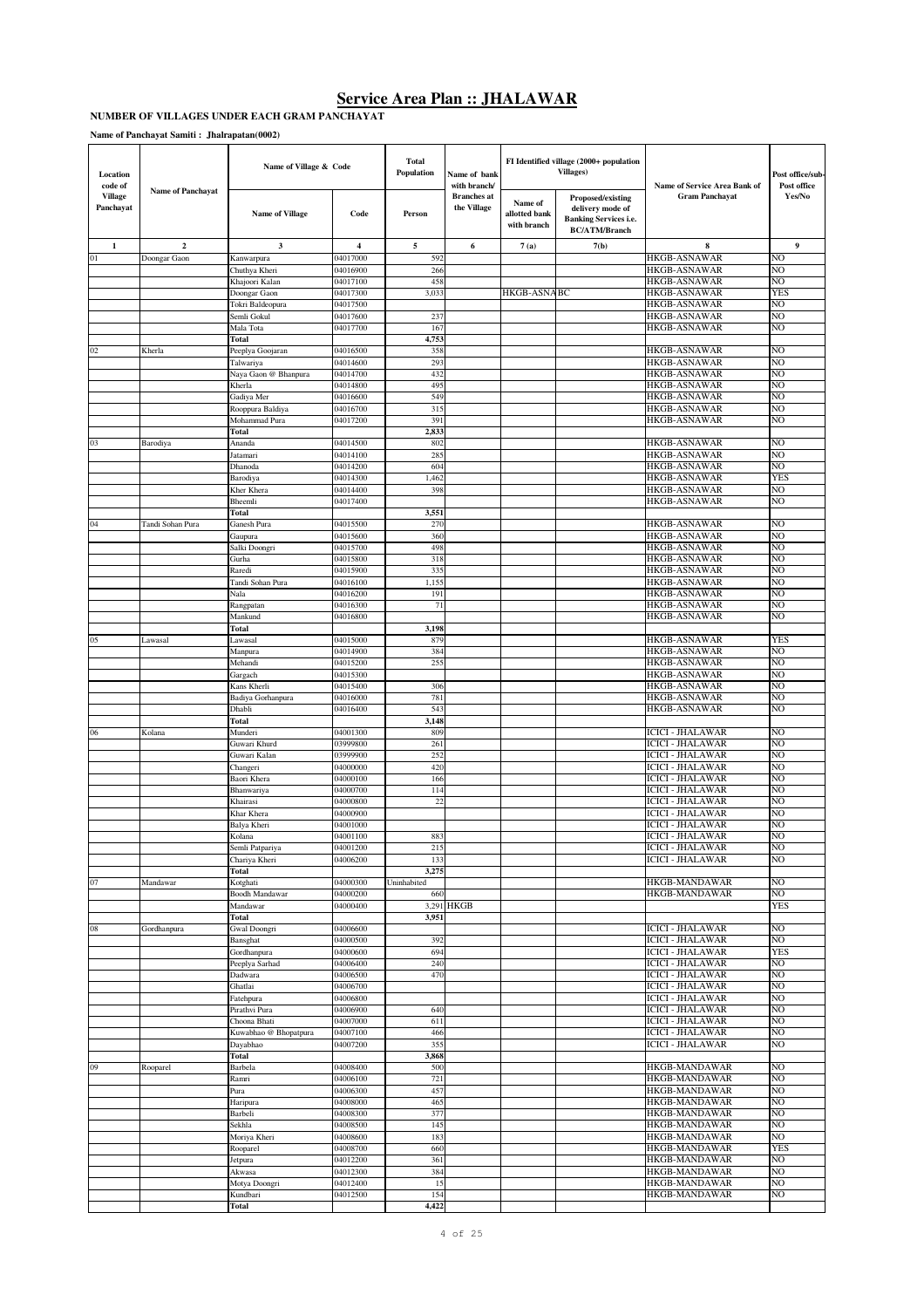| Location                               |                          | Name of Village & Code          |                         | <b>Total</b><br>Population | Name of bank                                      |                                         | FI Identified village (2000+ population<br><b>Villages</b> )                           |                                                       | Post office/sub-      |
|----------------------------------------|--------------------------|---------------------------------|-------------------------|----------------------------|---------------------------------------------------|-----------------------------------------|----------------------------------------------------------------------------------------|-------------------------------------------------------|-----------------------|
| code of<br><b>Village</b><br>Panchayat | <b>Name of Panchayat</b> | <b>Name of Village</b>          | Code                    | Person                     | with branch/<br><b>Branches</b> at<br>the Village | Name of<br>allotted bank<br>with branch | Proposed/existing<br>delivery mode of<br>Banking Services i.e.<br><b>BC/ATM/Branch</b> | Name of Service Area Bank of<br><b>Gram Panchayat</b> | Post office<br>Yes/No |
| 1                                      | $\mathbf{2}$             | 3                               | $\overline{\mathbf{4}}$ | 5                          | 6                                                 | 7(a)                                    | 7(b)                                                                                   | 8                                                     | 9                     |
| $10\,$                                 | Piplod                   | Banjari                         | 04005100                | 946                        |                                                   |                                         |                                                                                        | CBI- JHALRAPATAN                                      | NO                    |
|                                        |                          | Chandloi                        | 04004800                | 581                        |                                                   |                                         |                                                                                        | CBI- JHALRAPATAN                                      | NO                    |
|                                        |                          | Chandiya Kheri                  | 04004900                | 429                        |                                                   |                                         |                                                                                        | CBI- JHALRAPATAN                                      | NO                    |
|                                        |                          | Moondla Khera                   | 04005000                | 79                         |                                                   |                                         |                                                                                        | CBI- JHALRAPATAN                                      | NO                    |
|                                        |                          | Bhanwrasi                       | 04008900                | 243                        |                                                   |                                         |                                                                                        | <b>CBI- JHALRAPATAN</b>                               | NO                    |
|                                        |                          | Kishanpura Bhanwrasi            | 04009000                | 408                        |                                                   |                                         |                                                                                        | CBI- JHALRAPATAN                                      | NO                    |
|                                        |                          | Mangal                          | 04009200                | 465                        |                                                   |                                         |                                                                                        | CBI- JHALRAPATAN                                      | NO                    |
|                                        |                          | Piplod                          | 04012100                | 1,389                      |                                                   |                                         |                                                                                        | CBI- JHALRAPATAN                                      | <b>YES</b>            |
|                                        |                          | <b>Total</b>                    |                         | 4,540                      |                                                   |                                         |                                                                                        |                                                       |                       |
| 11                                     | Borda                    | Tol Khera                       | 04011600                | 536<br>767                 |                                                   |                                         |                                                                                        | SBBJ-JHALRAPATAN<br>SBBJ-JHALRAPATAN                  | NO<br>NO              |
|                                        |                          | Beenda<br>Borda                 | 04011700<br>04011800    | 1,094                      |                                                   |                                         |                                                                                        | SBBJ-JHALRAPATAN                                      | NO                    |
|                                        |                          | Nahardi                         | 04011900                | 329                        |                                                   |                                         |                                                                                        | SBBJ-JHALRAPATAN                                      | NO                    |
|                                        |                          | Deetya Kheri                    | 04012000                | 1,010                      |                                                   |                                         |                                                                                        | SBBJ-JHALRAPATAN                                      | NO                    |
|                                        |                          | Total                           |                         | 3,736                      |                                                   |                                         |                                                                                        |                                                       |                       |
| 12                                     | Donda                    | Bali                            | 04011300                | 951                        |                                                   |                                         |                                                                                        | HKGB-JHALRAPATAN                                      | NO                    |
|                                        |                          | Jarel                           | 04009100                | 1,135                      |                                                   |                                         |                                                                                        | HKGB-JHALRAPATAN                                      | NO                    |
|                                        |                          | Donda                           | 04011400                | 1,537                      |                                                   |                                         |                                                                                        | HKGB-JHALRAPATAN                                      | <b>YES</b>            |
|                                        |                          | Dhabli Kalan                    | 04011500                | 902                        |                                                   |                                         |                                                                                        | HKGB-JHALRAPATAN                                      | NO                    |
|                                        |                          | Total                           |                         | 4,525                      |                                                   |                                         |                                                                                        |                                                       |                       |
| 13                                     | Kanwara                  | Jheejhni                        | 04003800                | 6                          |                                                   |                                         |                                                                                        | <b>ICICI-JHALRAPATAN</b>                              | NO                    |
|                                        |                          | Parolya                         | 04003400                | 340                        |                                                   |                                         |                                                                                        | <b>ICICI-JHALRAPATAN</b>                              | NO                    |
|                                        |                          | Biriya Kheri Khurd              | 04003500                | 370                        |                                                   |                                         |                                                                                        | <b>ICICI-JHALRAPATAN</b>                              | NO                    |
|                                        |                          | Nadiya Kheri                    | 04003700                | 962                        |                                                   |                                         |                                                                                        | <b>ICICI-JHALRAPATAN</b>                              | NO                    |
|                                        |                          | Kanwara                         | 04003900                | 1,827                      |                                                   |                                         |                                                                                        | <b>ICICI-JHALRAPATAN</b>                              | NO                    |
|                                        |                          | Rati Talai                      | 04010100                |                            |                                                   |                                         |                                                                                        | <b>ICICI-JHALRAPATAN</b>                              | NO                    |
|                                        |                          | Dhabli Khurd                    | 04010200                | 427                        |                                                   |                                         |                                                                                        | <b>ICICI-JHALRAPATAN</b>                              | NO<br>NO              |
|                                        |                          | Nal Khari                       | 04010300<br>04010400    | 424                        |                                                   |                                         |                                                                                        | <b>ICICI-JHALRAPATAN</b><br><b>ICICI-JHALRAPATAN</b>  | NO                    |
|                                        |                          | Gadari<br>Prithya Kheri         | 04010500                | 672<br>577                 |                                                   |                                         |                                                                                        | <b>ICICI-JHALRAPATAN</b>                              | NO                    |
|                                        |                          | Total                           |                         | 5,605                      |                                                   |                                         |                                                                                        |                                                       |                       |
| 14                                     | Jhoomki                  | Shyampura                       | 04010600                | 808                        |                                                   |                                         |                                                                                        | SBBJ-JHALARAPATAN                                     | NO                    |
|                                        |                          | Sarawan                         | 04010700                | 366                        |                                                   |                                         |                                                                                        | SBBJ-JHALARAPATAN                                     | NO                    |
|                                        |                          | Manda                           | 04010900                | 722                        |                                                   |                                         |                                                                                        | SBBJ-JHALARAPATAN                                     | NO                    |
|                                        |                          | Nayapura                        | 04011000                | 343                        |                                                   |                                         |                                                                                        | SBBJ-JHALARAPATAN                                     | NO                    |
|                                        |                          | Jhoomki                         | 04011100                | 1,851                      |                                                   |                                         |                                                                                        | SBBJ-JHALARAPATAN                                     | <b>YES</b>            |
|                                        |                          | Jagannathpuri                   | 04011200                | 555                        |                                                   |                                         |                                                                                        | SBBJ-JHALARAPATAN                                     | NO                    |
|                                        |                          | Total                           |                         | 4,645                      |                                                   |                                         |                                                                                        |                                                       |                       |
| 15                                     | Girdharpura              | Bhanwarsa                       | 04008800                | 820                        |                                                   |                                         |                                                                                        | <b>SBI-JHALAWAR</b>                                   | NO                    |
|                                        |                          | Madhopur                        | 04005200                | 424                        |                                                   |                                         |                                                                                        | <b>SBI-JHALAWAR</b>                                   | NO                    |
|                                        |                          | Bagdar                          | 04005300                | 408                        |                                                   |                                         |                                                                                        | <b>SBI-JHALAWAR</b>                                   | NO                    |
|                                        |                          | Bakshpura                       | 04005400                | 306                        |                                                   |                                         |                                                                                        | <b>SBI-JHALAWAR</b>                                   | NO                    |
|                                        |                          | Girdharpura                     | 04006000                | 1,234                      |                                                   |                                         |                                                                                        | <b>SBI-JHALAWAR</b>                                   | NO                    |
|                                        |                          | Total                           |                         | 3,192                      |                                                   |                                         |                                                                                        |                                                       |                       |
| 16                                     | Govindpura               | Gurha                           | 04001600                |                            |                                                   |                                         |                                                                                        | <b>SBI-JHALAWAR</b><br><b>SBI-JHALAWAR</b>            | NO<br>NO              |
|                                        |                          | Khandiya<br>Gaonri              | 04001400<br>04001500    | 1,121                      |                                                   |                                         |                                                                                        | <b>SBI-JHALAWAR</b>                                   | NO                    |
|                                        |                          | Malipura                        | 04005500                | 291                        |                                                   |                                         |                                                                                        | <b>SBI-JHALAWAR</b>                                   | NO                    |
|                                        |                          | Govindpura                      | 04005600                | 1,695                      |                                                   |                                         |                                                                                        | <b>SBI-JHALAWAR</b>                                   | N <sub>O</sub>        |
|                                        |                          | Kherasi                         | 04005700                | 608                        |                                                   |                                         |                                                                                        | <b>SBI-JHALAWAR</b>                                   | NO                    |
|                                        |                          | Dhanodi                         | 04005800                | 212                        |                                                   |                                         |                                                                                        | <b>SBI-JHALAWAR</b>                                   | N <sub>O</sub>        |
|                                        |                          | Dhanoda                         | 04005900                | 840                        |                                                   |                                         |                                                                                        | SBI-JHALAWAR                                          | NO                    |
|                                        |                          | Total                           |                         | 4,767                      |                                                   |                                         |                                                                                        |                                                       |                       |
| 17                                     | Samrai                   | Samrai                          | 04002500                | 1,137                      |                                                   |                                         |                                                                                        | <b>HKGB=BHILWARI</b>                                  | <b>YES</b>            |
|                                        |                          | Bhilwara                        | 04002400                | 1,059                      |                                                   |                                         |                                                                                        | HKGB=BHILWARI                                         | NO                    |
|                                        |                          | Moti Pura                       | 04002600                | 910                        |                                                   |                                         |                                                                                        | <b>HKGB=BHILWARI</b>                                  | NO                    |
|                                        |                          | Binolai                         | 04003200                | 430                        |                                                   |                                         |                                                                                        | <b>HKGB=BHILWARI</b>                                  | NO                    |
|                                        |                          | Gadiya                          | 04003300                | 790                        |                                                   |                                         |                                                                                        | HKGB=BHILWARI                                         | NO                    |
|                                        |                          | Sankali Khera                   | 04003600                | 306                        |                                                   |                                         |                                                                                        | HKGB=BHILWARI                                         | NO                    |
|                                        |                          | Total                           |                         | 4,632                      |                                                   |                                         |                                                                                        |                                                       |                       |
| 18                                     | Salotya                  | Jhirniya<br>Khokhandi           | 03998500<br>03997400    | 606                        |                                                   |                                         |                                                                                        | <b>CBI-JHALAWAR</b><br><b>CBI-JHALAWAR</b>            | NO<br>N <sub>O</sub>  |
|                                        |                          | Luhariya Dhani                  | 03997500                | 396                        |                                                   |                                         |                                                                                        | <b>CBI-JHALAWAR</b>                                   | NO                    |
|                                        |                          | Khokhanda                       | 03997600                | 766                        |                                                   |                                         |                                                                                        | <b>CBI-JHALAWAR</b>                                   | NO                    |
|                                        |                          | Biloniya                        | 03997900                | 338                        |                                                   |                                         |                                                                                        | <b>CBI-JHALAWAR</b>                                   | NO                    |
|                                        |                          | Sahipur                         | 03998000                | 258                        |                                                   |                                         |                                                                                        | <b>CBI-JHALAWAR</b>                                   | NO                    |
|                                        |                          | Salotya                         | 03998100                | 1,099                      |                                                   |                                         |                                                                                        | <b>CBI-JHALAWAR</b>                                   | NO                    |
|                                        |                          | Brindawan                       | 03998700                | 597                        |                                                   |                                         |                                                                                        | <b>CBI-JHALAWAR</b>                                   | NO                    |
|                                        |                          | Balgarh                         | 03998800                | 149                        |                                                   |                                         |                                                                                        | <b>CBI-JHALAWAR</b>                                   | NO                    |
|                                        |                          | Raipur                          | 04001800                | 703                        |                                                   |                                         |                                                                                        | <b>CBI-JHALAWAR</b>                                   | N <sub>O</sub>        |
|                                        |                          | Total                           |                         | 4,912                      |                                                   |                                         |                                                                                        |                                                       |                       |
| 19                                     | Durgpura                 | Nala                            | 03999200                | 503                        |                                                   |                                         |                                                                                        | <b>CBI-ASNAWAR</b>                                    | N <sub>O</sub>        |
|                                        |                          | Dhanwas                         | 03997700                | 643                        |                                                   |                                         |                                                                                        | <b>CBI-ASNAWAR</b>                                    | N <sub>O</sub>        |
|                                        |                          | Kotra                           | 03997800                | 319                        |                                                   |                                         |                                                                                        | <b>CBI-ASNAWAR</b>                                    | N <sub>O</sub>        |
|                                        |                          | Kishanpura Antri                | 03998600                | 316                        |                                                   |                                         |                                                                                        | <b>CBI-ASNAWAR</b>                                    | N <sub>O</sub>        |
|                                        |                          | Gopalpura                       | 03998900                | 249                        |                                                   |                                         |                                                                                        | <b>CBI-ASNAWAR</b>                                    | NO                    |
|                                        |                          | Gokulpura                       | 03999000                | 6                          |                                                   | CBI-ASNAW.BC                            |                                                                                        | <b>CBI-ASNAWAR</b>                                    | NO<br><b>YES</b>      |
|                                        |                          | <b>Durgpura</b>                 | 03999100<br>03999300    | 1,917                      |                                                   |                                         |                                                                                        | <b>CBI-ASNAWAR</b><br><b>CBI-ASNAWAR</b>              | NO                    |
|                                        |                          | Baori Khera Antri<br>Fozal Pura | 03999400                | 88<br>168                  |                                                   |                                         |                                                                                        | <b>CBI-ASNAWAR</b>                                    | NO                    |
|                                        |                          | Panchapura                      | 03999500                |                            |                                                   |                                         |                                                                                        | <b>CBI-ASNAWAR</b>                                    | NO                    |
|                                        |                          | Manpura                         | 03999600                | 148                        |                                                   |                                         |                                                                                        | <b>CBI-ASNAWAR</b>                                    | NO                    |
|                                        |                          | Dhanwara                        | 03999700                | 402                        |                                                   |                                         |                                                                                        | <b>CBI-ASNAWAR</b>                                    | NO                    |
|                                        |                          | Total                           |                         | 4,759                      |                                                   |                                         |                                                                                        |                                                       |                       |
| 20                                     | Kalamndi Kalan           | Urmal                           | 04002300                | 335                        |                                                   |                                         |                                                                                        | HKGB-JHALAWAR                                         | NO                    |
|                                        |                          | Nahar Singhi                    | 03998200                | 635                        |                                                   |                                         |                                                                                        | <b>HKGB-JHALAWAR</b>                                  | NO                    |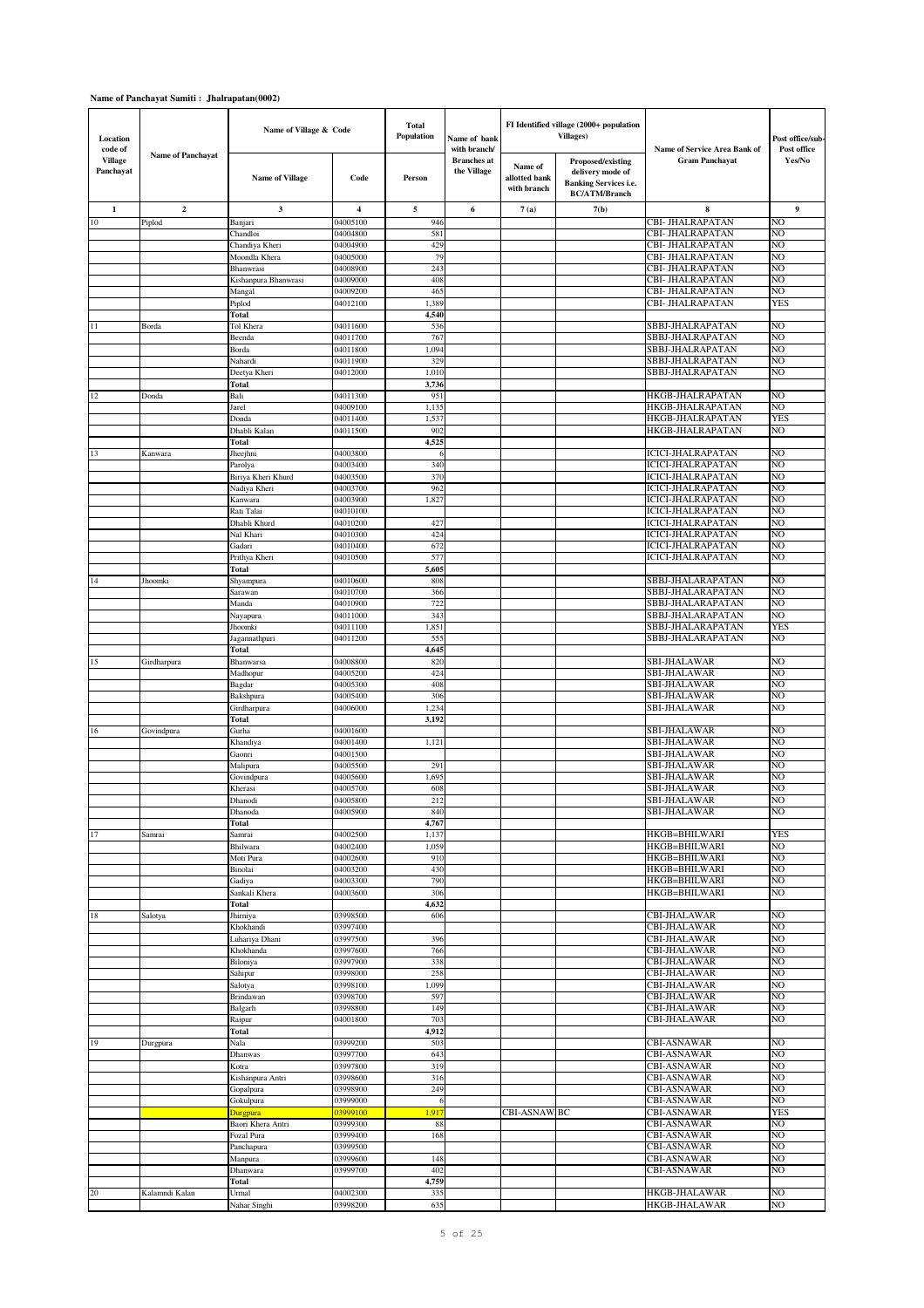| Location<br>code of         |                          | Name of Village & Code       |                         | <b>Total</b><br>Population | Name of bank<br>with branch/      |                                         | FI Identified village (2000+ population<br><b>Villages</b> )                           | Name of Service Area Bank of                 | Post office/sub-<br>Post office |
|-----------------------------|--------------------------|------------------------------|-------------------------|----------------------------|-----------------------------------|-----------------------------------------|----------------------------------------------------------------------------------------|----------------------------------------------|---------------------------------|
| <b>Village</b><br>Panchayat | <b>Name of Panchavat</b> | <b>Name of Village</b>       | Code                    | Person                     | <b>Branches</b> at<br>the Village | Name of<br>allotted bank<br>with branch | Proposed/existing<br>delivery mode of<br>Banking Services i.e.<br><b>BC/ATM/Branch</b> | <b>Gram Panchayat</b>                        | Yes/No                          |
| 1                           | $\mathbf 2$              | 3                            | $\overline{\mathbf{4}}$ | 5                          | 6                                 | 7(a)                                    | 7(b)                                                                                   | 8                                            | 9                               |
|                             |                          | Joona Pani                   | 03998300                | 404                        |                                   |                                         |                                                                                        | <b>HKGB-JHALAWAR</b>                         | NO                              |
|                             |                          | Kalmandi Kalan               | 03998400                | 1,793                      |                                   |                                         |                                                                                        | <b>HKGB-JHALAWAR</b>                         | NO                              |
|                             |                          | Kalmandi Khurd               | 04002000                | 961                        |                                   |                                         |                                                                                        | <b>HKGB-JHALAWAR</b>                         | YES                             |
|                             |                          | Singhaniya<br>Luhariya Deh   | 04002100<br>04002200    | 614<br>1,013               |                                   |                                         |                                                                                        | <b>HKGB-JHALAWAR</b><br><b>HKGB-JHALAWAR</b> | NO<br>NO                        |
|                             |                          | Total                        |                         | 5,755                      |                                   |                                         |                                                                                        |                                              |                                 |
| 21                          | Joona Khera              | Joona Khera                  | 04013200                | 1,680                      |                                   |                                         |                                                                                        | OBC-JHALRAPATAN                              | <b>YES</b>                      |
|                             |                          | Jheenta Pura                 | 04012900                | 639                        |                                   |                                         |                                                                                        | OBC-JHALRAPATAN                              | NO                              |
|                             |                          | Semli Noabad                 | 04013000                | 222                        |                                   |                                         |                                                                                        | OBC-JHALRAPATAN                              | NO                              |
|                             |                          | Mori                         | 04013100                | 495                        |                                   |                                         |                                                                                        | OBC-JHALRAPATAN                              | NO                              |
|                             |                          | Arnya                        | 04013800                |                            |                                   |                                         |                                                                                        | OBC-JHALRAPATAN                              | NO                              |
|                             |                          | Gaonri                       | 04013900                | 912                        |                                   |                                         |                                                                                        | OBC-JHALRAPATAN                              | NO                              |
|                             |                          | Mehsar<br>Total              | 04014000                | 613<br>4,562               |                                   |                                         |                                                                                        | OBC-JHALRAPATAN                              | NO                              |
| 22                          | Iktasa                   | Telya Kheri                  | 04008200                | 547                        |                                   |                                         |                                                                                        | <b>CBI-ASNAWAR</b>                           | N <sub>O</sub>                  |
|                             |                          | Akodiya                      | 04008100                | 584                        |                                   |                                         |                                                                                        | <b>CBI-ASNAWAR</b>                           | NO                              |
|                             |                          | Gadiya Kund                  | 04012600                | 786                        |                                   |                                         |                                                                                        | <b>CBI-ASNAWAR</b>                           | NO                              |
|                             |                          | Beelwa                       | 04012700                | 458                        |                                   |                                         |                                                                                        | <b>CBI-ASNAWAR</b>                           | NO                              |
|                             |                          | Kalyan Pura                  | 04012800                | 182                        |                                   |                                         |                                                                                        | <b>CBI-ASNAWAR</b>                           | N <sub>O</sub>                  |
|                             |                          | Iktasa                       | 04013300                | 2,069                      |                                   | CBI-ASNAW.BC                            |                                                                                        | <b>CBI-ASNAWAR</b>                           | <b>YES</b>                      |
|                             |                          | Total                        |                         | 4,626                      |                                   |                                         |                                                                                        |                                              |                                 |
| 23                          | Asnawar                  | Asnawar                      | 04013700                | 6,922                      | CBI,HKGB,JKSB                     |                                         |                                                                                        |                                              | NO<br>NO                        |
| 24                          | Salriya                  | Total<br>Salriya             | 04004500                | 729                        |                                   |                                         |                                                                                        | PNB-JHALRAPATAN                              | NO                              |
|                             |                          | Neemoda                      | 04003000                | 838                        |                                   |                                         |                                                                                        | PNB-JHALRAPATAN                              | NO                              |
|                             |                          | Karma Kheri                  | 04004400                | 378                        |                                   |                                         |                                                                                        | PNB-JHALRAPATAN                              | NO                              |
|                             |                          | Moondaliya Kheri             | 04004600                | 117                        |                                   |                                         |                                                                                        | PNB-JHALRAPATAN                              | NO                              |
|                             |                          | Semli                        | 04009500                | 540                        |                                   |                                         |                                                                                        | PNB-JHALRAPATAN                              | NO                              |
|                             |                          | Kalakot                      | 04009600                | 491                        |                                   |                                         |                                                                                        | PNB-JHALRAPATAN                              | NO                              |
|                             |                          | Total                        |                         | 3,093                      |                                   |                                         |                                                                                        |                                              |                                 |
| 25                          | Rundlao                  | Sohan Kheri<br>Devri         | 04004100                | 385<br>818                 |                                   |                                         |                                                                                        | PNB-JHALRAPATAN                              | NO<br>NO                        |
|                             |                          | Sitaphal                     | 04003100<br>04004000    | 961                        |                                   |                                         |                                                                                        | PNB-JHALRAPATAN<br>PNB-JHALRAPATAN           | NO                              |
|                             |                          | Kishanpura                   | 04004200                |                            |                                   |                                         |                                                                                        | PNB-JHALRAPATAN                              | NO                              |
|                             |                          | Narayan Khera                | 04004300                | 257                        |                                   |                                         |                                                                                        | PNB-JHALRAPATAN                              | <b>YES</b>                      |
|                             |                          | Rundlao                      | 04009700                | 995                        |                                   |                                         |                                                                                        | PNB-JHALRAPATAN                              | <b>YES</b>                      |
|                             |                          | Rampuriya                    | 04009900                |                            |                                   |                                         |                                                                                        | PNB-JHALRAPATAN                              | NO                              |
|                             |                          | Baori Khera Kalan            | 04010000                | 1,122                      |                                   |                                         |                                                                                        | PNB-JHALRAPATAN                              | NO                              |
|                             |                          | Total                        |                         | 4,538                      |                                   |                                         |                                                                                        |                                              |                                 |
| 26                          | Khanpuriya               | Undal                        | 04002700                | 786                        |                                   |                                         |                                                                                        | PNB-JHALRAPATAN                              | N <sub>O</sub>                  |
|                             |                          | Ralayta                      | 04001700                | 1,258<br>488               |                                   |                                         |                                                                                        | PNB-JHALRAPATAN                              | NO<br>NO                        |
|                             |                          | Ralayti<br>Khanpuriya        | 04001900<br>04002800    | 1,070                      |                                   |                                         |                                                                                        | PNB-JHALRAPATAN<br>PNB-JHALRAPATAN           | <b>YES</b>                      |
|                             |                          | Gordhan Niwas                | 04002900                | 208                        |                                   |                                         |                                                                                        | PNB-JHALRAPATAN                              | NO                              |
|                             |                          | Total                        |                         | 3,810                      |                                   |                                         |                                                                                        |                                              |                                 |
| 27                          | Teetarwasa               | Biriya Kheri Kalan           | 04004700                | 817                        |                                   |                                         |                                                                                        | <b>OBC JHALRAPATAN</b>                       | NO                              |
|                             |                          | Saranga Khera                | 04009300                | 356                        |                                   |                                         |                                                                                        | <b>OBC JHALRAPATAN</b>                       | NO                              |
|                             |                          | Shyopur                      | 04009400                | 353                        |                                   |                                         |                                                                                        | <b>OBC JHALRAPATAN</b>                       | NO                              |
|                             |                          | Teetarwasa                   | 04009800                | 1,104                      |                                   |                                         |                                                                                        | <b>OBC JHALRAPATAN</b>                       | <b>YES</b>                      |
|                             |                          | Teetri                       | 04010800                | 644<br>3,274               |                                   |                                         |                                                                                        | <b>OBC JHALRAPATAN</b>                       | NO                              |
| 28                          | Gagron                   | <b>Total</b><br>Gaonri       | 03997000                |                            |                                   |                                         |                                                                                        | SBBJ-JHALAWAR                                | NO                              |
|                             |                          | Kishanpura                   | 03996100                |                            |                                   |                                         |                                                                                        | SBBJ-JHALAWAR                                | NO                              |
|                             |                          | Golbao                       | 03996200                | 264                        |                                   |                                         |                                                                                        | SBBJ-JHALAWAR                                | N <sub>O</sub>                  |
|                             |                          | Mashal Pura                  | 03996300                | 377                        |                                   |                                         |                                                                                        | SBBJ-JHALAWAR                                | NO                              |
|                             |                          | Haripura Khurd               | 03996400                | 495                        |                                   |                                         |                                                                                        | SBBJ-JHALAWAR                                | NO                              |
|                             |                          | Kanpura                      | 03996500                | 688                        |                                   |                                         |                                                                                        | SBBJ-JHALAWAR                                | NO                              |
|                             |                          | Rajpura                      | 03996600                | 285                        |                                   |                                         |                                                                                        | SBBJ-JHALAWAR                                | NO                              |
|                             |                          | Gagron                       | 03996700                | 703                        |                                   |                                         |                                                                                        | SBBJ-JHALAWAR                                | <b>YES</b>                      |
|                             |                          | Kothla Ghati<br>Nolav        | 03996800<br>03996900    | 214<br>703                 |                                   |                                         |                                                                                        | SBBJ-JHALAWAR<br>SBBJ-JHALAWAR               | N <sub>O</sub><br>NO            |
|                             |                          | Prempura @ Laxmipura         | 03997100                | 513                        |                                   |                                         |                                                                                        | <b>SBBJ-JHALAWAR</b>                         | N <sub>O</sub>                  |
|                             |                          | Mortuka                      | 03997200                |                            |                                   |                                         |                                                                                        | <b>SBBJ-JHALAWAR</b>                         | NO                              |
|                             |                          | Narayanpura                  | 03997300                | 14                         |                                   |                                         |                                                                                        | SBBJ-JHALAWAR                                | NO                              |
|                             |                          | Total                        |                         | 4,256                      |                                   |                                         |                                                                                        |                                              |                                 |
| 29                          | Panwasa                  | Sagodiya                     | 04007400                | 257                        |                                   |                                         |                                                                                        | <b>OBC-JHALARAPATAN</b>                      | NO                              |
|                             |                          | Areda                        | 04007300                |                            |                                   |                                         |                                                                                        | OBC-JHALARAPATAN                             | NO                              |
|                             |                          | Khajoori Khurd               | 04007500                | 394                        |                                   |                                         |                                                                                        | <b>OBC-JHALARAPATAN</b>                      | NO.                             |
|                             |                          | Bacholi<br>Toongani          | 04007600<br>04007700    | 237<br>693                 |                                   |                                         |                                                                                        | OBC-JHALARAPATAN<br><b>OBC-JHALARAPATAN</b>  | NO<br>N <sub>O</sub>            |
|                             |                          | Panwasa                      | 04007800                | 1,102                      |                                   |                                         |                                                                                        | OBC-JHALARAPATAN                             | <b>YES</b>                      |
|                             |                          | Mokhampura                   | 04007900                |                            |                                   |                                         |                                                                                        | OBC-JHALARAPATAN                             | N <sub>O</sub>                  |
|                             |                          | Isarpura                     | 04013400                |                            |                                   |                                         |                                                                                        | OBC-JHALARAPATAN                             | N <sub>O</sub>                  |
|                             |                          | Dhabariya                    | 04013500                | 125                        |                                   |                                         |                                                                                        | OBC-JHALARAPATAN                             | N <sub>O</sub>                  |
|                             |                          | Dheengalya Kheri             | 04013600                |                            |                                   |                                         |                                                                                        | OBC-JHALARAPATAN                             | N <sub>O</sub>                  |
|                             |                          | Kenchani                     | 04015100                |                            |                                   |                                         |                                                                                        | OBC-JHALARAPATAN                             | NO                              |
|                             |                          | Total                        |                         | 2,808                      |                                   |                                         |                                                                                        |                                              |                                 |
| 30                          | Shri Chhatrapur          | Khod                         | 04082000<br>04080600    | 1,415                      |                                   |                                         |                                                                                        | HKGB-SHRI CHATARPURA<br>HKGB-SHRI CHATARPURA | NO<br>NO                        |
|                             |                          | Khejriyakhal<br>Amliya Kheri | 04080800                | 170<br>248                 |                                   |                                         |                                                                                        | HKGB-SHRI CHATARPURA                         | N <sub>O</sub>                  |
|                             |                          | Karanpura                    | 04080900                | 368                        |                                   |                                         |                                                                                        | HKGB-SHRI CHATARPURA                         | NO                              |
|                             |                          | Shri Chhatrapur              | 04081000                |                            | 1,662 HKGB                        |                                         |                                                                                        | HKGB-SHRI CHATARPURA                         | <b>YES</b>                      |
|                             |                          | Kaliyakheri                  | 04081100                | 607                        |                                   |                                         |                                                                                        | HKGB-SHRI CHATARPURA                         | NO                              |
|                             |                          | Total                        |                         | 4,470                      |                                   |                                         |                                                                                        |                                              |                                 |
| 31                          | Peepliya                 | Govindpura                   | 04081200                |                            |                                   |                                         |                                                                                        | HKGB-SHRI CHATARPURA                         | NO                              |
|                             |                          | Rajpura                      | 04081300                | 1,384                      |                                   |                                         |                                                                                        | HKGB-SHRI CHATARPURA                         | <b>YES</b>                      |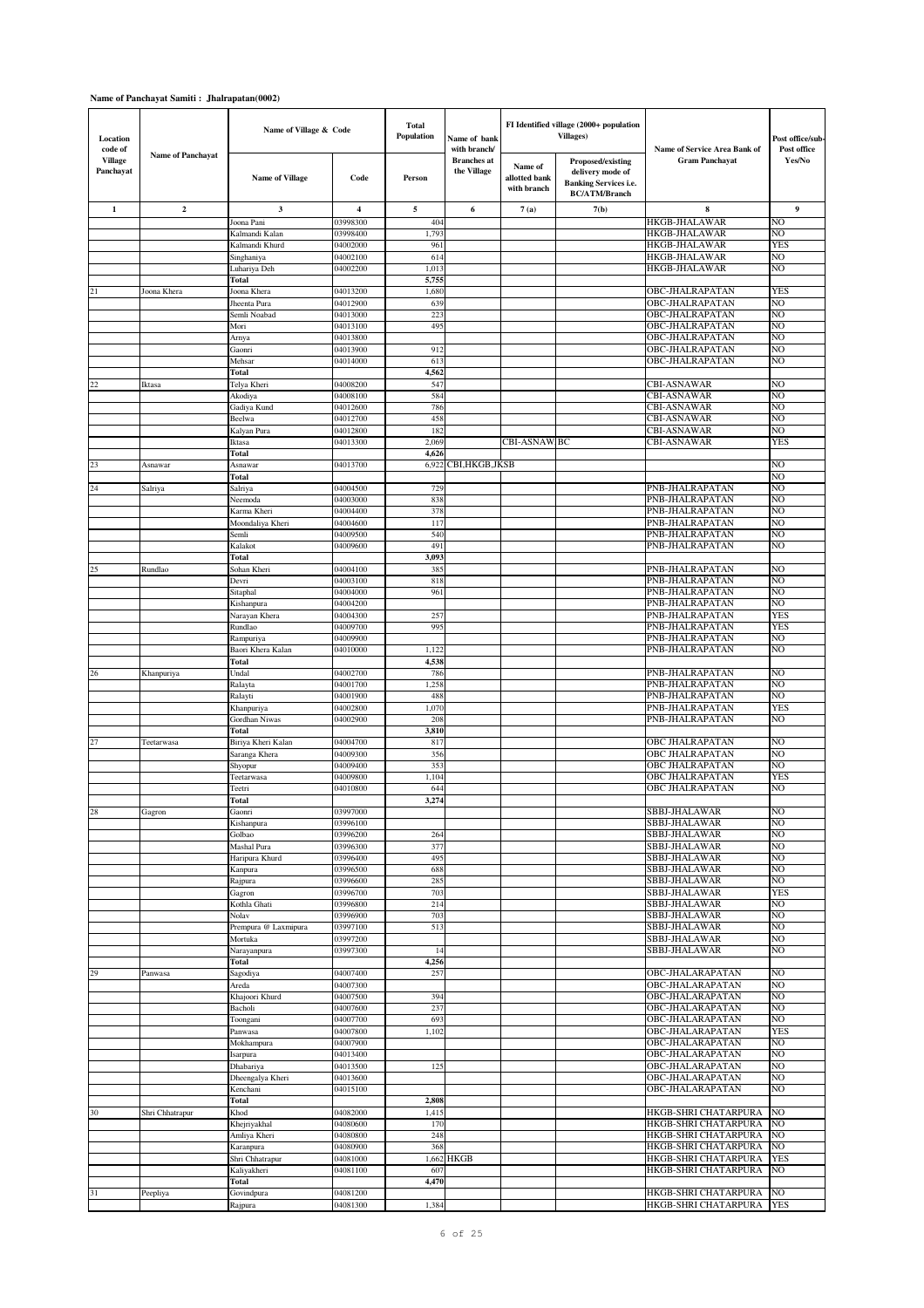| Location<br>code of         |                   | Name of Village & Code |                         | <b>Total</b><br>Population | Name of bank<br>with branch/      |                                         | FI Identified village (2000+ population<br><b>Villages</b> )                                  | Name of Service Area Bank of           | Post office/sub-<br>Post office |
|-----------------------------|-------------------|------------------------|-------------------------|----------------------------|-----------------------------------|-----------------------------------------|-----------------------------------------------------------------------------------------------|----------------------------------------|---------------------------------|
| <b>Village</b><br>Panchayat | Name of Panchayat | <b>Name of Village</b> | Code                    | Person                     | <b>Branches</b> at<br>the Village | Name of<br>allotted bank<br>with branch | Proposed/existing<br>delivery mode of<br><b>Banking Services i.e.</b><br><b>BC/ATM/Branch</b> | <b>Gram Panchayat</b>                  | Yes/No                          |
| 1                           | $\overline{2}$    | $\mathbf{3}$           | $\overline{\mathbf{4}}$ | 5                          | 6                                 | 7(a)                                    | 7(b)                                                                                          | 8                                      | 9                               |
|                             |                   | Guradiya Jhala         | 04081400                | 519                        |                                   |                                         |                                                                                               | HKGB-SHRI CHATARPURA                   | NO                              |
|                             |                   | Peepliya               | 04081800                | 1,954                      |                                   |                                         |                                                                                               | HKGB-SHRI CHATARPURA                   | YES                             |
|                             |                   | Shamiyan               | 04081900                | 1,14                       |                                   |                                         |                                                                                               | HKGB-SHRI CHATARPURA                   | NO                              |
|                             |                   | Total                  |                         | 5,002                      |                                   |                                         |                                                                                               |                                        |                                 |
| 32                          | Guradiya Joga     | Deori                  | 04087300                |                            |                                   |                                         |                                                                                               | HKGB-BHAWANIMANDI                      | NO                              |
|                             |                   | Deoriya                | 04085000                | 614                        |                                   |                                         |                                                                                               | HKGB-BHAWANIMANDI                      | NO                              |
|                             |                   | Ratanpura              | 04087000                | 340                        |                                   |                                         |                                                                                               | HKGB-BHAWANIMANDI                      | NO                              |
|                             |                   | Bambori                | 04087100                |                            |                                   |                                         |                                                                                               | HKGB-BHAWANIMANDI                      | NO                              |
|                             |                   | Guradiya Joga          | 04087200                | 3,26                       |                                   | <b>HKGB-BHAVBC</b>                      |                                                                                               | HKGB-BHAWANIMANDI                      | <b>YES</b>                      |
|                             |                   | Morda                  | 04088200                | 546                        |                                   |                                         |                                                                                               | HKGB-BHAWANIMANDI                      | NO                              |
|                             |                   | Total                  |                         | 4,761                      |                                   |                                         |                                                                                               |                                        |                                 |
| 33                          | Sarod             | Sarod                  | 04088400                | 2,898                      |                                   |                                         |                                                                                               | HKGB-BHAWANIMANDI                      | NO                              |
|                             |                   | Bajpura                | 04086800                | 419                        |                                   |                                         |                                                                                               | HKGB-BHAWANIMANDI<br>HKGB-BHAWANIMANDI | NO<br>NO                        |
|                             |                   | Ranayra                | 04088500<br>04088700    | 376<br>404                 |                                   |                                         |                                                                                               | HKGB-BHAWANIMANDI                      | NO                              |
|                             |                   | Jaswantpura<br>Total   |                         | 4,097                      |                                   |                                         |                                                                                               |                                        |                                 |
| 34                          | Bhaisani          | Brahmali               | 04088300                |                            |                                   |                                         |                                                                                               | <b>HKGB-BHAWANIMANDI</b>               | NO                              |
|                             |                   | Dobra                  | 04088600                | 248                        |                                   |                                         |                                                                                               | HKGB-BHAWANIMANDI                      | NO                              |
|                             |                   | Mahuriya               | 04088800                | 315                        |                                   |                                         |                                                                                               | HKGB-BHAWANIMANDI                      | NO                              |
|                             |                   | Deliya Kheri           | 04088900                | 177                        |                                   |                                         |                                                                                               | HKGB-BHAWANIMANDI                      | NO                              |
|                             |                   | Bhaisani               | 04089000                | 612                        |                                   |                                         |                                                                                               | HKGB-BHAWANIMANDI                      | NO                              |
|                             |                   | Lolra                  | 04089100                | 576                        |                                   |                                         |                                                                                               | HKGB-BHAWANIMANDI                      | N <sub>O</sub>                  |
|                             |                   | Khar Khera             | 04089200                | 20:                        |                                   |                                         |                                                                                               | HKGB-BHAWANIMANDI                      | N <sub>O</sub>                  |
|                             |                   | Akiya                  | 04089900                | 644                        |                                   |                                         |                                                                                               | HKGB-BHAWANIMANDI                      | N <sub>O</sub>                  |
|                             |                   | Arniya                 | 04090000                | 530                        |                                   |                                         |                                                                                               | HKGB-BHAWANIMANDI                      | NO                              |
|                             |                   | Total                  |                         | 3,305                      |                                   |                                         |                                                                                               |                                        |                                 |
| 35                          | Nahar Ghatta      | Sagriya                | 04089500                | 450                        |                                   |                                         |                                                                                               | <b>SBBJ-MISHROLI</b>                   | NO                              |
|                             |                   | Nahar Ghatta           | 04089600                | 462                        |                                   |                                         |                                                                                               | <b>SBBJ-MISHROLI</b>                   | <b>YES</b>                      |
|                             |                   | Chandrapura            | 04089700                | 249                        |                                   |                                         |                                                                                               | <b>SBBJ-MISHROLI</b>                   | NO                              |
|                             |                   | Jheejhani              | 04090200                | 918                        |                                   |                                         |                                                                                               | <b>SBBJ-MISHROLI</b>                   | NO                              |
|                             |                   | Bhagwatipura           | 04090300                | 270                        |                                   |                                         |                                                                                               | <b>SBBJ-MISHROLI</b>                   | NO                              |
|                             |                   | Rajgarh                | 04090400                | 37.3                       |                                   |                                         |                                                                                               | <b>SBBJ-MISHROLI</b>                   | NO                              |
|                             |                   | Total                  |                         | 2,722                      |                                   |                                         |                                                                                               |                                        |                                 |
| 36                          | Kundi Khera       | Bishaniya              | 04084300                | 385                        |                                   |                                         |                                                                                               | PNB-BHAWANIMANDI                       | NO                              |
|                             |                   | Lasooriya              | 04084200                | 506                        |                                   |                                         |                                                                                               | PNB-BHAWANIMANDI                       | NO                              |
|                             |                   | Kundi Khera            | 04084800                | 1,417                      |                                   |                                         |                                                                                               | PNB-BHAWANIMANDI                       | <b>YES</b>                      |
|                             |                   | Mandvi                 | 04084900                | 1,79                       |                                   | PNB-BHAWABC                             |                                                                                               | PNB-BHAWANIMANDI                       | NO                              |
|                             |                   | Kharpa                 | 04087400                | 298                        |                                   |                                         |                                                                                               | PNB-BHAWANIMANDI                       | NO                              |
|                             |                   | Semli Jassa            | 04087500                | 180                        |                                   |                                         |                                                                                               | PNB-BHAWANIMANDI                       | NO                              |
|                             |                   | Hatuniya               | 04087600                | 737                        |                                   |                                         |                                                                                               | PNB-BHAWANIMANDI                       | NO                              |
|                             |                   | <b>Total</b>           |                         | 5,322                      |                                   |                                         |                                                                                               |                                        |                                 |
| 37                          | Ank Kheri         | Harmatya               | 04088100                | 880                        |                                   |                                         |                                                                                               | PNB-BHAWANIMANDI                       | NO                              |
|                             |                   | Kali Talai             | 04087800                | 456                        |                                   |                                         |                                                                                               | PNB-BHAWANIMANDI                       | NO                              |
|                             |                   | Nal Khadi              | 04087900                | 737                        |                                   |                                         |                                                                                               | PNB-BHAWANIMANDI<br>PNB-BHAWANIMANDI   | NO<br>NO                        |
|                             |                   | Ank Kheri              | 04088000<br>04089300    | 92<br>441                  |                                   |                                         |                                                                                               |                                        | NO                              |
|                             |                   | Nipaniya Hara          | 04089400                | 399                        |                                   |                                         |                                                                                               | PNB-BHAWANIMANDI<br>PNB-BHAWANIMANDI   | NO                              |
|                             |                   | Bhawanipura<br>Total   |                         | 3,840                      |                                   |                                         |                                                                                               |                                        |                                 |
| 38                          | Guradiya Mana     | Nirdhari               | 04086100                | 82                         |                                   |                                         |                                                                                               | <b>ICICI-BHAWANIMANDI</b>              | NO.                             |
|                             |                   | Khoti                  | 04085500                | 3,430                      |                                   | <b>ICICI-BHAWANIMANDI</b>               |                                                                                               | ICICI-BHAWANIMANDI                     | NO                              |
|                             |                   | Guradiya Bharta        | 04085700                | 1,334                      |                                   |                                         |                                                                                               | <b>ICICI-BHAWANIMANDI</b>              | N <sub>O</sub>                  |
|                             |                   | Kanar Kheri            | 04086000                | 382                        |                                   |                                         |                                                                                               | ICICI-BHAWANIMANDI                     | NO                              |
|                             |                   | Guradiya Mana          | 04086200                | 1,233                      |                                   |                                         |                                                                                               | <b>ICICI-BHAWANIMANDI</b>              | N <sub>O</sub>                  |
|                             |                   | Total                  |                         | 6,461                      |                                   |                                         |                                                                                               |                                        |                                 |
| 39                          | Narayan Khera     | Nipaniya Uda           | 04085600                | 661                        |                                   |                                         |                                                                                               | PNB-JHALRAPATAN                        | NO                              |
|                             |                   | Narayan Khera          | 04085800                | 2,262                      |                                   | PNB-JHALR/BC                            |                                                                                               | PNB-JHALRAPATAN                        | NO                              |
|                             |                   | Paliya Kheri           | 04085900                | 831                        |                                   |                                         |                                                                                               | PNB-JHALRAPATAN                        | NO                              |
|                             |                   | Total                  |                         | 3,754                      |                                   |                                         |                                                                                               |                                        |                                 |
| 40                          | Mishroli          | Mishroli               | 04089800                | 5,353                      | <b>SBBJ</b>                       |                                         |                                                                                               | <b>SBBJ-MISHROLI</b>                   | <b>YES</b>                      |
|                             |                   | Amliya                 | 04090100                | 18                         |                                   |                                         |                                                                                               | <b>SBBJ-MISHROLI</b>                   | NO                              |
|                             |                   | Total                  |                         | 5,371                      |                                   |                                         |                                                                                               |                                        |                                 |
| 41                          | Alawa             | Semlibakta             | 04083900                | 447                        |                                   |                                         |                                                                                               | SBBJ-BHAWANIMANDI                      | NO                              |
|                             |                   | Alawa                  | 04083600                | 857                        |                                   |                                         |                                                                                               | SBBJ-BHAWANIMANDI                      | NO                              |
|                             |                   | Chor Kheri             | 04083700                | 899                        |                                   |                                         |                                                                                               | SBBJ-BHAWANIMANDI                      | N <sub>O</sub>                  |
|                             |                   | Kheta Khera            | 04083800                | 537                        |                                   |                                         |                                                                                               | SBBJ-BHAWANIMANDI                      | NO                              |
|                             |                   | Jheekariya             | 04084500                | 518                        |                                   |                                         |                                                                                               | SBBJ-BHAWANIMANDI                      | N <sub>O</sub>                  |
| 42                          | Sooliya           | Total<br>Guradi        | 04084400                | 3,258<br>550               |                                   |                                         |                                                                                               | SBBJ-BHAWANIMANDI                      | NO                              |
|                             |                   |                        | 04084000                | 2,032                      |                                   | SBBJ-BHAW.BC                            |                                                                                               | SBBJ-BHAWANIMANDI                      | <b>YES</b>                      |
|                             |                   | Sooliya                | 04084100                | 1,370                      |                                   |                                         |                                                                                               | SBBJ-BHAWANIMANDI                      | NO                              |
|                             |                   | Gangpura<br>Total      |                         | 3,952                      |                                   |                                         |                                                                                               |                                        |                                 |
| 43                          | Anwali Kalan      | Anwali Kalan           | 04083300                | 1,21:                      |                                   |                                         |                                                                                               | HKGB-GANESHPURA                        | <b>YES</b>                      |
|                             |                   | Gulya Kheri            | 04083200                | 364                        |                                   |                                         |                                                                                               | HKGB-GANESHPURA                        | NO                              |
|                             |                   | Bakani Khurd           | 04083400                | 801                        |                                   |                                         |                                                                                               | HKGB-GANESHPURA                        | NO                              |
|                             |                   | Anwali Khurd           | 04083500                | 644                        |                                   |                                         |                                                                                               | HKGB-GANESHPURA                        | NO                              |
|                             |                   | Total                  |                         | 3,024                      |                                   |                                         |                                                                                               |                                        |                                 |
| 44                          | Ghatod            | Menhadiya Kheri        | 04082900                | 215                        |                                   |                                         |                                                                                               | <b>HKGB-GANESHPURA</b>                 | N <sub>O</sub>                  |
|                             |                   | Budhanpur              | 04080700                | 1,220                      |                                   |                                         |                                                                                               | <b>HKGB-GANESHPURA</b>                 | NO                              |
|                             |                   | Ghatod                 | 04082100                | 1,596                      |                                   |                                         |                                                                                               | HKGB-GANESHPURA                        | <b>YES</b>                      |
|                             |                   | Ramniwas               | 04083100                | 875                        |                                   |                                         |                                                                                               | <b>HKGB-GANESHPURA</b>                 | NO                              |
|                             |                   | Total                  |                         | 3,906                      |                                   |                                         |                                                                                               |                                        |                                 |
| 45                          | Mogra             | Mogra                  | 04087700                | 1,809                      |                                   | PNB-BHAWABC                             |                                                                                               | PNB-BHAWANI, ANDI                      | <b>YES</b>                      |
|                             |                   | Kotra                  | 04084600                | 1,034                      |                                   |                                         |                                                                                               | PNB-BHAWANI, ANDI                      | NO                              |
|                             |                   | Moya Khera             | 04084700                | 1,613                      |                                   |                                         |                                                                                               | PNB-BHAWANI, ANDI                      | NO                              |
|                             |                   | Total                  |                         | 4,456                      |                                   |                                         |                                                                                               |                                        | N <sub>O</sub>                  |
| 46                          | Bhilwari          | Naharawad              | 04082500                | 1,017                      |                                   |                                         |                                                                                               | HKGB-BHILWARI                          | NO                              |
|                             |                   | Roonji                 | 04081500                | 664                        |                                   |                                         |                                                                                               | HKGB-BHILWARI                          | N <sub>O</sub>                  |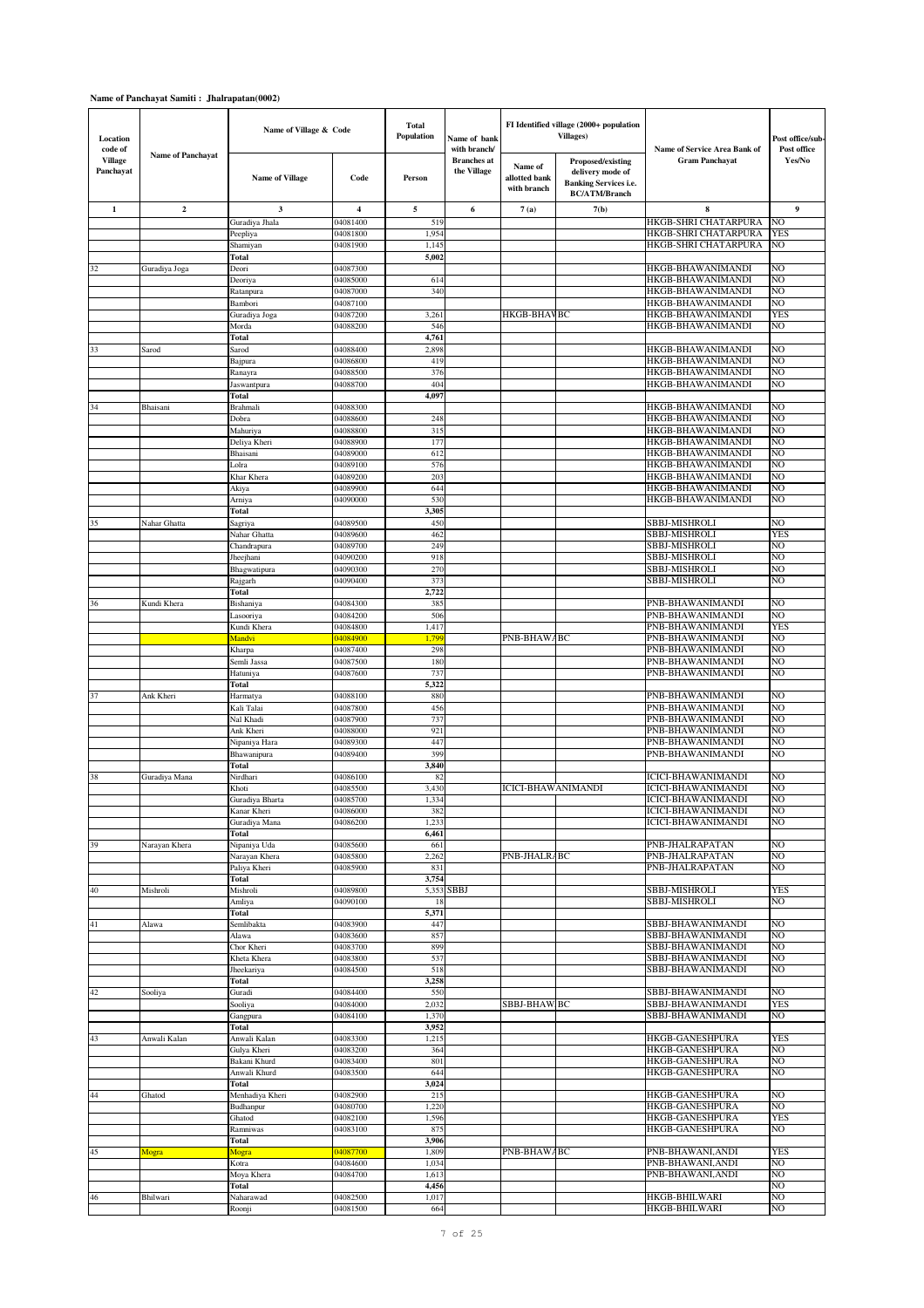| Location<br>code of         |                          | Name of Village & Code |                         | Total<br>Population | Name of hank<br>with branch/      |                                         | FI Identified village (2000+ population<br><b>Villages</b> )                                  | Name of Service Area Bank of | Post office/sub-<br>Post office |
|-----------------------------|--------------------------|------------------------|-------------------------|---------------------|-----------------------------------|-----------------------------------------|-----------------------------------------------------------------------------------------------|------------------------------|---------------------------------|
| <b>Village</b><br>Panchayat | <b>Name of Panchayat</b> | <b>Name of Village</b> | Code                    | Person              | <b>Branches</b> at<br>the Village | Name of<br>allotted bank<br>with branch | Proposed/existing<br>delivery mode of<br><b>Banking Services i.e.</b><br><b>BC/ATM/Branch</b> | <b>Gram Panchavat</b>        | Yes/No                          |
| 1                           | $\overline{2}$           | 3                      | $\overline{\mathbf{4}}$ | 5                   | 6                                 | 7(a)                                    | 7(b)                                                                                          | 8                            | 9                               |
|                             |                          | Bhilwari               | 04081600                |                     | 1.669 HKGB                        |                                         |                                                                                               | <b>HKGB-BHILWARI</b>         | N <sub>O</sub>                  |
|                             |                          | Aroliva                | 04081700                | 1.632               |                                   |                                         |                                                                                               | <b>HKGB-BHILWARI</b>         | N <sub>O</sub>                  |
|                             |                          | <b>Total</b>           |                         | 4.982               |                                   |                                         |                                                                                               |                              |                                 |
| 47                          | Ganeshpura               | Ganeshpura             | 04082300                |                     | 1.994 HKGB                        |                                         |                                                                                               | <b>HKGB-GANESHPURA</b>       | <b>YES</b>                      |
|                             |                          | Kishanpura             | 04082200                |                     |                                   |                                         |                                                                                               | <b>HKGB-GANESHPURA</b>       | N <sub>O</sub>                  |
|                             |                          | Gopalpura              | 04082400                | 140                 |                                   |                                         |                                                                                               | <b>HKGB-GANESHPURA</b>       | N <sub>O</sub>                  |
|                             |                          | Garnawad               | 04082600                | 888                 |                                   |                                         |                                                                                               | <b>HKGB-GANESHPURA</b>       | NO.                             |
|                             |                          | Tal                    | 04082700                | 1.036               |                                   |                                         |                                                                                               | <b>HKGB-GANESHPURA</b>       | N <sub>O</sub>                  |
|                             |                          | Khoriva                | 04082800                | 615                 |                                   |                                         |                                                                                               | <b>HKGB-GANESHPURA</b>       | N <sub>O</sub>                  |
|                             |                          | Anandpura              | 04083000                | 273                 |                                   |                                         |                                                                                               | <b>HKGB-GANESHPURA</b>       | N <sub>O</sub>                  |
|                             |                          | <b>Total</b>           |                         | 4,946               |                                   |                                         |                                                                                               |                              |                                 |
| 48                          | Gurha                    | Eri                    | 04085200                | 258                 |                                   |                                         |                                                                                               | <b>CBI-BHAWANIMANDI</b>      | NO                              |
|                             |                          | Era Khera              | 04085100                | 135                 |                                   |                                         |                                                                                               | <b>CBI-BHAWANIMANDI</b>      | N <sub>O</sub>                  |
|                             |                          | Padasali               | 04085300                | 319                 |                                   |                                         |                                                                                               | CBI-BHAWANIMANDI             | N <sub>O</sub>                  |
|                             |                          | Sangali                | 04085400                | 288                 |                                   |                                         |                                                                                               | CBI-BHAWANIMANDI             | N <sub>O</sub>                  |
|                             |                          | Sarkanya               | 04086300                | 1.357               |                                   |                                         |                                                                                               | CBI-BHAWANIMANDI             | N <sub>O</sub>                  |
|                             |                          | Kothala                | 04086400                | 939                 |                                   |                                         |                                                                                               | CBI-BHAWANIMANDI             | N <sub>O</sub>                  |
|                             |                          | Khandar                | 04086500                | 487                 |                                   |                                         |                                                                                               | CBI-BHAWANIMANDI             | N <sub>O</sub>                  |
|                             |                          | Gurha                  | 04086600                | 1.717               |                                   |                                         |                                                                                               | CBI-BHAWANIMANDI             | <b>YES</b>                      |
|                             |                          | Malakhera              | 04086700                | 592                 |                                   |                                         |                                                                                               | CBI-BHAWANIMANDI             | NO.                             |
|                             |                          | Anandpura              | 04086900                | 191                 |                                   |                                         |                                                                                               | CBI-BHAWANIMANDI             | N <sub>O</sub>                  |
|                             |                          | <b>Total</b>           |                         | 6.283               |                                   |                                         |                                                                                               |                              |                                 |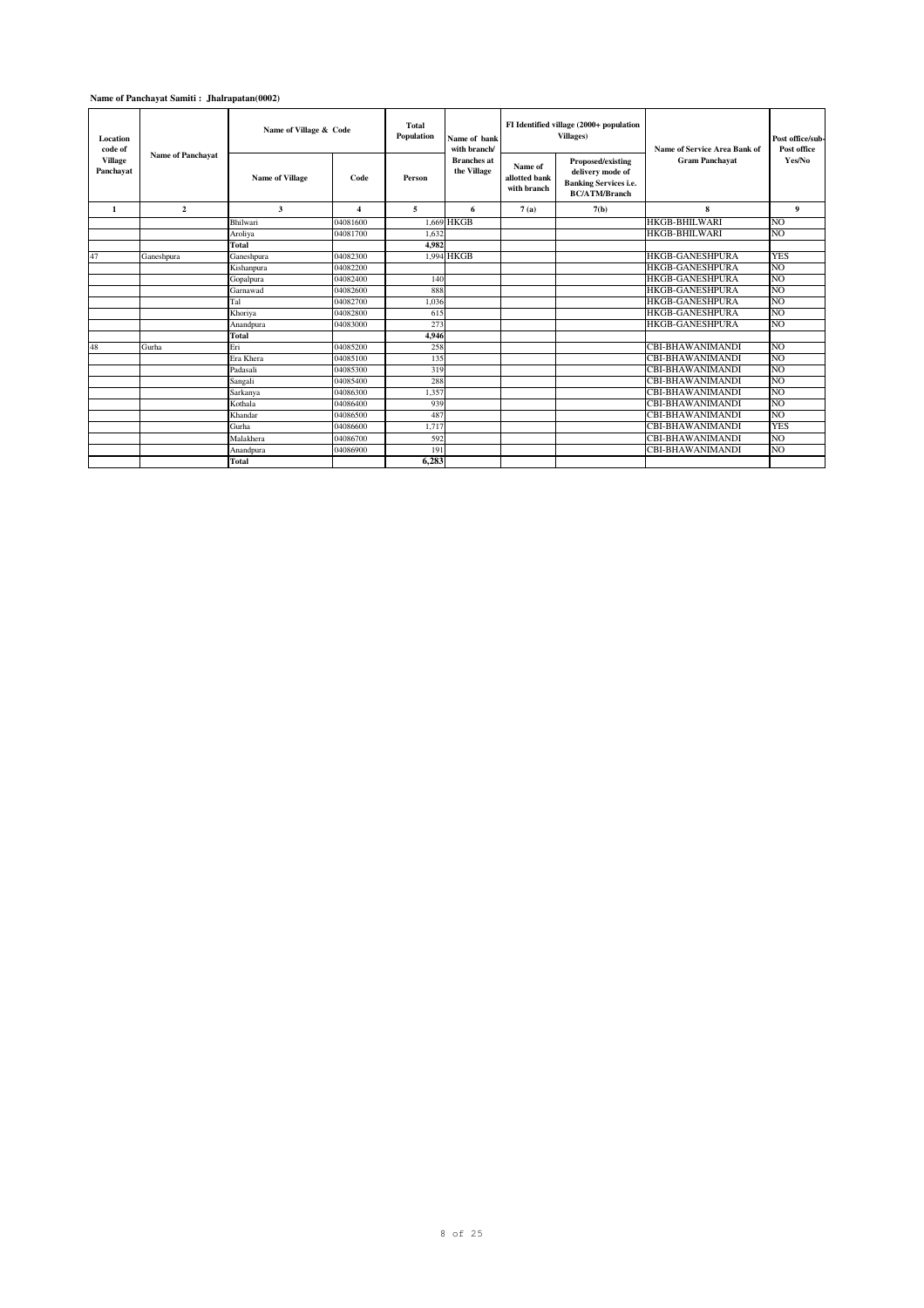#### **NUMBER OF VILLAGES UNDER EACH GRAM PANCHAYAT**

| Location<br>code of         |                          | Name of Village & Code                |                      | <b>Total</b><br>Population | Name of bank<br>with branch/      |                                         | FI Identified village (2000+ population<br><b>Villages</b> )                           | Name of Service Area Bank of               | Post office/sub-<br>Post office |
|-----------------------------|--------------------------|---------------------------------------|----------------------|----------------------------|-----------------------------------|-----------------------------------------|----------------------------------------------------------------------------------------|--------------------------------------------|---------------------------------|
| <b>Village</b><br>Panchayat | <b>Name of Panchavat</b> | <b>Name of Village</b>                | Code                 | Person                     | <b>Branches</b> at<br>the Village | Name of<br>allotted bank<br>with branch | Proposed/existing<br>delivery mode of Banking<br>Services i.e.<br><b>BC/ATM/Branch</b> | <b>Gram Panchavat</b>                      | Yes/No                          |
| $\mathbf{1}$                | $\boldsymbol{2}$         | 3                                     | 4                    | 5                          | 6                                 | 7(a)                                    | 7(b)                                                                                   | 8                                          | 9                               |
| 01                          | Shorti                   | Ganeshpura                            | 04062600             | 729                        |                                   |                                         |                                                                                        | CBI-HARNAVDA SHAHJI                        | NO                              |
|                             |                          | Arjunpura                             | 04062700             | 1,229                      |                                   |                                         |                                                                                        | CBI-HARNAVDA SHAHJI                        | NO                              |
|                             |                          | Koloo Kheri Mewatiyan                 | 04063800             | 594                        |                                   |                                         |                                                                                        | CBI-HARNAVDA SHAHJI                        | NO                              |
|                             |                          | Shorti<br>Kotra Kagla                 | 04064100<br>04064200 | 2,715<br>562               |                                   |                                         |                                                                                        | CBI-HARNAVDA SHAHJI<br>CBI-HARNAVDA SHAHJI | <b>YES</b><br>NO                |
|                             |                          | Baroo Beh                             | 04064300             | 257                        |                                   |                                         |                                                                                        | CBI-HARNAVDA SHAHJI                        | NO                              |
|                             |                          | Total                                 |                      | 6,086                      |                                   |                                         |                                                                                        |                                            |                                 |
| 02                          | Jawar                    | Sadala                                | 04065500             | 1,129                      |                                   |                                         |                                                                                        | <b>HKGB-JAWAR</b>                          | NO                              |
|                             |                          | Jatawa                                | 04065600             | 818                        |                                   |                                         |                                                                                        | <b>HKGB-JAWAR</b>                          | NO                              |
|                             |                          | Jawar                                 | 04066700             |                            | 1,939 HKGB                        |                                         |                                                                                        | <b>HKGB-JAWAR</b>                          | <b>YES</b>                      |
|                             |                          | Bukharya                              | 04066800<br>04066900 | 30<br>477                  |                                   |                                         |                                                                                        | <b>HKGB-JAWAR</b><br>HKGB-JAWAR            | NO<br>NO                        |
|                             |                          | Nagniya Kheri<br>Gajwari              | 04067000             | 448                        |                                   |                                         |                                                                                        | <b>HKGB-JAWAR</b>                          | NO                              |
|                             |                          | Total                                 |                      | 4,841                      |                                   |                                         |                                                                                        |                                            |                                 |
| 03                          | Baneth                   | Gajwara                               | 04067100             | 507                        |                                   |                                         |                                                                                        | <b>HKGB-JAWAR</b>                          | NO                              |
|                             |                          | Khajoori                              | 04067200             | 904                        |                                   |                                         |                                                                                        | <b>HKGB-JAWAR</b>                          | NO                              |
|                             |                          | Ratanpura                             | 04067300             |                            |                                   |                                         |                                                                                        | HKGB-JAWAR                                 | NO                              |
|                             |                          | Kunda Khera                           | 04068000             | 276                        |                                   |                                         |                                                                                        | <b>HKGB-JAWAR</b>                          | NO                              |
|                             |                          | Kotra Chamar Garh<br>Lodhipura        | 04068100<br>04068200 | 116<br>328                 |                                   |                                         |                                                                                        | <b>HKGB-JAWAR</b><br><b>HKGB-JAWAR</b>     | NO<br>NO                        |
|                             |                          | <b>Baneth</b>                         | 04068400             | 1,87                       |                                   | HKGB-JAWABC                             |                                                                                        | <b>HKGB-JAWAR</b>                          | YES                             |
|                             |                          | Sagoni                                | 04068500             | 197                        |                                   |                                         |                                                                                        | <b>HKGB-JAWAR</b>                          | NO                              |
|                             |                          | Total                                 |                      | 4,201                      |                                   |                                         |                                                                                        |                                            |                                 |
| 04                          | Samrol                   | Patti                                 | 04068300             | 1,479                      |                                   |                                         |                                                                                        | CBI-MANOHARTHANA                           | NO                              |
|                             |                          | <b>Bhoolan Kheri</b>                  | 04070100<br>04070200 | 686                        |                                   |                                         |                                                                                        | CBI-MANOHARTHANA<br>CBI-MANOHARTHANA       | NO<br>NO                        |
|                             |                          | Sehat Kheri<br>Samrol                 | 04070300             | 506<br>828                 |                                   |                                         |                                                                                        | CBI-MANOHARTHANA                           | <b>YES</b>                      |
|                             |                          | Patwa                                 | 04070400             | 430                        |                                   |                                         |                                                                                        | CBI-MANOHARTHANA                           | NO                              |
|                             |                          | Joonapani                             | 04070500             | 538                        |                                   |                                         |                                                                                        | CBI-MANOHARTHANA                           | NO                              |
|                             |                          | Total                                 |                      | 4,467                      |                                   |                                         |                                                                                        |                                            |                                 |
| 05                          | Theekriya                | Reechhari                             | 04070700             | 1,494                      |                                   |                                         |                                                                                        | CBI-MANOHARTHANA                           | NO                              |
|                             |                          | Theekriya                             | 04070800             | 1,104                      |                                   |                                         |                                                                                        | CBI-MANOHARTHANA                           | <b>YES</b>                      |
|                             |                          | Hatai Khera<br>Manpura                | 04070900<br>04071000 | 245<br>140                 |                                   |                                         |                                                                                        | CBI-MANOHARTHANA<br>CBI-MANOHARTHANA       | NO<br>NO                        |
|                             |                          | Borda                                 | 04071100             | 124                        |                                   |                                         |                                                                                        | CBI-MANOHARTHANA                           | NO                              |
|                             |                          | Jetpura                               | 04073100             | 115                        |                                   |                                         |                                                                                        | CBI-MANOHARTHANA                           | NO                              |
|                             |                          | Koriya Patan                          | 04073200             | 192                        |                                   |                                         |                                                                                        | CBI-MANOHARTHANA                           | NO                              |
|                             |                          | Total                                 |                      | 3,414                      |                                   |                                         |                                                                                        |                                            |                                 |
| 06                          | Todri Meeran             | Budhwara                              | 04070600             | 1,189                      |                                   |                                         |                                                                                        | CBI-MANOHARTHANA                           | NO                              |
|                             |                          | Todri Meeran                          | 04073300             | 1,086<br>809               |                                   |                                         |                                                                                        | CBI-MANOHARTHANA<br>CBI-MANOHARTHANA       | <b>YES</b><br>NO                |
|                             |                          | Jheenkni<br>Bargaon                   | 04073500<br>04073600 | 701                        |                                   |                                         |                                                                                        | CBI-MANOHARTHANA                           | NO                              |
|                             |                          | Total                                 |                      | 3,785                      |                                   |                                         |                                                                                        |                                            |                                 |
| 07                          | Koloo Kheri Maliyan      | Manpura Balram                        | 04073400             | 365                        |                                   |                                         |                                                                                        | CBI-MANOHARTHANA                           | NO                              |
|                             |                          | Kherkheri Mata                        | 04073700             | 456                        |                                   |                                         |                                                                                        | CBI-MANOHARTHANA                           | NO                              |
|                             |                          | Gangahoni                             | 04073800             | 450                        |                                   |                                         |                                                                                        | CBI-MANOHARTHANA                           | NO                              |
|                             |                          | Koloo Kheri Maliyan<br>Ladpura Balram | 04077000<br>04077100 | 724<br>517                 |                                   |                                         |                                                                                        | CBI-MANOHARTHANA<br>CBI-MANOHARTHANA       | <b>YES</b><br>NO                |
|                             |                          | Rampurya                              | 04077200             | 102                        |                                   |                                         |                                                                                        | CBI-MANOHARTHANA                           | NO                              |
|                             |                          | Ratanpurya                            | 04077300             | 736                        |                                   |                                         |                                                                                        | CBI-MANOHARTHANA                           | NO                              |
|                             |                          | Balbatpura                            | 04077400             | 318                        |                                   |                                         |                                                                                        | CBI-MANOHARTHANA                           | NO                              |
|                             |                          | Gordhanpura                           | 04077700             | 124                        |                                   |                                         |                                                                                        | CBI-MANOHARTHANA                           | NO                              |
|                             |                          | Ganesnpura                            | 04077800             | 601                        |                                   |                                         |                                                                                        | CBI-MANOHARTHANA                           | ΙNΟ                             |
| 80                          | Ranwasya                 | Total<br>Ghora Khera                  | 04077500             | 4,393<br>557               |                                   |                                         |                                                                                        | CBI-MANOHARTHANA                           | NO                              |
|                             |                          | Salya Khera                           | 04077600             | 337                        |                                   |                                         |                                                                                        | CBI-MANOHARTHANA                           | NO                              |
|                             |                          | Kundi Beh                             | 04077900             | 613                        |                                   |                                         |                                                                                        | CBI-MANOHARTHANA                           | N <sub>O</sub>                  |
|                             |                          | Ranwasya                              | 04078000             | 516                        |                                   |                                         |                                                                                        | CBI-MANOHARTHANA                           | NO                              |
|                             |                          | Kanwa                                 | 04078100             | 1,032                      |                                   |                                         |                                                                                        | CBI-MANOHARTHANA                           | NO                              |
|                             |                          | Maharajpura<br>Total                  | 04078200             | 1,282<br>4,337             |                                   |                                         |                                                                                        | CBI-MANOHARTHANA                           | NO                              |
| 09                          | Kolookheri Kalan         | Kolookheri Kalan                      | 04071900             | 1,881                      |                                   | CBI-MANOH BC                            |                                                                                        | CBI-MANOHARTHANA                           | <b>YES</b>                      |
|                             |                          | Hanotiya Lodhan                       | 04072000             | 1,078                      |                                   |                                         |                                                                                        | CBI-MANOHARTHANA                           | NO                              |
|                             |                          | Panch Peepli                          | 04072100             | 438                        |                                   |                                         |                                                                                        | <b>CBI-MANOHARTHANA</b>                    | NO                              |
|                             |                          | Dekriya Kheri                         | 04072200             | 427                        |                                   |                                         |                                                                                        | CBI-MANOHARTHANA                           | NO                              |
|                             |                          | Bamla Beh                             | 04072300             | 624                        |                                   |                                         |                                                                                        | CBI-MANOHARTHANA                           | NO                              |
|                             |                          | Total                                 | 04073900             | 4,448                      |                                   |                                         |                                                                                        | HKGB-MANOHARTHANA                          | NO                              |
| 10                          | Todri Jagannath          | Kachhotiya<br>Gorya Khera             | 04076200             | 460                        |                                   |                                         |                                                                                        | HKGB-MANOHARTHANA                          | NO                              |
|                             |                          | Baldeopura                            | 04076300             | 374                        |                                   |                                         |                                                                                        | HKGB-MANOHARTHANA                          | NO                              |
|                             |                          | Todra                                 | 04076400             | 1,060                      |                                   |                                         |                                                                                        | HKGB-MANOHARTHANA                          | NO                              |
|                             |                          | Banjari                               | 04076500             |                            |                                   |                                         |                                                                                        | HKGB-MANOHARTHANA                          | NO                              |
|                             |                          | Kalapatha                             | 04076600             | 33                         |                                   |                                         |                                                                                        | HKGB-MANOHARTHANA                          | NO                              |
|                             |                          | Bhojpur                               | 04076700             | 638                        |                                   |                                         |                                                                                        | HKGB-MANOHARTHANA                          | NO<br>NO                        |
|                             |                          | Talawara<br>Todri Jagannath           | 04076800<br>04076900 | 363<br>915                 |                                   |                                         |                                                                                        | HKGB-MANOHARTHANA<br>HKGB-MANOHARTHANA     | <b>YES</b>                      |
|                             |                          | Semli Khurd                           | 04078600             | 321                        |                                   |                                         |                                                                                        | HKGB-MANOHARTHANA                          | NO                              |
|                             |                          | Rampurya Goojran                      | 04078700             | 125                        |                                   |                                         |                                                                                        | HKGB-MANOHARTHANA                          | NO                              |
|                             |                          | Total                                 |                      | 4,289                      |                                   |                                         |                                                                                        |                                            |                                 |
| $\overline{11}$             | Semlihat                 | Semlihat                              | 04078300             | 879                        |                                   |                                         |                                                                                        | HKGB-MANOHARTHANA                          | <b>YES</b>                      |
|                             |                          | Chhorliya                             | 04078400             | 860                        |                                   |                                         |                                                                                        | HKGB-MANOHARTHANA                          | NO                              |
|                             |                          | Chhittora<br>Tajpurya                 | 04078500<br>04080200 | 403<br>584                 |                                   |                                         |                                                                                        | HKGB-MANOHARTHANA<br>HKGB-MANOHARTHANA     | NO<br>NO                        |
|                             |                          | Borkhandi                             | 04080300             | 369                        |                                   |                                         |                                                                                        | HKGB-MANOHARTHANA                          | NO                              |
|                             |                          | Madhopurya                            | 04080400             | 212                        |                                   |                                         |                                                                                        | HKGB-MANOHARTHANA                          | NO                              |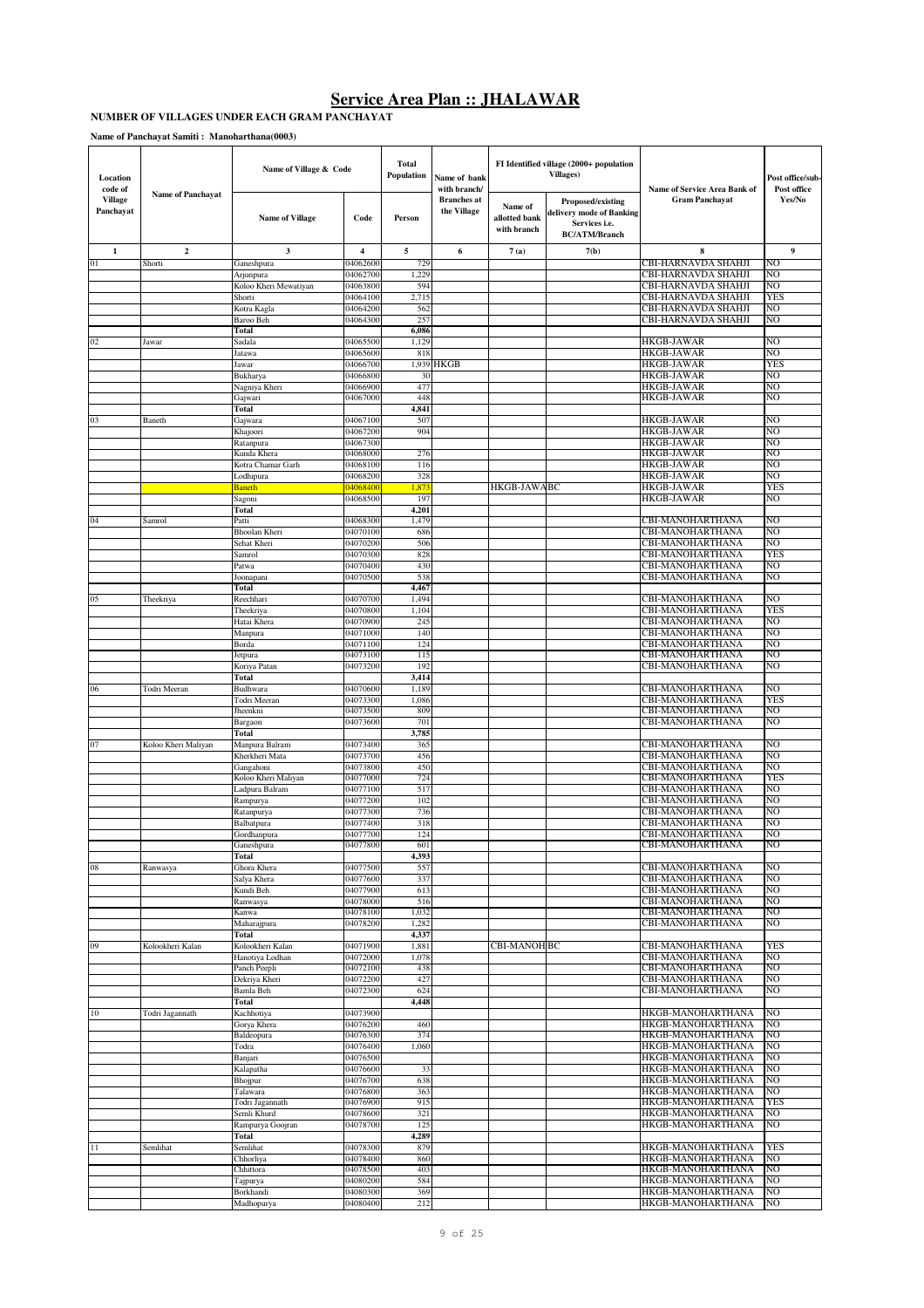| Location<br>code of         |                         | Name of Village & Code           |                      | <b>Total</b><br><b>Population</b> | Name of bank<br>with branch/      |                                         | FI Identified village (2000+ population<br>Villages)                                   | Name of Service Area Bank of                | Post office/sub-<br>Post office |
|-----------------------------|-------------------------|----------------------------------|----------------------|-----------------------------------|-----------------------------------|-----------------------------------------|----------------------------------------------------------------------------------------|---------------------------------------------|---------------------------------|
| <b>Village</b><br>Panchayat | Name of Panchayat       | <b>Name of Village</b>           | Code                 | Person                            | <b>Branches</b> at<br>the Village | Name of<br>allotted bank<br>with branch | Proposed/existing<br>delivery mode of Banking<br>Services i.e.<br><b>BC/ATM/Branch</b> | <b>Gram Panchavat</b>                       | Yes/No                          |
| $\mathbf{1}$                | $\overline{\mathbf{2}}$ | 3                                | 4                    | 5                                 | 6                                 | 7(a)                                    | 7(b)                                                                                   | 8                                           | 9                               |
|                             |                         | Khanpurya                        | 04080500             | 733                               |                                   |                                         |                                                                                        | HKGB-MANOHARTHANA                           | NO                              |
|                             |                         | Total                            |                      | 4,040                             |                                   |                                         |                                                                                        |                                             |                                 |
| 12                          | Pindola                 | Khoribor<br>Narhera              | 04075200<br>04075300 | 329<br>455                        |                                   |                                         |                                                                                        | HKGB-MANOHARTHANA<br>HKGB-MANOHARTHANA      | NO<br>NO                        |
|                             |                         | Girdharpura                      | 04075400             | 303                               |                                   |                                         |                                                                                        | HKGB-MANOHARTHANA                           | NO                              |
|                             |                         | Mogya Beh                        | 04079000             | 613                               |                                   |                                         |                                                                                        | HKGB-MANOHARTHANA                           | NO                              |
|                             |                         | Moti Pura                        | 04079200             | 359                               |                                   |                                         |                                                                                        | HKGB-MANOHARTHANA                           | NO                              |
|                             |                         | Manpura                          | 04079300<br>04079400 | 194<br>446                        |                                   |                                         |                                                                                        | HKGB-MANOHARTHANA<br>HKGB-MANOHARTHANA      | NO<br>NO                        |
|                             |                         | Peethapura<br>Guwari             | 04079500             | 527                               |                                   |                                         |                                                                                        | HKGB-MANOHARTHANA                           | NO                              |
|                             |                         | Pindola                          | 04079600             | 844                               |                                   |                                         |                                                                                        | HKGB-MANOHARTHANA                           | YES                             |
|                             |                         | Total                            |                      | 4,070                             |                                   |                                         |                                                                                        |                                             |                                 |
| 13                          | Khata Kheri             | Ganeshpura Maliyan               | 04074100<br>04074400 |                                   |                                   |                                         |                                                                                        | CBI-MANOHARTHANA<br><b>CBI-MANOHARTHANA</b> | NO<br>NO                        |
|                             |                         | Madan Pura<br>Khankhara Goojran  | 04075500             | 895<br>482                        |                                   |                                         |                                                                                        | CBI-MANOHARTHANA                            | NO                              |
|                             |                         | Dolatpura                        | 04075600             | 128                               |                                   |                                         |                                                                                        | CBI-MANOHARTHANA                            | NO                              |
|                             |                         | Peeplya Lodhan                   | 04075700             | 287                               |                                   |                                         |                                                                                        | CBI-MANOHARTHANA                            | NO                              |
|                             |                         | Hameerpura                       | 04075800             | 167                               |                                   |                                         |                                                                                        | CBI-MANOHARTHANA                            | NO                              |
|                             |                         | Kherkheri Ghata<br>Haripura      | 04075900<br>04076000 | 214<br>330                        |                                   |                                         |                                                                                        | CBI-MANOHARTHANA<br>CBI-MANOHARTHANA        | NO<br>NO                        |
|                             |                         | Khata Kheri                      | 04076100             | 1,177                             |                                   |                                         |                                                                                        | CBI-MANOHARTHANA                            | YES                             |
|                             |                         | Talai Beh                        | 04079100             | 170                               |                                   |                                         |                                                                                        | CBI-MANOHARTHANA                            | NO                              |
|                             |                         | Total                            |                      | 3,850                             |                                   |                                         |                                                                                        |                                             |                                 |
| 14                          | Chanpura Bheelan        | Ganeshpura Lodhan                | 04072400             | 280                               |                                   |                                         |                                                                                        | CBI-MANOHARTHANA                            | NO                              |
|                             |                         | Chanpura Bheelan<br>Nesh Charnan | 04072500<br>04074700 | 1,648<br>227                      |                                   |                                         |                                                                                        | CBI-MANOHARTHANA<br>CBI-MANOHARTHANA        | YES<br>NO                       |
|                             |                         | Kanwariya Kheri                  | 04074800             | 388                               |                                   |                                         |                                                                                        | CBI-MANOHARTHANA                            | NO                              |
|                             |                         | Mohanpura                        | 04074900             | 361                               |                                   |                                         |                                                                                        | CBI-MANOHARTHANA                            | NO                              |
|                             |                         | axmipura                         | 04075000             | 375                               |                                   |                                         |                                                                                        | CBI-MANOHARTHANA                            | NO                              |
|                             |                         | Gurar Khera<br>Total             | 04075100             | 171<br>3,450                      |                                   |                                         |                                                                                        | CBI-MANOHARTHANA                            | NO                              |
| 15                          | Banskheri Mewatiyan     | Hanotya Mewatiyan                | 04068600             | 376                               |                                   |                                         |                                                                                        | HKGB-JAWAR                                  | NO                              |
|                             |                         | Gharawali                        | 04068900             | 1,037                             |                                   |                                         |                                                                                        | <b>HKGB-JAWAR</b>                           | NO                              |
|                             |                         | Poonya Khera                     | 04069000             | 619                               |                                   |                                         |                                                                                        | HKGB-JAWAR                                  | NO                              |
|                             |                         | Kheri Mewatiyan                  | 04069100             | 493                               |                                   |                                         |                                                                                        | HKGB-JAWAR                                  | NO<br>NO                        |
|                             |                         | Dhama Hera<br>Baman Gaon         | 04069200<br>04069300 | 178<br>275                        |                                   |                                         |                                                                                        | HKGB-JAWAR<br>HKGB-JAWAR                    | NO                              |
|                             |                         | Kishanpurya                      | 04069400             |                                   |                                   |                                         |                                                                                        | <b>HKGB-JAWAR</b>                           | NO                              |
|                             |                         | Banskheri Mewatiyan              | 04069700             | 1,016                             |                                   |                                         |                                                                                        | HKGB-JAWAR                                  | YES                             |
|                             |                         | Rajpura                          | 04069800             | 322                               |                                   |                                         |                                                                                        | HKGB-JAWAR                                  | NO                              |
|                             |                         | Gurar Khera<br>Total             | 04069900             | 215<br>4,531                      |                                   |                                         |                                                                                        | HKGB-JAWAR                                  | NO                              |
| 16                          | <b>Bans Khera</b>       | Dhaba                            | 04065800             | 413                               |                                   |                                         |                                                                                        | HKGB-JAWAR                                  | NO                              |
|                             |                         | Parthipura                       | 04065900             | 220                               |                                   |                                         |                                                                                        | <b>HKGB-JAWAR</b>                           | NO                              |
|                             |                         | Goriya                           | 04066200             | 630                               |                                   |                                         |                                                                                        | HKGB-JAWAR                                  | NO                              |
|                             |                         | Koonjari<br>Chhan                | 04066300<br>04066400 | 496<br>606                        |                                   |                                         |                                                                                        | HKGB-JAWAR<br><b>HKGB-JAWAR</b>             | NO<br>NO                        |
|                             |                         | Kishanpuriya @ Mogya Beh         | 04066500             | 501                               |                                   |                                         |                                                                                        | <b>HKGB-JAWAR</b>                           | NO                              |
|                             |                         | Jawari                           | 04066600             | 598                               |                                   |                                         |                                                                                        | HKGB-JAWAR                                  | NO                              |
|                             |                         | Himmatgarh                       | 04068700             | 37                                |                                   |                                         |                                                                                        | HKGB-JAWAR                                  | NO                              |
|                             |                         | <b>Bans Khera</b>                | 04068800             | 1,681                             |                                   |                                         |                                                                                        | HKGB-JAWAR                                  | YES                             |
| 17                          | Dangipura               | Total<br>Nesh Goojran            | 04078800             | 5,182<br>485                      |                                   |                                         |                                                                                        | HKGB-MANOHARTHANA                           | NO                              |
|                             |                         | Jai Shree                        | 04078900             | 407                               |                                   |                                         |                                                                                        | HKGB-MANOHARTHANA                           | NO                              |
|                             |                         | Laxmipura                        | 04079700             | 135                               |                                   |                                         |                                                                                        | HKGB-MANOHARTHANA                           | NO                              |
|                             |                         | Dangipura                        | 04079800             | 1,164                             |                                   |                                         |                                                                                        | HKGB-MANOHARTHANA                           | NO                              |
|                             |                         | Patlapani<br>Semla Beh           | 04079900<br>04080000 | 332<br>399                        |                                   |                                         |                                                                                        | HKGB-MANOHARTHANA<br>HKGB-MANOHARTHANA      | NO<br>NO                        |
|                             |                         | Chittauri                        | 04080100             | 292                               |                                   |                                         |                                                                                        | HKGB-MANOHARTHANA                           | NO                              |
|                             |                         | Total                            |                      | 3,214                             |                                   |                                         |                                                                                        |                                             |                                 |
| 18                          | Kamkhera                | Soolya Jageer<br>Deori Khurd     | 04062400<br>04062500 | 649<br>282                        |                                   |                                         |                                                                                        | HKGB-MANOHARTHANA<br>HKGB-MANOHARTHANA      | NO<br>NO                        |
|                             |                         | Khenjra                          | 04062800             | 358                               |                                   |                                         |                                                                                        | HKGB-MANOHARTHANA                           | NO                              |
|                             |                         | <b>Bandha Jageer</b>             | 04062900             | 639                               |                                   |                                         |                                                                                        | HKGB-MANOHARTHANA                           | NO                              |
|                             |                         | Khajoori Jageer                  | 04063000             | 481                               |                                   |                                         |                                                                                        | HKGB-MANOHARTHANA                           | NO                              |
|                             |                         | Kamkhera<br>Deori Kalan          | 04063600<br>04063700 | 974<br>836                        |                                   |                                         |                                                                                        | HKGB-MANOHARTHANA<br>HKGB-MANOHARTHANA      | YES<br>NO                       |
|                             |                         | Bhoomriya                        | 04065700             | 493                               |                                   |                                         |                                                                                        | HKGB-MANOHARTHANA                           | NO                              |
|                             |                         | Total                            |                      | 4,712                             |                                   |                                         |                                                                                        |                                             |                                 |
| 19                          | Barrawada               | Patlon                           | 04061600             | 519                               |                                   |                                         |                                                                                        | SBI-SARERI                                  | NO                              |
|                             |                         | Kheri Jageer<br>Kishorpura       | 04061700<br>04061800 | 394                               |                                   |                                         |                                                                                        | SBI-SARERI<br><b>SBI-SARERI</b>             | NO<br>NO                        |
|                             |                         | Chachorni                        | 04061900             | 804                               |                                   |                                         |                                                                                        | <b>SBI-SARERI</b>                           | NO                              |
|                             |                         | Barrawada                        | 04062000             | 200                               |                                   |                                         |                                                                                        | SBI-SARERI                                  | NO                              |
|                             |                         | Barwad                           | 04062100             | 837                               |                                   |                                         |                                                                                        | SBI-SARERI                                  | NO                              |
|                             |                         | Bambooliya<br>Bamanya Kheri      | 04062200<br>04062300 | 513<br>12                         |                                   |                                         |                                                                                        | <b>SBI-SARERI</b><br><b>SBI-SARERI</b>      | N <sub>O</sub><br>NO            |
|                             |                         | Semali Jageer                    | 04063100             | 447                               |                                   |                                         |                                                                                        | SBI-SARERI                                  | NO                              |
|                             |                         | Khareriya                        | 04063200             | 136                               |                                   |                                         |                                                                                        | SBI-SARERI                                  | NO                              |
|                             |                         | Total                            |                      | 3,862                             |                                   |                                         |                                                                                        |                                             |                                 |
| 20                          | Sareri                  | Peepalya                         | 04063300             | 182<br>761                        |                                   |                                         |                                                                                        | <b>SBI-SARERI</b>                           | NO<br>NO                        |
|                             |                         | Nandhera<br>Sareri               | 04063400<br>04063500 | 2,148                             | SBI                               |                                         |                                                                                        | <b>SBI-SARERI</b><br>SBI-SARERI             | YES                             |
|                             |                         | Udpurya                          | 04066000             | 478                               |                                   |                                         |                                                                                        | SBI-SARERI                                  | NO                              |
|                             |                         | Koonjran                         | 04066100             | 368                               |                                   |                                         |                                                                                        | <b>SBI-SARERI</b>                           | NO                              |
|                             |                         | Total                            |                      | 3,937                             |                                   |                                         |                                                                                        |                                             |                                 |
| 21                          | Garboliya               | Bishan Khera<br>Manya Kheri      | 04072600<br>04072800 | 447<br>436                        |                                   |                                         |                                                                                        | CBI-MANOHARTHANA<br>CBI-MANOHARTHANA        | NO<br>NO                        |
|                             |                         | Ank Kheri                        | 04072900             | 540                               |                                   |                                         |                                                                                        | CBI-MANOHARTHANA                            | NO                              |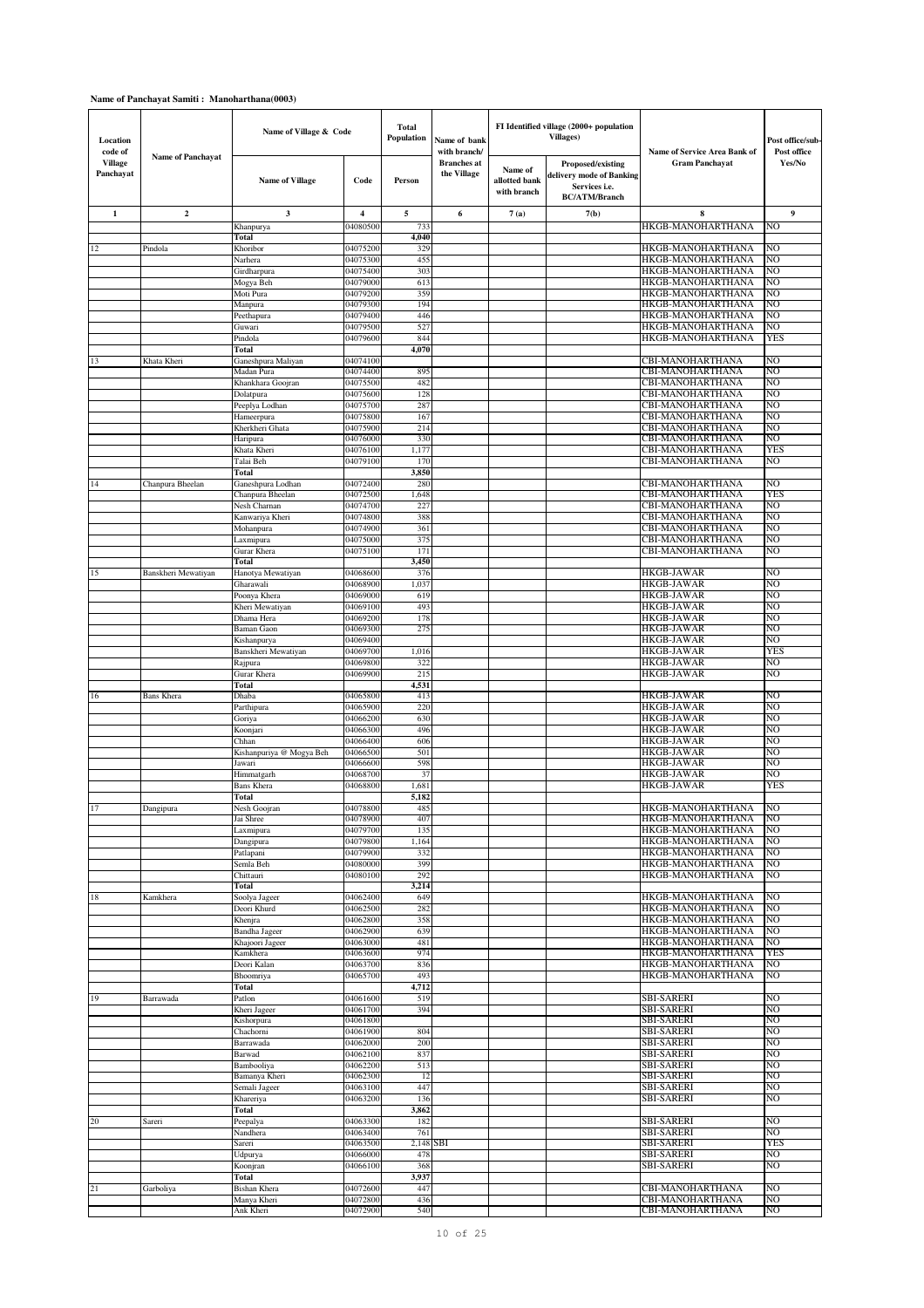| Location<br>code of         |                          | Name of Village & Code        |                      | Total<br><b>Population</b> | Name of bank<br>with branch/      |                                         | FI Identified village (2000+ population<br><b>Villages</b> )                           | Name of Service Area Bank of             | Post office/sub-<br>Post office |
|-----------------------------|--------------------------|-------------------------------|----------------------|----------------------------|-----------------------------------|-----------------------------------------|----------------------------------------------------------------------------------------|------------------------------------------|---------------------------------|
| <b>Village</b><br>Panchayat | <b>Name of Panchayat</b> | <b>Name of Village</b>        | Code                 | Person                     | <b>Branches</b> at<br>the Village | Name of<br>allotted bank<br>with branch | Proposed/existing<br>delivery mode of Banking<br>Services i.e.<br><b>BC/ATM/Branch</b> | <b>Gram Panchavat</b>                    | Yes/No                          |
| $\mathbf{1}$                | $\boldsymbol{2}$         | 3                             | 4                    | 5                          | 6                                 | 7(a)                                    | 7(b)                                                                                   | 8                                        | 9                               |
|                             |                          | Akolya                        | 0407300              | 33                         |                                   |                                         |                                                                                        | CBI-MANOHARTHANA                         | NO                              |
|                             |                          | Chandpura Kasba               | 04074000             | 493                        |                                   |                                         |                                                                                        | CBI-MANOHARTHANA                         | NO                              |
|                             |                          | Garboliya                     | 04074200<br>04074300 | 1,207<br>684               |                                   |                                         |                                                                                        | CBI-MANOHARTHANA<br>CBI-MANOHARTHANA     | YES<br>NO                       |
|                             |                          | Paharpura<br>Birjipura        | 04074500             | 124                        |                                   |                                         |                                                                                        | CBI-MANOHARTHANA                         | NO                              |
|                             |                          | Bhawanipura                   | 04074600             | 25.3                       |                                   |                                         |                                                                                        | CBI-MANOHARTHANA                         | NO                              |
|                             |                          | Total                         |                      | 4,515                      |                                   |                                         |                                                                                        |                                          |                                 |
| 22                          | Anwal Hera               | <b>Bislai</b>                 | 04070000             | 816                        |                                   |                                         |                                                                                        | CBI-MANOHARTHANA                         | NO                              |
|                             |                          | Khankhara Lodhan<br>Roopahera | 04071200<br>04071300 | 466<br>536                 |                                   |                                         |                                                                                        | CBI-MANOHARTHANA<br>CBI-MANOHARTHANA     | NO<br>NO                        |
|                             |                          | Jamunya @ Kandari             | 04071400             | 419                        |                                   |                                         |                                                                                        | CBI-MANOHARTHANA                         | NO                              |
|                             |                          | Gurari                        | 04071500             | 1,050                      |                                   |                                         |                                                                                        | CBI-MANOHARTHANA                         | NO                              |
|                             |                          | Anwal Hera                    | 04072700             | 1,429                      |                                   |                                         |                                                                                        | CBI-MANOHARTHANA                         | YES                             |
|                             |                          | Total                         |                      | 4,716                      |                                   |                                         |                                                                                        |                                          |                                 |
| 23                          | Manapsar                 | Goraya Khera<br>Jhiri         | 04069500<br>04069600 | 501<br>748                 |                                   |                                         |                                                                                        | CBI-MANOHARTHANA<br>CBI-MANOHARTHANA     | NO<br>NO                        |
|                             |                          | Piplodi                       | 04071600             | 524                        |                                   |                                         |                                                                                        | CBI-MANOHARTHANA                         | NO                              |
|                             |                          | Maheshpura                    | 04071700             | 301                        |                                   |                                         |                                                                                        | <b>CBI-MANOHARTHANA</b>                  | NO                              |
|                             |                          | Manapsar                      | 04071800             | 1,583                      |                                   |                                         |                                                                                        | CBI-MANOHARTHANA                         | YES                             |
| 24                          | Kher Khera               | Total                         |                      | 3,657<br>257               |                                   |                                         |                                                                                        | CBI-HARNAVDASHAHJI                       | NO                              |
|                             |                          | Mawasa<br>Dhamdhar            | 04064400<br>04064500 | 384                        |                                   |                                         |                                                                                        | CBI-HARNAVDASHAHJI                       | NO                              |
|                             |                          | Kher Khera                    | 04064600             | 631                        |                                   |                                         |                                                                                        | CBI-HARNAVDASHAHJI                       | YES                             |
|                             |                          | Taklon                        | 04064700             | 421                        |                                   |                                         |                                                                                        | CBI-HARNAVDASHAHJI                       | NO                              |
|                             |                          | Semla Beh                     | 04064800             | 619                        |                                   |                                         |                                                                                        | CBI-HARNAVDASHAHJI                       | NO                              |
|                             |                          | Khanpurya<br>Dhab Beh         | 04064900<br>04065000 | 162<br>108                 |                                   |                                         |                                                                                        | CBI-HARNAVDASHAHJI<br>CBI-HARNAVDASHAHJI | NO<br>NO                        |
|                             |                          | Udpurya                       | 04065100             |                            |                                   |                                         |                                                                                        | CBI-HARNAVDASHAHJI                       | NO                              |
|                             |                          | Tandi                         | 04065200             | 386                        |                                   |                                         |                                                                                        | CBI-HARNAVDASHAHJI                       | NO                              |
|                             |                          | Torakhera                     | 04067600             | 327                        |                                   |                                         |                                                                                        | CBI-HARNAVDASHAHJI                       | NO                              |
|                             |                          | Ladpurya                      | 04067700             | 278                        |                                   |                                         |                                                                                        | CBI-HARNAVDASHAHJI                       | NO                              |
|                             |                          | Prathipura<br>Dhanwas         | 04067800<br>04067900 | 296<br>239                 |                                   |                                         |                                                                                        | CBI-HARNAVDASHAHJI<br>CBI-HARNAVDASHAHJI | NO<br>NO                        |
|                             |                          | Total                         |                      | 4,108                      |                                   |                                         |                                                                                        |                                          |                                 |
| 25                          | Chandipur                | Battoo Kheri                  | 04063900             | 807                        |                                   |                                         |                                                                                        | CBI-HARNAVDASHAHJI                       | NO                              |
|                             |                          | Peepal Kheri                  | 04064000             | 257                        |                                   |                                         |                                                                                        | CBI-HARNAVDASHAHJI                       | NO                              |
|                             |                          | Peeplya Jawar                 | 04065300             |                            |                                   |                                         |                                                                                        | CBI-HARNAVDASHAHJI                       | NO                              |
|                             |                          | Chandipur<br>Rampurya         | 04065400<br>04067400 | 2,058<br>500               |                                   | <b>CBI-HARNAMBC</b>                     |                                                                                        | CBI-HARNAVDASHAHJI<br>CBI-HARNAVDASHAHJI | YES<br>NO                       |
|                             |                          | Pacheta                       | 04067500             | 1,121                      |                                   |                                         |                                                                                        | CBI-HARNAVDASHAHJI                       | NO                              |
|                             |                          | Total                         |                      | 4,743                      |                                   |                                         |                                                                                        |                                          |                                 |
| 26                          | Ametha                   | Ametha                        | 04038800             | 2,953                      |                                   |                                         |                                                                                        | CBI-HARNAVDASHAHJI                       | YES                             |
|                             |                          | Kohri                         | 04038900<br>04039000 | 581                        |                                   |                                         |                                                                                        | CBI-HARNAVDASHAHJI<br>CBI-HARNAVDASHAHJI | NO<br>NO                        |
|                             |                          | Madanpura<br>Dholsara         | 04039100             |                            |                                   |                                         |                                                                                        | CBI-HARNAVDASHAHJI                       | NO                              |
|                             |                          | Borkheri Maliyan              | 04039700             | 766                        |                                   |                                         |                                                                                        | CBI-HARNAVDASHAHJI                       | NO                              |
|                             |                          | Baskheri Lodhan               | 04039800             | 10                         |                                   |                                         |                                                                                        | CBI-HARNAVDASHAHJI                       | NO                              |
|                             |                          | Katphali                      | 04039900             | 427                        |                                   |                                         |                                                                                        | CBI-HARNAVDASHAHJI                       | NO                              |
|                             |                          | Katphala<br>Goojar Kheri      | 04040000<br>04040100 | 610                        |                                   |                                         |                                                                                        | CBI-HARNAVDASHAHJI<br>CBI-HARNAVDASHAHJI | NO<br>NO                        |
|                             |                          | Total                         |                      | 5,347                      |                                   |                                         |                                                                                        |                                          |                                 |
| 27                          | Thhanawad                | Bandri                        | 04035200             | 366                        |                                   |                                         |                                                                                        | HKGB-AKLERA                              | NO                              |
|                             |                          | Sara Kuan                     | 04035300             | 274                        |                                   |                                         |                                                                                        | HKGB-AKLERA                              | NO                              |
|                             |                          | Thanawad                      | 04035400<br>04035500 | 1,550<br>232               |                                   |                                         |                                                                                        | HKGB-AKLERA<br>HKGB-AKLERA               | <b>YES</b><br>NO                |
|                             |                          | Mirzapur<br>Kalwa             | 04035600             |                            |                                   |                                         |                                                                                        | HKGB-AKLERA                              | NO                              |
|                             |                          | Hanoti                        | 04035700             | 301                        |                                   |                                         |                                                                                        | <b>HKGB-AKLERA</b>                       | NO                              |
|                             |                          | Nainkot                       | 04035800             |                            |                                   |                                         |                                                                                        | <b>HKGB-AKLERA</b>                       | NO                              |
|                             |                          | Khokhera Lala                 | 04035900<br>04038500 | 496<br>384                 |                                   |                                         |                                                                                        | HKGB-AKLERA<br>HKGB-AKLERA               | NO<br>NO                        |
|                             |                          | Awand<br>Total                |                      | 3,603                      |                                   |                                         |                                                                                        |                                          |                                 |
| 28                          | Mishroli                 | Poli                          | 04038000             | 517                        |                                   |                                         |                                                                                        | HKGB-MISROLI                             | NO                              |
|                             |                          | Ratanpura                     | 04038100             | 101                        |                                   |                                         |                                                                                        | HKGB-MISROLI                             | NO                              |
|                             |                          | Mishroli                      | 04038200             | 1,502                      |                                   |                                         |                                                                                        | HKGB-MISROLI                             | <b>YES</b>                      |
|                             |                          | Gadiya Mahesh<br>Narera       | 04038300<br>04038400 | 680<br>52                  |                                   |                                         |                                                                                        | HKGB-MISROLI<br>HKGB-MISROLI             | NO<br>NO                        |
|                             |                          | Naya Gaon                     | 04038600             | 157                        |                                   |                                         |                                                                                        | HKGB-MISROLI                             | NO                              |
|                             |                          | Padliya                       | 04038700             | 535                        |                                   |                                         |                                                                                        | HKGB-MISROLI                             | NO                              |
|                             |                          | Arniya                        | 04040200             | 631                        |                                   |                                         |                                                                                        | HKGB-MISROLI                             | NO                              |
| 29                          | Turkariya                | Total<br>Uni                  | 04040900             | 4,175<br>557               |                                   |                                         |                                                                                        | SBI-AKLERA                               | NO                              |
|                             |                          | Turkariya                     | 04041000             | 612                        |                                   |                                         |                                                                                        | <b>SBI-AKLERA</b>                        | YES                             |
|                             |                          | Amlawada                      | 04041100             | 521                        |                                   |                                         |                                                                                        | SBI-AKLERA                               | NO                              |
|                             |                          | Pathriya                      | 04041200             | 450                        |                                   |                                         |                                                                                        | SBI-AKLERA                               | NO                              |
|                             |                          | Salawad                       | 04041400             | 647                        |                                   |                                         |                                                                                        | <b>SBI-AKLERA</b>                        | NO                              |
|                             |                          | Bardawada<br>Phokarda         | 04042500<br>04042700 | 600<br>488                 |                                   |                                         |                                                                                        | <b>SBI-AKLERA</b><br><b>SBI-AKLERA</b>   | NO<br>NO                        |
|                             |                          | Kajlya                        | 04042800             | 542                        |                                   |                                         |                                                                                        | SBI-AKLERA                               | NO                              |
|                             |                          | Bareri Khurd                  | 04043200             | 145                        |                                   |                                         |                                                                                        | SBI-AKLERA                               | NO                              |
|                             |                          | Total                         |                      | 4,562                      |                                   |                                         |                                                                                        |                                          |                                 |
| 30                          | Tharaul                  | Jamunya Kalan                 | 04036000             | 366                        |                                   |                                         |                                                                                        | SBBJ-AKLERA                              | NO                              |
|                             |                          | Belwan<br>Polao               | 04036100<br>04036200 | 172<br>273                 |                                   |                                         |                                                                                        | SBBJ-AKLERA<br>SBBJ-AKLERA               | NO<br>NO                        |
|                             |                          | Jamunya Khurd                 | 04036300             | 225                        |                                   |                                         |                                                                                        | SBBJ-AKLERA                              | NO                              |
|                             |                          | Kotra Dayal                   | 04036400             | 352                        |                                   |                                         |                                                                                        | SBBJ-AKLERA                              | NO                              |
|                             |                          | Moreli                        | 04036500             | 779                        |                                   |                                         |                                                                                        | SBBJ-AKLERA                              | NO                              |
|                             |                          | Patan Khema<br>Kenwachi Kalan | 04036600<br>04036700 | 357<br>361                 |                                   |                                         |                                                                                        | SBBJ-AKLERA<br>SBBJ-AKLERA               | NO<br>NO                        |
|                             |                          | Deopura                       | 04037300             | 47                         |                                   |                                         |                                                                                        | SBBJ-AKLERA                              | NO                              |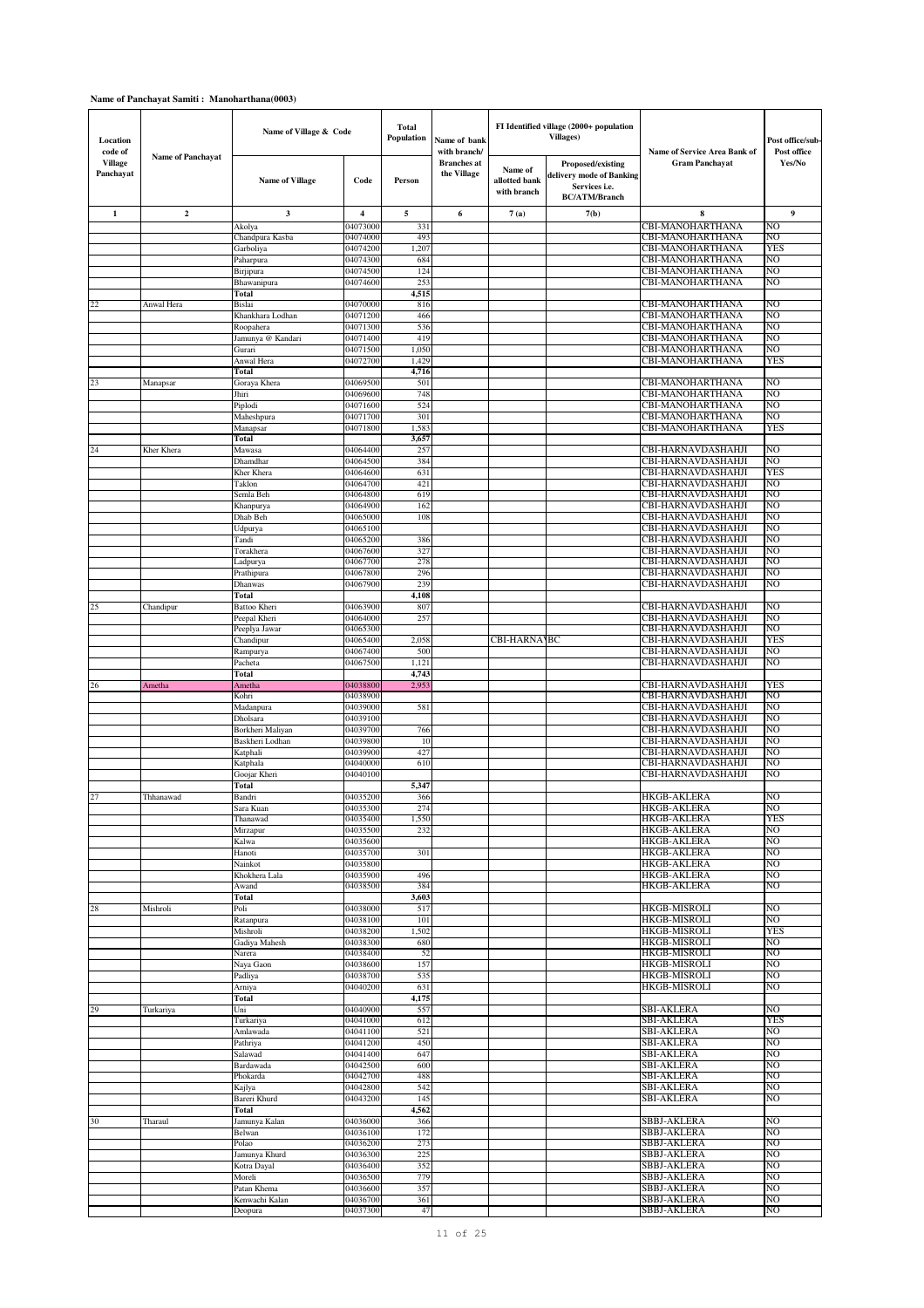| Location<br>code of         |                          | Name of Village & Code                       |                         | <b>Total</b><br>Population | Name of bank<br>with branch/      |                                         | FI Identified village (2000+ population<br><b>Villages</b> )                           | Name of Service Area Bank of             | Post office/sub-<br>Post office |
|-----------------------------|--------------------------|----------------------------------------------|-------------------------|----------------------------|-----------------------------------|-----------------------------------------|----------------------------------------------------------------------------------------|------------------------------------------|---------------------------------|
| <b>Village</b><br>Panchayat | <b>Name of Panchayat</b> | <b>Name of Village</b>                       | Code                    | Person                     | <b>Branches</b> at<br>the Village | Name of<br>allotted bank<br>with branch | Proposed/existing<br>delivery mode of Banking<br>Services i.e.<br><b>BC/ATM/Branch</b> | <b>Gram Panchayat</b>                    | Yes/No                          |
| $\mathbf{1}$                | $\boldsymbol{2}$         | 3                                            | $\overline{\mathbf{4}}$ | 5                          | 6                                 | 7(a)                                    | 7(b)                                                                                   | 8                                        | 9                               |
|                             |                          | Reenchhwa                                    | 04037400                | 958                        |                                   |                                         |                                                                                        | SBBJ-AKLERA                              | NO                              |
|                             |                          | Tharaul                                      | 04037500<br>04037800    | 909                        |                                   |                                         |                                                                                        | SBBJ-AKLERA<br>SBBJ-AKLERA               | YES<br>N <sub>O</sub>           |
|                             |                          | Kookalwari<br>Patanuda                       | 04037900                | 514                        |                                   |                                         |                                                                                        | SBBJ-AKLERA                              | NO                              |
|                             |                          | Total                                        |                         | 5,313                      |                                   |                                         |                                                                                        |                                          |                                 |
| 31                          | Methoon                  | Borda                                        | 04037600                | 392                        |                                   |                                         |                                                                                        | SBBJ-AKLERA                              | N <sub>O</sub>                  |
|                             |                          | Kookal Wara                                  | 04037700                | 821                        |                                   |                                         |                                                                                        | SBBJ-AKLERA                              | NO                              |
|                             |                          | Methoon                                      | 04040300                | 1,473                      |                                   |                                         |                                                                                        | SBBJ-AKLERA                              | YES                             |
|                             |                          | Parpati<br>Khokhera Ramchandra               | 04040400<br>04040600    | 968                        |                                   |                                         |                                                                                        | SBBJ-AKLERA<br>SBBJ-AKLERA               | NO<br>NO                        |
|                             |                          | Total                                        |                         | 3,654                      |                                   |                                         |                                                                                        |                                          |                                 |
| 32                          | Naya Pura                | Lahasi                                       | 04041700                | 280                        |                                   |                                         |                                                                                        | SBBJ-AKLERA                              | NO                              |
|                             |                          | Ranipura                                     | 04041800                | 396                        |                                   |                                         |                                                                                        | SBBJ-AKLERA                              | NO                              |
|                             |                          | Mahuwa Khera                                 | 04049300<br>04049400    | 444<br>412                 |                                   |                                         |                                                                                        | SBBJ-AKLERA                              | NO<br>NO                        |
|                             |                          | Naya Pura<br>Semli Khurd                     | 04049500                | 130                        |                                   |                                         |                                                                                        | SBBJ-AKLERA<br>SBBJ-AKLERA               | N <sub>O</sub>                  |
|                             |                          | Thamari                                      | 04049700                | 441                        |                                   |                                         |                                                                                        | SBBJ-AKLERA                              | NO                              |
|                             |                          | Khejra                                       | 04049900                | 923                        |                                   |                                         |                                                                                        | SBBJ-AKLERA                              | NO                              |
|                             |                          | Total                                        |                         | 3,026                      |                                   |                                         |                                                                                        |                                          |                                 |
| 33                          | Lahas                    | Mawasa                                       | 04041300<br>04041500    | 531<br>477                 |                                   |                                         |                                                                                        | <b>SBI-AKLERA</b>                        | NO<br>NO                        |
|                             |                          | Khanpuriya Near Lahapasya<br>Lahas           | 04041600                | 2,163                      |                                   |                                         |                                                                                        | SBI-AKLERA<br>SBI-AKLERA                 | YES                             |
|                             |                          | Dhoondhaliya                                 | 04041900                | 371                        |                                   |                                         |                                                                                        | SBI-AKLERA                               | NO                              |
|                             |                          | Ugeni                                        | 04042000                | 357                        |                                   |                                         |                                                                                        | SBI-AKLERA                               | NO                              |
|                             |                          | Lapasya                                      | 04042400                | 598                        |                                   |                                         |                                                                                        | SBI-AKLERA                               | NO                              |
|                             |                          | Motipura                                     | 04049600                |                            |                                   |                                         |                                                                                        | SBI-AKLERA                               | N <sub>O</sub>                  |
| 34                          | Deori Kalan              | Total<br>Ugena                               | 04042100                | 4,498<br>213               |                                   |                                         |                                                                                        | <b>SBI-AKLERA</b>                        | N <sub>O</sub>                  |
|                             |                          | Luharpura                                    | 04042200                |                            |                                   |                                         |                                                                                        | <b>SBI-AKLERA</b>                        | NO                              |
|                             |                          | Beenda                                       | 04042300                | 778                        |                                   |                                         |                                                                                        | <b>SBI-AKLERA</b>                        | NO                              |
|                             |                          | Gordhanpura@Kachnari                         | 04048600                | 315                        |                                   |                                         |                                                                                        | <b>SBI-AKLERA</b>                        | NO                              |
|                             |                          | Kachnariya                                   | 04048800                | 377                        |                                   |                                         |                                                                                        | <b>SBI-AKLERA</b>                        | NO                              |
|                             |                          | Deori Kalan<br>Deori Khurd                   | 04049000<br>04049100    | 872<br>598                 |                                   |                                         |                                                                                        | <b>SBI-AKLERA</b><br>SBI-AKLERA          | YES<br>NO                       |
|                             |                          | Total                                        |                         | 3,153                      |                                   |                                         |                                                                                        |                                          |                                 |
| 35                          | Chureliya                | Ganeshpura                                   | 04049800                |                            |                                   |                                         |                                                                                        | <b>HKGB-AKLERA</b>                       | N <sub>O</sub>                  |
|                             |                          | Goriya Khera                                 | 04050000                | 336                        |                                   |                                         |                                                                                        | <b>HKGB-AKLERA</b>                       | NO                              |
|                             |                          | Chureliya<br>Pirthipura Near Chureliya       | 04050100<br>04054900    | 2,055<br>583               |                                   |                                         |                                                                                        | <b>HKGB-AKLERA</b><br><b>HKGB-AKLERA</b> | YES<br>NO                       |
|                             |                          | Total                                        |                         | 2,974                      |                                   |                                         |                                                                                        |                                          |                                 |
| 36                          | Sar Khandiya             | Patri Khera                                  | 04050600                | 347                        |                                   |                                         |                                                                                        | <b>HKGB-AKLERA</b>                       | NO                              |
|                             |                          | Sar Khandiya                                 | 04054500                | 486                        |                                   |                                         |                                                                                        | <b>HKGB-AKLERA</b>                       | NO                              |
|                             |                          | Bhawanipura                                  | 04054600                | 233                        |                                   |                                         |                                                                                        | <b>HKGB-AKLERA</b>                       | N <sub>O</sub>                  |
|                             |                          | Deori Deo<br>Jamunya                         | 04055700<br>04055800    | 556<br>394                 |                                   |                                         |                                                                                        | <b>HKGB-AKLERA</b><br><b>HKGB-AKLERA</b> | NO<br>NO                        |
|                             |                          | Haripura                                     | 04055900                | 305                        |                                   |                                         |                                                                                        | <b>HKGB-AKLERA</b>                       | N <sub>O</sub>                  |
|                             |                          | Lasooriya Gend                               | 04061000                | 582                        |                                   |                                         |                                                                                        | <b>HKGB-AKLERA</b>                       | NO                              |
|                             |                          | Pal Khanda                                   | 04061100                | 378                        |                                   |                                         |                                                                                        | <b>HKGB-AKLERA</b>                       | NO                              |
|                             |                          | Neem Khera<br>Total                          | 04061200                | 465<br>3,746               |                                   |                                         |                                                                                        | <b>HKGB-AKLERA</b>                       | NO                              |
| 37                          | Deori Chanchal           | Madanpura                                    | 04049200                | 469                        |                                   |                                         |                                                                                        | <b>HKGB-AKLERA</b>                       | NO                              |
|                             |                          | Ugarpura                                     | 04050200                | 261                        |                                   |                                         |                                                                                        | <b>HKGB-AKLERA</b>                       | N <sub>O</sub>                  |
|                             |                          | Deori Chanchal                               | 04050300                | 913                        |                                   |                                         |                                                                                        | <b>HKGB-AKLERA</b>                       | NO                              |
|                             |                          | Sarkhandi Khurd                              | 04050500                | 222                        |                                   |                                         |                                                                                        | <b>HKGB-AKLERA</b><br><b>HKGB-AKLERA</b> | N <sub>O</sub>                  |
|                             |                          | Sarkhandi Kalan<br>Moonj Khera               | 04050700<br>04054700    | 318<br>434                 |                                   |                                         |                                                                                        | <b>HKGB-AKLERA</b>                       | NO<br>NO                        |
|                             |                          | Deo Khoh                                     | 04054800                | 61                         |                                   |                                         |                                                                                        | <b>HKGB-AKLERA</b>                       | N <sub>O</sub>                  |
|                             |                          | Dev Kadar                                    | 04055000                | 780                        |                                   |                                         |                                                                                        | <b>HKGB-AKLERA</b>                       | N <sub>O</sub>                  |
|                             |                          |                                              |                         | 3,458                      |                                   |                                         |                                                                                        |                                          |                                 |
| 38                          |                          | Total                                        |                         |                            |                                   |                                         |                                                                                        |                                          |                                 |
|                             | Lasooriya Shah           | Kohri                                        | 04055100                | 358                        |                                   |                                         |                                                                                        | <b>HKGB-AKLERA</b>                       | NO                              |
|                             |                          | Dhaba                                        | 04055200                | 556                        |                                   |                                         |                                                                                        | HKGB-AKLERA                              | NO                              |
|                             |                          | Shripura @ Dhabli<br>Baldeopura @ Char Khera | 04055300<br>04055400    | 206<br>364                 |                                   |                                         |                                                                                        | <b>HKGB-AKLERA</b><br><b>HKGB-AKLERA</b> | N <sub>O</sub><br>NO            |
|                             |                          | Chak Baldeopura                              | 04055500                |                            |                                   |                                         |                                                                                        | <b>HKGB-AKLERA</b>                       | N <sub>O</sub>                  |
|                             |                          | Talaipura                                    | 04055600                | 30                         |                                   |                                         |                                                                                        | <b>HKGB-AKLERA</b>                       | NO                              |
|                             |                          | Lasooriya Shah                               | 04061300                | 1,436                      |                                   |                                         |                                                                                        | HKGB-AKLERA                              | YES                             |
|                             |                          | Gokulpura                                    | 04061400                | 247                        |                                   |                                         |                                                                                        | <b>HKGB-AKLERA</b><br><b>HKGB-AKLERA</b> | N <sub>O</sub><br>NO            |
|                             |                          | Ganeshpura Near Dhaba<br>Total               | 04061500                | 311<br>3,508               |                                   |                                         |                                                                                        |                                          |                                 |
| 39                          | Kharpa                   | Dateela                                      | 04036800                | 438                        |                                   |                                         |                                                                                        | <b>HKGB-AKLERA</b>                       | NO                              |
|                             |                          | Ganesh Ganj                                  | 04036900                | 62                         |                                   |                                         |                                                                                        | HKGB-AKLERA                              | NO                              |
|                             |                          | Luhariya                                     | 04037000                | 380                        |                                   |                                         |                                                                                        | <b>HKGB-AKLERA</b>                       | N <sub>O</sub>                  |
|                             |                          | Mangta                                       | 04037100                | 454<br>666                 |                                   |                                         |                                                                                        | <b>HKGB-AKLERA</b>                       | NO<br>N <sub>O</sub>            |
|                             |                          | Kenwachi Khurd<br>Kharpa                     | 04037200<br>04040500    | 1,095                      |                                   |                                         |                                                                                        | <b>HKGB-AKLERA</b><br><b>HKGB-AKLERA</b> | NO                              |
|                             |                          | Kishanpuriya                                 | 04040700                | 374                        |                                   |                                         |                                                                                        | HKGB-AKLERA                              | NO                              |
|                             |                          | Telani<br>Total                              | 04040800                | 91<br>3,560                |                                   |                                         |                                                                                        | <b>HKGB-AKLERA</b>                       | N <sub>O</sub>                  |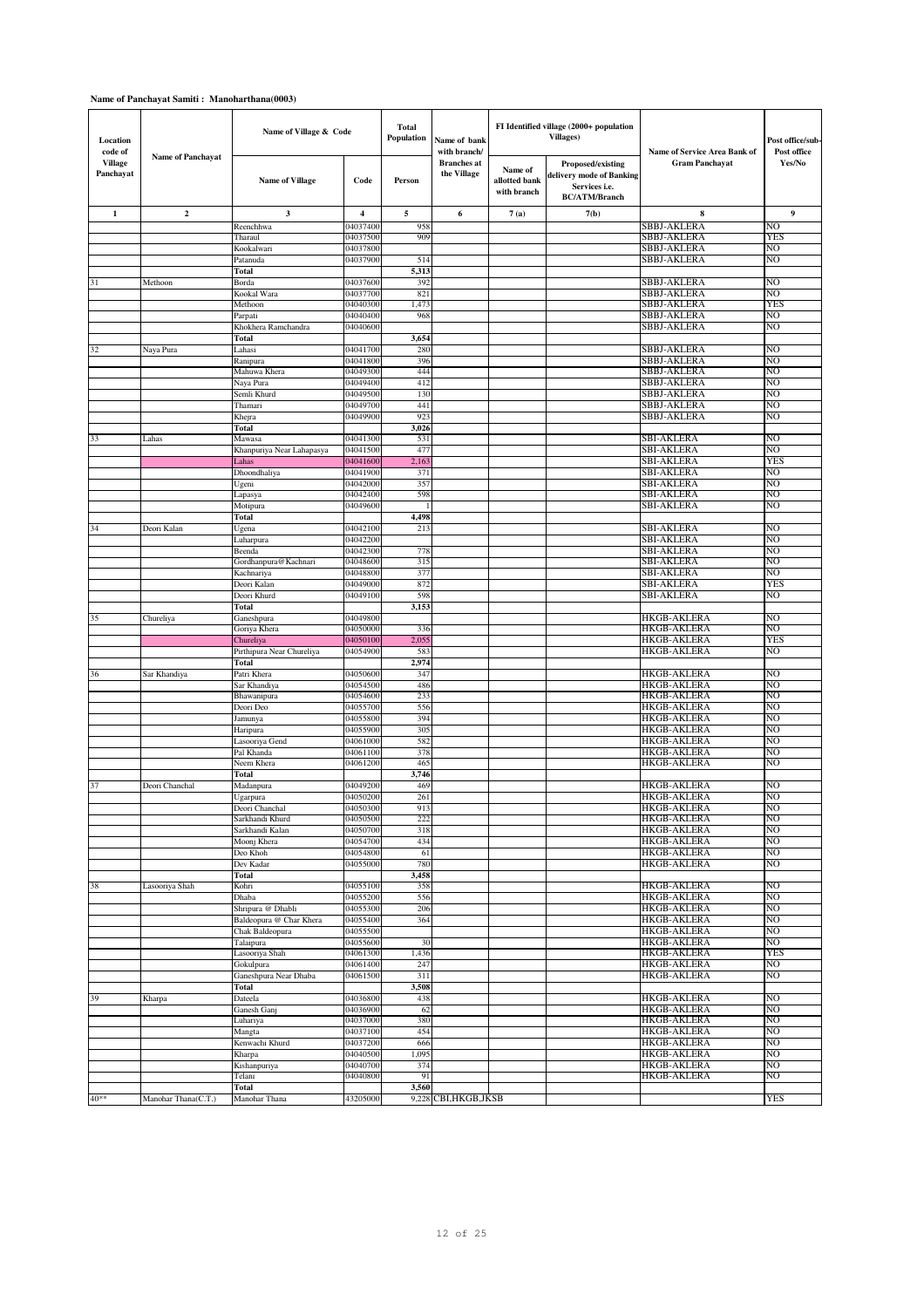#### **NUMBER OF VILLAGES UNDER EACH GRAM PANCHAYAT**

| <b>Location</b> code of  |                          | Name of Village & Code               |                      | <b>Total</b><br><b>Population</b> | Name of bank<br>with branch/      |                                         | FI Identified village (2000+ population<br><b>Villages)</b>                            | Name of Service Area                         | Post office/sub-<br>Post office |
|--------------------------|--------------------------|--------------------------------------|----------------------|-----------------------------------|-----------------------------------|-----------------------------------------|----------------------------------------------------------------------------------------|----------------------------------------------|---------------------------------|
| <b>Village Panchayat</b> | <b>Name of Panchayat</b> | <b>Name of Village</b>               | Code                 | Person                            | <b>Branches</b> at<br>the Village | Name of<br>allotted bank<br>with branch | Proposed/existing<br>delivery mode of Banking<br>Services i.e.<br><b>BC/ATM/Branch</b> | <b>Bank of Gram</b><br>Panchayat             | Yes/No                          |
| $\mathbf{1}$             | $\boldsymbol{2}$         | 3                                    | 4                    | 5                                 | 6                                 | 7(a)                                    | 7(b)                                                                                   | 8                                            | 9                               |
| 01                       | Jheekariya               | Chokari                              | 04017800             | 479                               |                                   |                                         |                                                                                        | <b>CBI-BAKANI</b>                            | NO                              |
|                          |                          | Nayagaon Bheelan                     | 04018100             | 14                                |                                   |                                         |                                                                                        | CBI-BAKANI                                   | NO                              |
|                          |                          | Ratanpura                            | 04018200             | 118                               |                                   |                                         |                                                                                        | <b>CBI-BAKANI</b>                            | NO                              |
|                          |                          | Melki<br>Beer Khanga                 | 04021900<br>04022000 | 504<br>239                        |                                   |                                         |                                                                                        | CBI-BAKANI<br>CBI-BAKANI                     | NO<br>NO                        |
|                          |                          | Amarpura Kalan                       | 04022300             | 456                               |                                   |                                         |                                                                                        | <b>CBI-BAKANI</b>                            | NO                              |
|                          |                          | Jheekariya                           | 04022400             | 652                               |                                   |                                         |                                                                                        | <b>CBI-BAKANI</b>                            | NO                              |
|                          |                          | Semal Khera                          | 04022500             | 352                               |                                   |                                         |                                                                                        | CBI-BAKANI                                   | NO                              |
|                          |                          | Sewanya Kalan                        | 04022600             |                                   |                                   |                                         |                                                                                        | CBI-BAKANI                                   | NO                              |
|                          |                          | Tekla                                | 04022700             | 504                               |                                   |                                         |                                                                                        | CBI-BAKANI                                   | NO                              |
|                          |                          | Haripura @ Jhantaliya<br>Mordiveeran | 04022800<br>04022900 | 83                                |                                   |                                         |                                                                                        | <b>CBI-BAKANI</b><br>CBI-BAKANI              | NO<br>NO                        |
|                          |                          | Amarpura Khurd                       | 04023000             | 232                               |                                   |                                         |                                                                                        | CBI-BAKANI                                   | NO                              |
|                          |                          | Total                                |                      | 3,633                             |                                   |                                         |                                                                                        |                                              |                                 |
| 02                       | Devri                    | Semli                                | 04017900             | 200                               |                                   |                                         |                                                                                        | <b>CBI-BAKANI</b>                            | NO                              |
|                          |                          | Dhanoda                              | 04018000             | 230                               |                                   |                                         |                                                                                        | <b>CBI-BAKANI</b>                            | NO                              |
|                          |                          | Devri                                | 04018300             | 537                               |                                   |                                         |                                                                                        | <b>CBI-BAKANI</b>                            | NO                              |
|                          |                          | Pathriya                             | 04018400             | 437                               |                                   |                                         |                                                                                        | <b>CBI-BAKANI</b>                            | NO                              |
|                          |                          | Pathri                               | 04018500             | 50<br>149                         |                                   |                                         |                                                                                        | <b>CBI-BAKANI</b><br><b>CBI-BAKANI</b>       | NO<br>NO                        |
|                          |                          | Brijpura<br>Kishanpura @ Bara        | 04018600<br>04018700 | 242                               |                                   |                                         |                                                                                        | <b>CBI-BAKANI</b>                            | NO                              |
|                          |                          | Jhoomki                              | 04018900             | 225                               |                                   |                                         |                                                                                        | <b>CBI-BAKANI</b>                            | NO                              |
|                          |                          | Bagwara                              | 04019000             | 268                               |                                   |                                         |                                                                                        | CBI-BAKANI                                   | NO                              |
|                          |                          | Barkheri                             | 04019100             | 439                               |                                   |                                         |                                                                                        | <b>CBI-BAKANI</b>                            | NO                              |
|                          |                          | Ramniwas                             | 04021600             | 230                               |                                   |                                         |                                                                                        | <b>CBI-BAKANI</b>                            | NO                              |
|                          |                          | Gadari                               | 04021700             | 201                               |                                   |                                         |                                                                                        | CBI-BAKANI                                   | NO                              |
|                          |                          | Parthipura                           | 04021800             | 144<br>3,352                      |                                   |                                         |                                                                                        | CBI-BAKANI                                   | NO                              |
| 03                       | Kishanpura               | Total<br>Govindpura                  | 04019700             | 240                               |                                   |                                         |                                                                                        | <b>CBI-BAKANI</b>                            | NO                              |
|                          |                          | Reejoda                              | 04019800             | 60                                |                                   |                                         |                                                                                        | CBI-BAKANI                                   | NO                              |
|                          |                          | Bor Kheri                            | 04019900             | 518                               |                                   |                                         |                                                                                        | <b>CBI-BAKANI</b>                            | NO                              |
|                          |                          | Gara Gaon                            | 04020800             | 380                               |                                   |                                         |                                                                                        | CBI-BAKANI                                   | NO                              |
|                          |                          | Kishanpura                           | 04021000             | 381                               |                                   |                                         |                                                                                        | CBI-BAKANI                                   | NO                              |
|                          |                          | Bhavpura                             | 04021100             | 286                               |                                   |                                         |                                                                                        | CBI-BAKANI                                   | NO                              |
|                          |                          | Deenya Kheri                         | 04021200             | 426<br>506                        |                                   |                                         |                                                                                        | CBI-BAKANI                                   | NO<br>NO                        |
|                          |                          | Rajpura<br>Pandki                    | 04021300<br>04021400 | 53                                |                                   |                                         |                                                                                        | <b>CBI-BAKANI</b><br>CBI-BAKANI              | NO                              |
|                          |                          | Soori                                | 04024100             | 415                               |                                   |                                         |                                                                                        | <b>CBI-BAKANI</b>                            | NO                              |
|                          |                          | Total                                |                      | 3,265                             |                                   |                                         |                                                                                        |                                              | NO                              |
| 04                       | Padalya Kulmi            | Manpura                              | 04019200             | 52                                |                                   |                                         |                                                                                        | SBBJ-RATLAI                                  | NO                              |
|                          |                          | Semli Kalan                          | 04019300             | 264                               |                                   |                                         |                                                                                        | SBBJ-RATLAI                                  | NO                              |
|                          |                          | Padalya Kulmi                        | 04019400             | 1,213                             |                                   |                                         |                                                                                        | <b>SBBJ-RATLAI</b>                           | <b>YES</b>                      |
|                          |                          | Wajind Pura                          | 04019500             | 179                               |                                   |                                         |                                                                                        | SBBJ-RATLAI                                  | NO                              |
|                          |                          | Deoli<br>Dudhaliya                   | 04019600<br>04021500 | 390<br>787                        |                                   |                                         |                                                                                        | SBBJ-RATLAI<br>SBBJ-RATLAI                   | NO<br>NO                        |
|                          |                          | Total                                |                      | 2,885                             |                                   |                                         |                                                                                        |                                              |                                 |
| 05                       | Barbar                   | Haripura                             | 04020600             | 433                               |                                   |                                         |                                                                                        | <b>HKGB-REECHAWA</b>                         | NO                              |
|                          |                          | Napanya Goojaran                     | 04020700             | 573                               |                                   |                                         |                                                                                        | <b>HKGB-REECHAWA</b>                         | NO                              |
|                          |                          | Lakshmi Pura                         | 04024200             | 336                               |                                   |                                         |                                                                                        | HKGB-REECHAWA                                | NO                              |
|                          |                          | Kamalpura                            | 04024300             | 606                               |                                   |                                         |                                                                                        | <b>HKGB-REECHAWA</b>                         | NO                              |
|                          |                          | Bar Bar<br>Titoriya                  | 04024400<br>04024500 | 871<br>488                        |                                   |                                         |                                                                                        | <b>HKGB-REECHAWA</b><br><b>HKGB-REECHAWA</b> | <b>YES</b><br>NO                |
|                          |                          | Total                                |                      | 3,307                             |                                   |                                         |                                                                                        |                                              |                                 |
| 06                       | Reechhwa                 | Reechhwa                             | 04020100             |                                   | 3,416 HKGB                        |                                         |                                                                                        | <b>HKGB-REECHAWA</b>                         | <b>YES</b>                      |
|                          |                          | Deewri                               | 04020200             | 736                               |                                   |                                         |                                                                                        | <b>HKGB-REECHAWA</b>                         | NO                              |
|                          |                          | Rajpura                              | 04020300             | 235                               |                                   |                                         |                                                                                        | <b>HKGB-REECHAWA</b>                         | NO                              |
|                          |                          | Total                                |                      | 4,387                             |                                   |                                         |                                                                                        |                                              | NO                              |
| 07                       | Nasirabad                | Peepalya Talab                       | 04020000<br>04020400 | 634<br>428                        |                                   |                                         |                                                                                        | <b>HKGB-REECHAWA</b><br><b>HKGB-REECHAWA</b> | NO                              |
|                          |                          | Prahladpura<br>Nasirabad             | 04020500             | 1,549                             |                                   |                                         |                                                                                        | HKGB-REECHAWA                                | <b>YES</b>                      |
|                          |                          | Koli                                 | 04020900             | 260                               |                                   |                                         |                                                                                        | <b>HKGB-REECHAWA</b>                         | NO                              |
|                          |                          | Total                                |                      | 2,871                             |                                   |                                         |                                                                                        |                                              |                                 |
| $08\,$                   | Jheejhaniya              | Ratya Doongri                        | 04025400             | 869                               |                                   |                                         |                                                                                        | <b>HKGB-REECHAWA</b>                         | NO                              |
|                          |                          | Molakya Khurd                        | 04028000             | 471                               |                                   |                                         |                                                                                        | HKGB-REECHAWA                                | NO                              |
|                          |                          | Jheejhaniya                          | 04028100             | 723                               |                                   |                                         |                                                                                        | <b>HKGB-REECHAWA</b>                         | NO                              |
|                          |                          | Haripura<br>Jagpura                  | 04028200<br>04028300 | 228<br>669                        |                                   |                                         |                                                                                        | <b>HKGB-REECHAWA</b><br><b>HKGB-REECHAWA</b> | NO<br>NO                        |
|                          |                          | Narsinghpura                         | 04028400             |                                   |                                   |                                         |                                                                                        | HKGB-REECHAWA                                | NO                              |
|                          |                          | Ummedpura                            | 04028900             | 620                               |                                   |                                         |                                                                                        | <b>HKGB-REECHAWA</b>                         | NO                              |
|                          |                          | Shivpura                             | 04029000             | 355                               |                                   |                                         |                                                                                        | <b>HKGB-REECHAWA</b>                         | NO                              |
|                          |                          | Total                                |                      | 3,935                             |                                   |                                         |                                                                                        |                                              |                                 |
| 09                       | Salawad                  | Salawad                              | 04024600             | 1,429                             |                                   | HKGB-BAKABC                             |                                                                                        | HKGB-BAKANI                                  | <b>YES</b>                      |
|                          |                          | Kotra Kunja                          | 04024700             | 204                               |                                   |                                         |                                                                                        | HKGB-BAKANI                                  | NO                              |
|                          |                          | Khatkar<br>Uakhli                    | 04024800<br>04024900 | 464<br>882                        |                                   |                                         |                                                                                        | HKGB-BAKANI<br><b>HKGB-BAKANI</b>            | NO<br>NO                        |
|                          |                          | Ganeshpura                           | 04025000             | 454                               |                                   |                                         |                                                                                        | HKGB-BAKANI                                  | NO                              |
|                          |                          | Total                                |                      | 3,433                             |                                   |                                         |                                                                                        |                                              |                                 |
| 10                       | Deonagar                 | Bhumari                              | 04028500             | 603                               |                                   |                                         |                                                                                        | CBI-BAKANI                                   | NO                              |
|                          |                          | Bhumara                              | 04028600             | 1,067                             |                                   |                                         |                                                                                        | CBI-BAKANI                                   | NO                              |
|                          |                          | Motipura                             | 04028700             | 173                               |                                   |                                         |                                                                                        | CBI-BAKANI                                   | NO                              |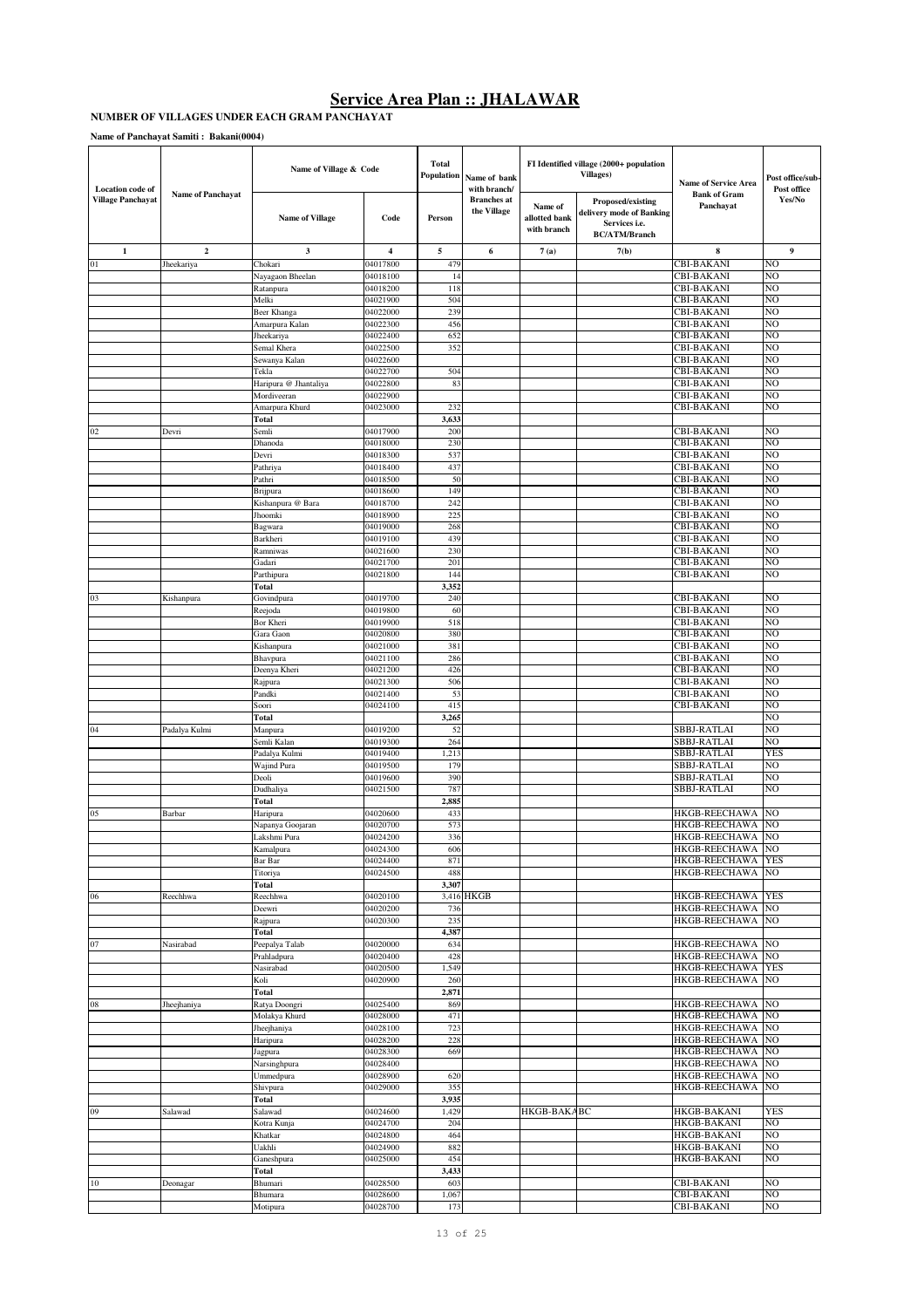| <b>Location</b> code of |                   | Name of Village & Code        |                      | <b>Total</b><br>Population | Name of bank<br>with branch/      |                                         | FI Identified village (2000+ population<br><b>Villages</b> )                           | <b>Name of Service Area</b>              | Post office/sub-<br>Post office |
|-------------------------|-------------------|-------------------------------|----------------------|----------------------------|-----------------------------------|-----------------------------------------|----------------------------------------------------------------------------------------|------------------------------------------|---------------------------------|
| Village Panchayat       | Name of Panchayat | <b>Name of Village</b>        | Code                 | Person                     | <b>Branches</b> at<br>the Village | Name of<br>allotted bank<br>with branch | Proposed/existing<br>delivery mode of Banking<br>Services i.e.<br><b>BC/ATM/Branch</b> | <b>Bank of Gram</b><br>Panchayat         | Yes/No                          |
| $\mathbf{1}$            | $\mathbf 2$       | 3                             | 4                    | 5                          | 6                                 | 7(a)                                    | 7(b)                                                                                   | 8                                        | 9                               |
|                         |                   | Napaniya Dalla                | 04028800             | 343                        |                                   |                                         |                                                                                        | <b>CBI-BAKANI</b>                        | NO                              |
|                         |                   | Deonagar                      | 04029100             | 1,136                      |                                   | <b>CBI-BAKANI</b>                       |                                                                                        | <b>CBI-BAKANI</b>                        | YES                             |
|                         |                   | Total                         |                      | 3,322                      |                                   |                                         |                                                                                        |                                          |                                 |
| 11                      | Reejon            | Gopal Pura                    | 04023700             | 197                        |                                   |                                         |                                                                                        | <b>CBI-BAKANI</b>                        | NÓ<br>NO                        |
|                         |                   | Reejon<br>Deo Doongri         | 04023800<br>04023900 | 954<br>732                 |                                   |                                         |                                                                                        | <b>CBI-BAKANI</b><br><b>CBI-BAKANI</b>   | NO                              |
|                         |                   | Lalya Kheri                   | 04024000             | 302                        |                                   |                                         |                                                                                        | <b>CBI-BAKANI</b>                        | NO                              |
|                         |                   | Bhojia Kheri                  | 04025100             |                            |                                   |                                         |                                                                                        | <b>CBI-BAKANI</b>                        | NO                              |
|                         |                   | Jheenta Pura                  | 04025200             | 594                        |                                   |                                         |                                                                                        | <b>CBI-BAKANI</b>                        | NO                              |
|                         |                   | Motipura                      | 04025300             | 547                        |                                   |                                         |                                                                                        | <b>CBI-BAKANI</b>                        | NO                              |
|                         |                   | Bramhpura                     | 04025500             | 460                        |                                   |                                         |                                                                                        | <b>CBI-BAKANI</b>                        | NO                              |
|                         |                   | Total                         |                      | 3,786                      |                                   |                                         |                                                                                        |                                          |                                 |
| 12                      | Karal Gaon        | Punya Kheri                   | 04027800             | 625                        |                                   |                                         |                                                                                        | <b>CBI-BAKANI</b>                        | NO                              |
|                         |                   | Molakya Kalan                 | 04027900             | 1,272                      |                                   |                                         |                                                                                        | <b>CBI-BAKANI</b>                        | NO                              |
|                         |                   | Karal Gaon                    | 04029500             | 1,530                      |                                   |                                         |                                                                                        | <b>CBI-BAKANI</b>                        | YES                             |
|                         |                   | Total                         |                      | 3,427                      |                                   |                                         |                                                                                        |                                          | NO                              |
| 13                      | Renpla            | Khachrod                      | 04029200             | 584<br>119                 |                                   |                                         |                                                                                        | <b>CBI-BAKANI</b><br><b>CBI-BAKANI</b>   | NO                              |
|                         |                   | Kotra Ghata<br>Dewar          | 04029300<br>04032100 | 1,238                      |                                   |                                         |                                                                                        | <b>CBI-BAKANI</b>                        | NO                              |
|                         |                   | Renpla                        | 04032200             | 1,544                      |                                   |                                         |                                                                                        | <b>CBI-BAKANI</b>                        | NO                              |
|                         |                   | Jabarpura                     | 04032400             |                            |                                   |                                         |                                                                                        | <b>CBI-BAKANI</b>                        | NO                              |
|                         |                   | Total                         |                      | 3,485                      |                                   |                                         |                                                                                        |                                          |                                 |
| 14                      | Thobariya Khurd   | Dantiya                       | 04029600             | 811                        |                                   |                                         |                                                                                        | <b>CBI-BAKANI</b>                        | NO                              |
|                         |                   | Rampuriya                     | 04029700             | 342                        |                                   |                                         |                                                                                        | <b>CBI-BAKANI</b>                        | NO                              |
|                         |                   | Ramchandra Pura               | 04031600             | 290                        |                                   |                                         |                                                                                        | <b>CBI-BAKANI</b>                        | NO                              |
|                         |                   | Thobariya Kalan               | 04031700             | 119                        |                                   |                                         |                                                                                        | <b>CBI-BAKANI</b>                        | NO                              |
|                         |                   | Thobariya Khurd               | 04031800             | 799                        |                                   |                                         |                                                                                        | <b>CBI-BAKANI</b>                        | NO                              |
|                         |                   | Bhanpura                      | 04031900             | 642                        |                                   |                                         |                                                                                        | <b>CBI-BAKANI</b>                        | NO                              |
|                         |                   | Total                         |                      | 3,003<br>99                |                                   |                                         |                                                                                        |                                          | NO                              |
| 15                      | Nanor             | Maheshpura<br>Chakdewar No. 1 | 04032000<br>04032300 |                            |                                   |                                         |                                                                                        | <b>HKGB-BAKANI</b><br><b>HKGB-BAKANI</b> | NO                              |
|                         |                   | Chak Dewar No 2               | 04032500             |                            |                                   |                                         |                                                                                        | <b>HKGB-BAKANI</b>                       | NO                              |
|                         |                   | Nanor                         | 04032600             | 1,787                      |                                   | HKGB-BAKABC                             |                                                                                        | <b>HKGB-BAKANI</b>                       | <b>YES</b>                      |
|                         |                   | Moya Kheri                    | 04033000             | 483                        |                                   |                                         |                                                                                        | <b>HKGB-BAKANI</b>                       | NO                              |
|                         |                   | Total                         |                      | 3,274                      |                                   |                                         |                                                                                        |                                          |                                 |
| 16                      | Barkhera Kalan    | Diyadhari                     | 04032900             |                            |                                   |                                         |                                                                                        | <b>CBI-BAKANI</b>                        | NO                              |
|                         |                   | Barkhera Kalan                | 04033200             | 397                        |                                   |                                         |                                                                                        | <b>CBI-BAKANI</b>                        | NO                              |
|                         |                   | Barkhera Khurd                | 04033300             | 773                        |                                   |                                         |                                                                                        | <b>CBI-BAKANI</b>                        | NO                              |
|                         |                   | Kankriya                      | 04033400             | 672                        |                                   |                                         |                                                                                        | <b>CBI-BAKANI</b>                        | NO                              |
|                         |                   | Amjhar Khurd                  | 04033500             | 524                        |                                   |                                         |                                                                                        | <b>CBI-BAKANI</b>                        | NO                              |
|                         |                   | Amjhar Kalan                  | 04033700             | 229                        |                                   |                                         |                                                                                        | <b>CBI-BAKANI</b>                        | NO                              |
|                         |                   | Kotra Radi<br>Total           | 04033800             | 588                        |                                   |                                         |                                                                                        | <b>CBI-BAKANI</b>                        | NO                              |
| 17                      | Mori              | Bans Khoyara                  | 04031500             | 3,183<br>291               |                                   |                                         |                                                                                        | <b>CBI-BAKANI</b>                        | NO                              |
|                         |                   | Loda Khera                    | 04034000             | 643                        |                                   |                                         |                                                                                        | <b>CBI-BAKANI</b>                        | NO                              |
|                         |                   | Manpura                       | 04034100             | 209                        |                                   |                                         |                                                                                        | <b>CBI-BAKANI</b>                        | NO                              |
|                         |                   | Sooraj Pura                   | 04034200             | 166                        |                                   |                                         |                                                                                        | <b>CBI-BAKANI</b>                        | NO                              |
|                         |                   | Mori                          | 04034300             | 1,754                      |                                   | CBI-BAKANI BC                           |                                                                                        | <b>CBI-BAKANI</b>                        | YES                             |
|                         |                   | <b>Total</b>                  |                      | 3,063                      |                                   |                                         |                                                                                        |                                          |                                 |
| 18                      | Baray             | Neu Kheri                     | 04032700             | 380                        |                                   |                                         |                                                                                        | HKGB-BAKANI                              | NO                              |
|                         |                   | Baray                         | 04032800             | 2,596                      |                                   | HKGB-BAKABC                             |                                                                                        | HKGB-BAKANI                              | <b>YES</b>                      |
|                         |                   | Kishanpura @ Damakpura        | 04033100             | 116                        |                                   |                                         |                                                                                        | HKGB-BAKANI                              | NO                              |
| 19                      |                   | Total                         |                      | 3,092<br>461               |                                   |                                         |                                                                                        | <b>CBI-BAKANI</b>                        | NO                              |
|                         | Kheriya           | Shivpura<br><b>Bans Kheri</b> | 04023300<br>04023400 | 400                        |                                   |                                         |                                                                                        | <b>CBI-BAKANI</b>                        | NO                              |
|                         |                   | Padalya Goojaran              | 04023500             | 51                         |                                   |                                         |                                                                                        | CBI-BAKANI                               | NO                              |
|                         |                   | Kheriya                       | 04025800             | 1,388                      |                                   |                                         |                                                                                        | <b>CBI-BAKANI</b>                        | NO                              |
|                         |                   | Motipura                      | 04025900             | 120                        |                                   |                                         |                                                                                        | <b>CBI-BAKANI</b>                        | NO                              |
|                         |                   | Peepalya Nagga                | 04027200             | 1,122                      |                                   |                                         |                                                                                        | <b>CBI-BAKANI</b>                        | NO                              |
|                         |                   | Total                         |                      | 3,542                      |                                   |                                         |                                                                                        |                                          |                                 |
| 20                      | Gurad Khera       | Rughnathpura                  | 04022100             | 427                        |                                   |                                         |                                                                                        | SBBJ-RATLAI                              | NO                              |
|                         |                   | Tekli                         | 04022200             | 365                        |                                   |                                         |                                                                                        | SBBJ-RATLAI                              | NO                              |
|                         |                   | Gordhanpura                   | 04023100             | 69                         |                                   |                                         |                                                                                        | SBBJ-RATLAI                              | NO                              |
|                         |                   | Gurad Khera<br>Dharli         | 04023200             | 912<br>477                 |                                   |                                         |                                                                                        | SBBJ-RATLAI<br>SBBJ-RATLAI               | NO<br>NO                        |
|                         |                   | Kalya Kheri                   | 04026000<br>04026100 | 310                        |                                   |                                         |                                                                                        | SBBJ-RATLAI                              | NO                              |
|                         |                   | Haripura                      | 04026600             | 284                        |                                   |                                         |                                                                                        | SBBJ-RATLAI                              | NO                              |
|                         |                   | Shyopura @ Kherli             | 04026700             | 397                        |                                   |                                         |                                                                                        | SBBJ-RATLAI                              | NO                              |
|                         |                   | Total                         |                      | 3,241                      |                                   |                                         |                                                                                        |                                          |                                 |
| 21                      | Garwara           | Koli                          | 04025600             | 795                        |                                   |                                         |                                                                                        | CBI-BAKANI                               | NO                              |
|                         |                   | Panch Peepalya                | 04027100             | 14                         |                                   |                                         |                                                                                        | <b>CBI-BAKANI</b>                        | NO                              |
|                         |                   | Rajpura                       | 04027300             | 164                        |                                   |                                         |                                                                                        | <b>CBI-BAKANI</b>                        | NO                              |
|                         |                   | Sakatpura                     | 04027400             |                            |                                   |                                         |                                                                                        | <b>CBI-BAKANI</b>                        | NO                              |
|                         |                   | Char Doongari                 | 04027500             | 423                        |                                   |                                         |                                                                                        | <b>CBI-BAKANI</b>                        | NO                              |
|                         |                   | Garwara                       | 04027600             | 809                        |                                   |                                         |                                                                                        | <b>CBI-BAKANI</b>                        | NO                              |
|                         |                   | Moru Kheri                    | 04027700             | 257                        |                                   |                                         |                                                                                        | <b>CBI-BAKANI</b>                        | NO                              |
|                         |                   | Deori                         | 04029800             | 186                        |                                   |                                         |                                                                                        | <b>CBI-BAKANI</b>                        | NO                              |
|                         |                   | Ganeshpura<br>Total           | 04029900             | 264<br>2,912               |                                   |                                         |                                                                                        | CBI-BAKANI                               | NO                              |
| 22                      | Kushalpura        | Gopal Pura @ Guradiya         | 04026200             | 201                        |                                   |                                         |                                                                                        | <b>CBI-BAKANI</b>                        | NO                              |
|                         |                   | Neem Khera                    | 04026300             | 219                        |                                   |                                         |                                                                                        | <b>CBI-BAKANI</b>                        | NO                              |
|                         |                   | Lalpura                       | 04026400             | 183                        |                                   |                                         |                                                                                        | <b>CBI-BAKANI</b>                        | NO                              |
|                         |                   | Madanpura                     | 04026500             | 80                         |                                   |                                         |                                                                                        | CBI-BAKANI                               | NO                              |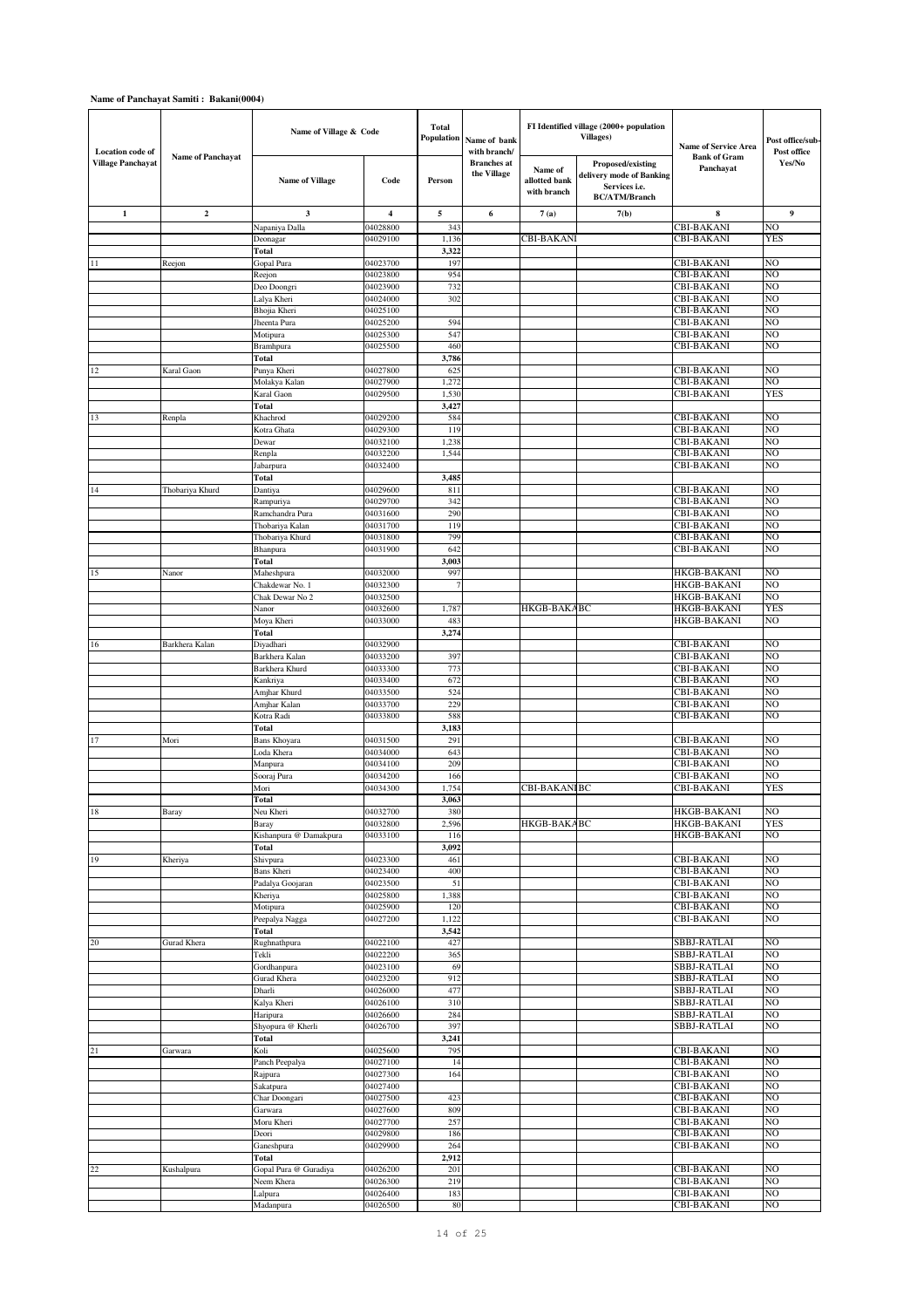| <b>Location</b> code of  |                          | Name of Village & Code                    |                      | <b>Total</b><br>Population | Name of bank<br>with branch/      |                                         | FI Identified village (2000+ population<br><b>Villages</b> )                           | <b>Name of Service Area</b>              | Post office/sub-<br>Post office |
|--------------------------|--------------------------|-------------------------------------------|----------------------|----------------------------|-----------------------------------|-----------------------------------------|----------------------------------------------------------------------------------------|------------------------------------------|---------------------------------|
| <b>Village Panchayat</b> | <b>Name of Panchayat</b> | <b>Name of Village</b>                    | Code                 | Person                     | <b>Branches</b> at<br>the Village | Name of<br>allotted bank<br>with branch | Proposed/existing<br>delivery mode of Banking<br>Services i.e.<br><b>BC/ATM/Branch</b> | <b>Bank of Gram</b><br>Panchayat         | Yes/No                          |
| $\mathbf{1}$             | $\mathbf 2$              | 3                                         | 4                    | 5                          | 6                                 | 7(a)                                    | 7(b)                                                                                   | 8                                        | 9                               |
|                          |                          | Gordhanpura @ Nayagaon                    | 04026800             | 19                         |                                   |                                         |                                                                                        | <b>CBI-BAKANI</b>                        | NO                              |
|                          |                          | Girdharpura                               | 04026900             | 202                        |                                   |                                         |                                                                                        | <b>CBI-BAKANI</b>                        | NO                              |
|                          |                          | Tokri<br>Kushalpura                       | 04027000<br>04030000 | 83<br>1,379                |                                   |                                         |                                                                                        | <b>CBI-BAKANI</b><br><b>CBI-BAKANI</b>   | NO<br>YES                       |
|                          |                          | Shripura                                  | 04030100             | 12                         |                                   |                                         |                                                                                        | <b>CBI-BAKANI</b>                        | NO                              |
|                          |                          | Baori Khera                               | 04030200             | 278                        |                                   |                                         |                                                                                        | <b>CBI-BAKANI</b>                        | NO                              |
|                          |                          | Vijaipura                                 | 04030300             | 24                         |                                   |                                         |                                                                                        | <b>CBI-BAKANI</b>                        | NO                              |
|                          |                          | Naya Khera                                | 04030400             | 130                        |                                   |                                         |                                                                                        | CBI-BAKANI                               | NO                              |
|                          |                          | Lalpuri                                   | 04030500             | 72                         |                                   |                                         |                                                                                        | <b>CBI-BAKANI</b>                        | NO<br>NO                        |
|                          |                          | Anandpura<br>Govindpura                   | 04030600<br>04030700 | 51<br>157                  |                                   |                                         |                                                                                        | <b>CBI-BAKANI</b><br><b>CBI-BAKANI</b>   | NO                              |
|                          |                          | Gangpura @ Tumariya Kheri                 | 04031400             | 211                        |                                   |                                         |                                                                                        | <b>CBI-BAKANI</b>                        | NO                              |
|                          |                          | Total                                     |                      | 3,301                      |                                   |                                         |                                                                                        |                                          |                                 |
| 23                       | Agariya                  | Haripura @ Leora                          | 04030800             | 29                         |                                   |                                         |                                                                                        | <b>CBI-BAKANI</b>                        | NO                              |
|                          |                          | Nahardi Kalan                             | 04030900             | 251                        |                                   |                                         |                                                                                        | <b>CBI-BAKANI</b>                        | NO                              |
|                          |                          | Nahardi Khurd                             | 04031000             | 149                        |                                   |                                         |                                                                                        | <b>CBI-BAKANI</b>                        | NO<br>YES                       |
|                          |                          | Agariya<br>Narsinghpura                   | 04031100<br>04031200 | 423<br>175                 |                                   |                                         |                                                                                        | <b>CBI-BAKANI</b><br><b>CBI-BAKANI</b>   | NO                              |
|                          |                          | Borjhari                                  | 04031300             | 371                        |                                   |                                         |                                                                                        | <b>CBI-BAKANI</b>                        | NO                              |
|                          |                          | Ganesh Pura                               | 04033600             | 202                        |                                   |                                         |                                                                                        | <b>CBI-BAKANI</b>                        | NO                              |
|                          |                          | Sawa Khoh                                 | 04033900             | 341                        |                                   |                                         |                                                                                        | <b>CBI-BAKANI</b>                        | NO                              |
|                          |                          | Lakshmi Pura                              | 04034400             | 198                        |                                   |                                         |                                                                                        | <b>CBI-BAKANI</b>                        | NO                              |
|                          |                          | Parthipura (Veeran)                       | 04034500             |                            |                                   |                                         |                                                                                        | <b>CBI-BAKANI</b>                        | NO                              |
|                          |                          | Daulat Pura                               | 04034600<br>04034700 | 219<br>112                 |                                   |                                         |                                                                                        | <b>CBI-BAKANI</b><br><b>CBI-BAKANI</b>   | NO<br>NO                        |
|                          |                          | Amarpura<br>Prempura                      | 04034800             |                            |                                   |                                         |                                                                                        | <b>CBI-BAKANI</b>                        | NO                              |
|                          |                          | Dangal                                    | 04034900             | 114                        |                                   |                                         |                                                                                        | <b>CBI-BAKANI</b>                        | NO                              |
|                          |                          | Rooppura                                  | 04035000             | 56                         |                                   |                                         |                                                                                        | <b>CBI-BAKANI</b>                        | NO                              |
|                          |                          | Ganeshpura @ Sooli Puri                   | 04035100             | 284                        |                                   |                                         |                                                                                        | <b>CBI-BAKANI</b>                        | NO                              |
|                          |                          | Total                                     |                      | 2,924                      |                                   |                                         |                                                                                        |                                          |                                 |
| 24                       | Ratlai                   | Haripura                                  | 04018800             |                            |                                   |                                         |                                                                                        | <b>SBBJ-RATLAI</b>                       | NO                              |
|                          |                          | Ratlai                                    | 04023600             | 6,197<br>266               | SBBJ                              |                                         |                                                                                        | SBBJ-RATLAI<br>SBBJ-RATLAI               | YES<br>NO                       |
|                          |                          | Sanwalpura<br>Total                       | 04025700             | 6,463                      |                                   |                                         |                                                                                        |                                          |                                 |
| 25                       | Bakani                   | Lalya Kheri                               | 04029400             |                            |                                   |                                         |                                                                                        | CBI-BAKANI                               | NO                              |
|                          |                          | Bakani(C.T.)                              | 43203000             | 7938                       | CBI,HKGB,JKSB,PLDB                |                                         |                                                                                        |                                          | YES                             |
|                          |                          | Total                                     |                      | 7,938                      |                                   |                                         |                                                                                        |                                          |                                 |
| 26                       | Amrit Kheri              | Gadiya Jaimal                             | 04043400             | 871                        |                                   |                                         |                                                                                        | <b>CBI-BAKANI</b>                        | NO                              |
|                          |                          | Sankheri                                  | 04043500             | 374                        |                                   |                                         |                                                                                        | <b>CBI-BAKANI</b>                        | NO                              |
|                          |                          | Bindayaki                                 | 04043600             |                            |                                   |                                         |                                                                                        | <b>CBI-BAKANI</b>                        | NO                              |
|                          |                          | Kherkhera Near Kishorpura<br>Padlya       | 04047300<br>04047400 | 745                        |                                   |                                         |                                                                                        | <b>CBI-BAKANI</b><br><b>CBI-BAKANI</b>   | NO<br>NO                        |
|                          |                          | Sendari                                   | 04047500             | 112                        |                                   |                                         |                                                                                        | <b>CBI-BAKANI</b>                        | NO                              |
|                          |                          | Biloniya                                  | 04047600             | 444                        |                                   |                                         |                                                                                        | <b>CBI-BAKANI</b>                        | NO                              |
|                          |                          | Amrit Kheri                               | 04047700             | 961                        |                                   |                                         |                                                                                        | <b>CBI-BAKANI</b>                        | NO                              |
|                          |                          | Total                                     |                      | 3,507                      |                                   |                                         |                                                                                        |                                          |                                 |
| 27                       | Gul Kheri                | Naya Gaon                                 | 04044500             | 668                        |                                   |                                         |                                                                                        | CBI-GHATOLI                              | NO                              |
|                          |                          | Bhanderi                                  | 04044600             |                            |                                   |                                         |                                                                                        | <b>CBI-GHATOLI</b>                       | NO                              |
|                          |                          | Dehlanpur<br>Ardi Khera                   | 04046600<br>04046700 | 488                        |                                   |                                         |                                                                                        | <b>CBI-GHATOLI</b><br><b>CBI-GHATOLI</b> | NO<br>NO                        |
|                          |                          | Sawalda                                   | 04046800             | 208                        |                                   |                                         |                                                                                        | <b>CBI-GHATOLI</b>                       | NO                              |
|                          |                          | Uchawada                                  | 04046900             | 789                        |                                   |                                         |                                                                                        | <b>CBI-GHATOLI</b>                       | NO                              |
|                          |                          | Uchawadi                                  | 04047000             |                            |                                   |                                         |                                                                                        | <b>CBI-GHATOLI</b>                       | NO                              |
|                          |                          | Koli                                      | 04047100             | 956                        |                                   |                                         |                                                                                        | <b>CBI-GHATOLI</b>                       | NO                              |
|                          |                          | Gul Kheri                                 | 04047200             | 801                        |                                   |                                         |                                                                                        | <b>CBI-GHATOLI</b>                       | YES                             |
|                          |                          | Gordhanpura Near Koli<br>Dudhiya Kheri    | 04050900<br>04051000 | 327<br>506                 |                                   |                                         |                                                                                        | <b>CBI-GHATOLI</b><br>CBI-GHATOLI        | NO<br>NO                        |
|                          |                          | Chandrapura                               | 04051100             | 213                        |                                   |                                         |                                                                                        | CBI-GHATOLI                              | NO                              |
|                          |                          | Kherkhera Near Amrit Kheri                | 04051200             | 361                        |                                   |                                         |                                                                                        | <b>CBI-GHATOLI</b>                       | NO                              |
|                          |                          | Kishorpura                                | 04051300             | 293                        |                                   |                                         |                                                                                        | CBI-GHATOLI                              | NO                              |
|                          |                          | Total                                     |                      | 5,610                      |                                   |                                         |                                                                                        |                                          |                                 |
| 28                       | Pachola                  | Bareri Kalan                              | 04043100             | 326                        |                                   |                                         |                                                                                        | SBBJ-RATLAI                              | NO                              |
|                          |                          | Basodiya                                  | 04043300             | 553                        |                                   |                                         |                                                                                        | SBBJ-RATLAI                              | NO                              |
|                          |                          | Pachola<br>Rampura                        | 04047800<br>04048000 | 1,266                      |                                   |                                         |                                                                                        | SBBJ-RATLAI<br>SBBJ-RATLAI               | <b>YES</b><br>NO                |
|                          |                          | Bhanpura                                  | 04048100             |                            |                                   |                                         |                                                                                        | SBBJ-RATLAI                              | NO                              |
|                          |                          | Semli Kalan                               | 04048200             | 784                        |                                   |                                         |                                                                                        | SBBJ-RATLAI                              | NO                              |
|                          |                          | Total                                     |                      | 2,929                      |                                   |                                         |                                                                                        |                                          |                                 |
| 29                       | Gopalpura                | Dahi Khera                                | 04042600             | 813                        |                                   |                                         |                                                                                        | SBBJ-RATLAI                              | NO                              |
|                          |                          | Chandipur                                 | 04042900             | 241                        |                                   |                                         |                                                                                        | SBBJ-RATLAI                              | NO                              |
|                          |                          | Khuri                                     | 04043000             | 289                        |                                   |                                         |                                                                                        | <b>SBBJ-RATLAI</b>                       | NO                              |
|                          |                          | Gorya Khera                               | 04047900             | 379<br>489                 |                                   |                                         |                                                                                        | SBBJ-RATLAI                              | NO<br><b>YES</b>                |
|                          |                          | Gopalpura<br>Manpura Goojran              | 04048400<br>04048500 | 287                        |                                   |                                         |                                                                                        | SBBJ-RATLAI<br>SBBJ-RATLAI               | NO                              |
|                          |                          | Kanwar Pura                               | 04048700             |                            |                                   |                                         |                                                                                        | SBBJ-RATLAI                              | NO                              |
|                          |                          | Mahuwa Khoh                               | 04048900             | 974                        |                                   |                                         |                                                                                        | SBBJ-RATLAI                              | NO                              |
|                          |                          | Kotra Jageer                              | 04050400             | 946                        |                                   |                                         |                                                                                        | SBBJ-RATLAI                              | NO                              |
|                          |                          | Total                                     |                      | 4,418                      |                                   |                                         |                                                                                        |                                          |                                 |
| 30                       | Ghatoli                  | Durjanpura                                | 04048300             | 684                        |                                   |                                         |                                                                                        | <b>CBI-GHATOLI</b>                       | NO                              |
|                          |                          | Ghatoli                                   | 04050800             | 4,013                      | <b>CBI</b>                        |                                         |                                                                                        | <b>CBI-GHATOLI</b>                       | <b>YES</b><br>NO                |
|                          |                          | Gordhanpura Near Jheekariya<br>Neem Khera | 04054200<br>04054300 | 467<br>131                 |                                   |                                         |                                                                                        | <b>CBI-GHATOLI</b><br>CBI-GHATOLI        | NO                              |
|                          |                          | Total                                     |                      | 5,295                      |                                   |                                         |                                                                                        |                                          |                                 |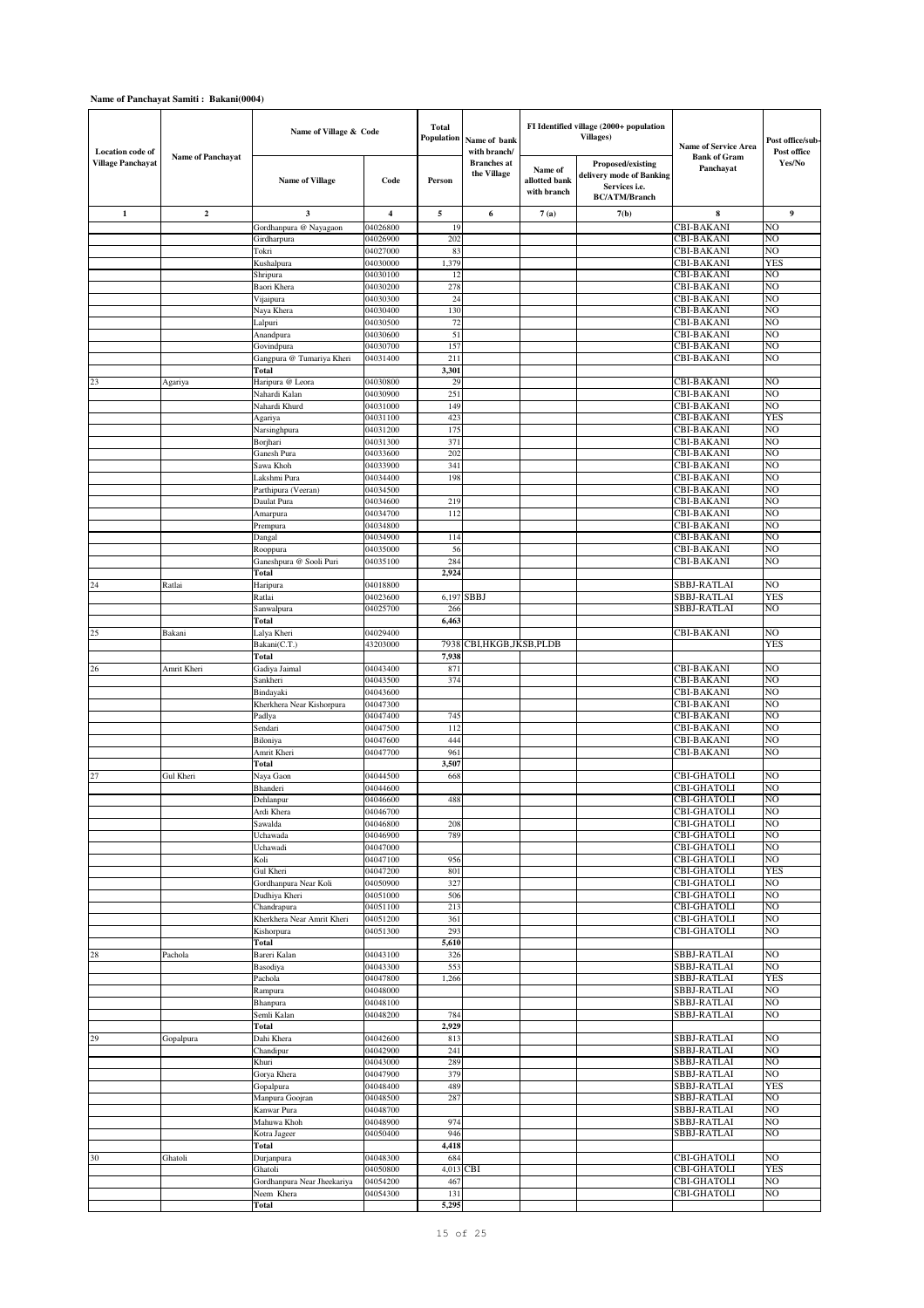| <b>Location</b> code of  |                          | Name of Village & Code         |                      | <b>Total</b><br><b>Population</b> | Name of bank<br>with branch/      |                                         | FI Identified village (2000+ population<br><b>Villages)</b>                            | <b>Name of Service Area</b>              | Post office/sub-<br>Post office |
|--------------------------|--------------------------|--------------------------------|----------------------|-----------------------------------|-----------------------------------|-----------------------------------------|----------------------------------------------------------------------------------------|------------------------------------------|---------------------------------|
| <b>Village Panchayat</b> | <b>Name of Panchayat</b> | <b>Name of Village</b>         | Code                 | Person                            | <b>Branches</b> at<br>the Village | Name of<br>allotted bank<br>with branch | Proposed/existing<br>delivery mode of Banking<br>Services i.e.<br><b>BC/ATM/Branch</b> | <b>Bank of Gram</b><br>Panchayat         | Yes/No                          |
| $\mathbf{1}$             | $\mathbf{2}$             | 3                              | 4                    | 5                                 | 6                                 | 7(a)                                    | 7(b)                                                                                   | 8                                        | 9                               |
| 31                       | Kohri Jhar               | Kohri Jhar                     | 04054400             | 610                               |                                   |                                         |                                                                                        | <b>HKGB-SARDA</b>                        | YES                             |
|                          |                          | Manpura Lodhan                 | 04056000             | 621                               |                                   |                                         |                                                                                        | <b>HKGB-SARDA</b>                        | NO                              |
|                          |                          | Patri<br>Khajoori              | 04056100<br>04056200 | 494<br>242                        |                                   |                                         |                                                                                        | <b>HKGB-SARDA</b><br><b>HKGB-SARDA</b>   | NO<br>NO                        |
|                          |                          | Doongar Gaon                   | 04056300             | 959                               |                                   |                                         |                                                                                        | <b>HKGB-SARDA</b>                        | NO                              |
|                          |                          | Moi Kalan                      | 04060700             | 733                               |                                   |                                         |                                                                                        | <b>HKGB-SARDA</b>                        | NO                              |
|                          |                          | Moi Khurd                      | 04060800             | 439                               |                                   |                                         |                                                                                        | HKGB-SARDA                               | NO                              |
|                          |                          | Peethapura                     | 04060900             | 529                               |                                   |                                         |                                                                                        | <b>HKGB-SARDA</b>                        | NO                              |
|                          |                          | Total                          |                      | 4,627                             |                                   |                                         |                                                                                        |                                          | NO                              |
| 32                       | Sarda                    | Mothpuriya<br>Sohan Khera      | 04056500<br>04056700 | 561<br>139                        |                                   |                                         |                                                                                        | <b>HKGB-SARDA</b><br><b>HKGB-SARDA</b>   | NO                              |
|                          |                          | Bindli                         | 04059800             | 320                               |                                   |                                         |                                                                                        | <b>HKGB-SARDA</b>                        | NO                              |
|                          |                          | Motipura                       | 04060200             |                                   |                                   |                                         |                                                                                        | <b>HKGB-SARDA</b>                        | NO                              |
|                          |                          | Sarda                          | 04060300             | 1,967                             | <b>HKGB</b>                       |                                         |                                                                                        | <b>HKGB-SARDA</b>                        | YES                             |
|                          |                          | Prithipura                     | 04060400             | 249                               |                                   |                                         |                                                                                        | <b>HKGB-SARDA</b>                        | NO                              |
|                          |                          | Khokharya                      | 04060500<br>04060600 | 112<br>389                        |                                   |                                         |                                                                                        | <b>HKGB-SARDA</b><br><b>HKGB-SARDA</b>   | NO<br>NO                        |
|                          |                          | Bapawar<br>Total               |                      | 3,737                             |                                   |                                         |                                                                                        |                                          |                                 |
| 33                       | <b>Borband</b>           | <b>Borband</b>                 | 04058800             | 1,050                             |                                   | <b>HKGB-SARD BC</b>                     |                                                                                        | <b>HKGB-SARDA</b>                        | YES                             |
|                          |                          | Islampura                      | 04058900             | 636                               |                                   |                                         |                                                                                        | <b>HKGB-SARDA</b>                        | NO                              |
|                          |                          | Sar Bulandpura                 | 04059000             | 135                               |                                   |                                         |                                                                                        | <b>HKGB-SARDA</b>                        | NO                              |
|                          |                          | Rampuriya Khurd                | 04059100             | 114                               |                                   |                                         |                                                                                        | HKGB-SARDA                               | NO                              |
|                          |                          | Khariya<br>Harnawada Khurd     | 04059200<br>04059300 | 122<br>118                        |                                   |                                         |                                                                                        | <b>HKGB-SARDA</b><br><b>HKGB-SARDA</b>   | NO<br>NO                        |
|                          |                          | Deori Mandir                   | 04059500             | 547                               |                                   |                                         |                                                                                        | <b>HKGB-SARDA</b>                        | NO                              |
|                          |                          | Shyopura                       | 04059600             | 219                               |                                   |                                         |                                                                                        | <b>HKGB-SARDA</b>                        | NO                              |
|                          |                          | Ghora Khera                    | 04059700             | 578                               |                                   |                                         |                                                                                        | <b>HKGB-SARDA</b>                        | NO                              |
|                          |                          | Total                          |                      | 3,519                             |                                   |                                         |                                                                                        |                                          |                                 |
| 34                       | Bans Kheri Lodan         | Bor Kheri Lodhan               | 04056600             | 821                               |                                   |                                         |                                                                                        | HKGB-SARDA                               | NO<br>NO                        |
|                          |                          | Deori Khera<br>Sagoriya        | 04056800<br>04056900 | 183<br>599                        |                                   |                                         |                                                                                        | <b>HKGB-SARDA</b><br><b>HKGB-SARDA</b>   | NO                              |
|                          |                          | Naya Khera                     | 04057000             | 149                               |                                   |                                         |                                                                                        | HKGB-SARDA                               | NO                              |
|                          |                          | Bankar                         | 04058500             | 275                               |                                   |                                         |                                                                                        | <b>HKGB-SARDA</b>                        | NO                              |
|                          |                          | Bans Kheri Lodhan              | 04058600             | 1,226                             |                                   |                                         |                                                                                        | <b>HKGB-SARDA</b>                        | YES                             |
|                          |                          | Talawara                       | 04058700             |                                   |                                   |                                         |                                                                                        | <b>HKGB-SARDA</b>                        | NO                              |
|                          |                          | Deoli Bar<br>Rampuriya Kalan   | 04059400<br>04059900 | 605<br>334                        |                                   |                                         |                                                                                        | <b>HKGB-SARDA</b><br><b>HKGB-SARDA</b>   | NO<br>NO                        |
|                          |                          | Tol Khera                      | 04060000             | 243                               |                                   |                                         |                                                                                        | <b>HKGB-SARDA</b>                        | NO                              |
|                          |                          | Amarpura                       | 04060100             |                                   |                                   |                                         |                                                                                        | <b>HKGB-SARDA</b>                        | NO                              |
|                          |                          | Total                          |                      | 4,435                             |                                   |                                         |                                                                                        |                                          |                                 |
| 35                       | Borkheri Goojran         | Ram Bhalti                     | 04053300             | 276                               |                                   |                                         |                                                                                        | <b>CBI-GHATOLI</b>                       | NO                              |
|                          |                          | <b>Bheel Bhalti</b>            | 04053400             | 489                               |                                   |                                         |                                                                                        | <b>CBI-GHATOLI</b>                       | NO<br>NO                        |
|                          |                          | Kotra<br>Talab Bhalti          | 04053500<br>04053600 | 139                               |                                   |                                         |                                                                                        | CBI-GHATOLI<br><b>CBI-GHATOLI</b>        | NO                              |
|                          |                          | Napanya                        | 04057100             | 121                               |                                   |                                         |                                                                                        | CBI-GHATOL                               | NO                              |
|                          |                          | Mangalpura                     | 04057200             | 154                               |                                   |                                         |                                                                                        | <b>CBI-GHATOLI</b>                       | NO                              |
|                          |                          | Bor Kheri Goojran              | 04057300             | 845                               |                                   |                                         |                                                                                        | <b>CBI-GHATOLI</b>                       | <b>YES</b>                      |
|                          |                          | Amlawada                       | 04057400             | 234                               |                                   |                                         |                                                                                        | <b>CBI-GHATOLI</b>                       | NO                              |
|                          |                          | Khar Khera<br>Khar Kheri       | 04057500<br>04057900 | 160<br>160                        |                                   |                                         |                                                                                        | <b>CBI-GHATOLI</b><br><b>CBI-GHATOLI</b> | NO.<br>NO                       |
|                          |                          | <b>Bheel Khera</b>             | 04058000             | 460                               |                                   |                                         |                                                                                        | <b>CBI-GHATOLI</b>                       | NO                              |
|                          |                          | Kishanpura                     | 04058100             | 42                                |                                   |                                         |                                                                                        | <b>CBI-GHATOLI</b>                       | NO                              |
|                          |                          | Ganeshpura                     | 04058200             | 25                                |                                   |                                         |                                                                                        | <b>CBI-GHATOLI</b>                       | NO                              |
|                          |                          | Rojya                          | 04058300             | 498                               |                                   |                                         |                                                                                        | <b>CBI-GHATOLI</b>                       | NO                              |
|                          |                          | Anandpura<br>Total             | 04058400             | 62                                |                                   |                                         |                                                                                        | CBI-GHATOLI                              | NO                              |
| 36                       | Asalpur                  | Dadlai                         | 04051400             | 3,665<br>681                      |                                   |                                         |                                                                                        | CBI-GHATOLI                              | NO                              |
|                          |                          | Kushalpura                     | 04051500             |                                   |                                   |                                         |                                                                                        | CBI-GHATOLI                              | NO                              |
|                          |                          | Garda                          | 04053700             | 1,051                             |                                   |                                         |                                                                                        | CBI-GHATOLI                              | NO                              |
|                          |                          | Asalpur                        | 04053800             | 991                               |                                   |                                         |                                                                                        | <b>CBI-GHATOLI</b>                       | <b>YES</b>                      |
|                          |                          | Guradi                         | 04053900             | 418                               |                                   |                                         |                                                                                        | <b>CBI-GHATOLI</b><br><b>CBI-GHATOLI</b> | NO                              |
|                          |                          | Toda<br>Jheekariya             | 04054000<br>04054100 | 167<br>939                        |                                   |                                         |                                                                                        | <b>CBI-GHATOLI</b>                       | NO<br>NO                        |
|                          |                          | Doriya Kheri                   | 04056400             | 309                               |                                   |                                         |                                                                                        | CBI-GHATOLI                              | NO                              |
|                          |                          | Total                          |                      | 4,556                             |                                   |                                         |                                                                                        |                                          |                                 |
| 37                       | Binda Khera              | Teej Bardi                     | 04045200             |                                   |                                   |                                         |                                                                                        | <b>CBI-GHATOLI</b>                       | NO                              |
|                          |                          | Manpura                        | 04045300             |                                   |                                   |                                         |                                                                                        | <b>CBI-GHATOLI</b>                       | NO                              |
|                          |                          | Manpura Jageer                 | 04045900             | 328                               |                                   |                                         |                                                                                        | CBI-GHATOLI                              | NO                              |
|                          |                          | Upsali<br>Patri Khera          | 04051600<br>04051700 | 430<br>530                        |                                   |                                         |                                                                                        | <b>CBI-GHATOLI</b><br><b>CBI-GHATOLI</b> | NO<br>NO                        |
|                          |                          | <b>Binda Khera</b>             | 04051800             | 1,290                             |                                   |                                         |                                                                                        | <b>CBI-GHATOLI</b>                       | YES                             |
|                          |                          | Baori Khera                    | 04051900             | 437                               |                                   |                                         |                                                                                        | <b>CBI-GHATOLI</b>                       | NO                              |
|                          |                          | Prithipura                     | 04052000             | 136                               |                                   |                                         |                                                                                        | <b>CBI-GHATOLI</b>                       | NO                              |
|                          |                          | Padlya Lodhan                  | 04052100             | 693                               |                                   |                                         |                                                                                        | CBI-GHATOLI                              | NO                              |
| 38                       |                          | Total<br>Ganeshpura @ Mangalya | 04052200             | 3,844                             |                                   |                                         |                                                                                        | CBI-GHATOLI                              | NO                              |
|                          | Umariya                  | Tol Khera                      | 04052300             |                                   |                                   |                                         |                                                                                        | <b>CBI-GHATOLI</b>                       | NO                              |
|                          |                          | Chhuwariya                     | 04052400             | 367                               |                                   |                                         |                                                                                        | CBI-GHATOLI                              | NO                              |
|                          |                          | Rampuriya                      | 04052500             | 276                               |                                   |                                         |                                                                                        | <b>CBI-GHATOLI</b>                       | NO                              |
|                          |                          | Kher Danta                     | 04052600             | 465                               |                                   |                                         |                                                                                        | <b>CBI-GHATOLI</b>                       | NO                              |
|                          |                          | Umri                           | 04053100             |                                   |                                   |                                         |                                                                                        | <b>CBI-GHATOLI</b>                       | NO                              |
|                          |                          | Umariya<br>Soori               | 04057600<br>04057700 | 1,408<br>232                      |                                   |                                         |                                                                                        | <b>CBI-GHATOLI</b><br><b>CBI-GHATOLI</b> | <b>YES</b><br>NO                |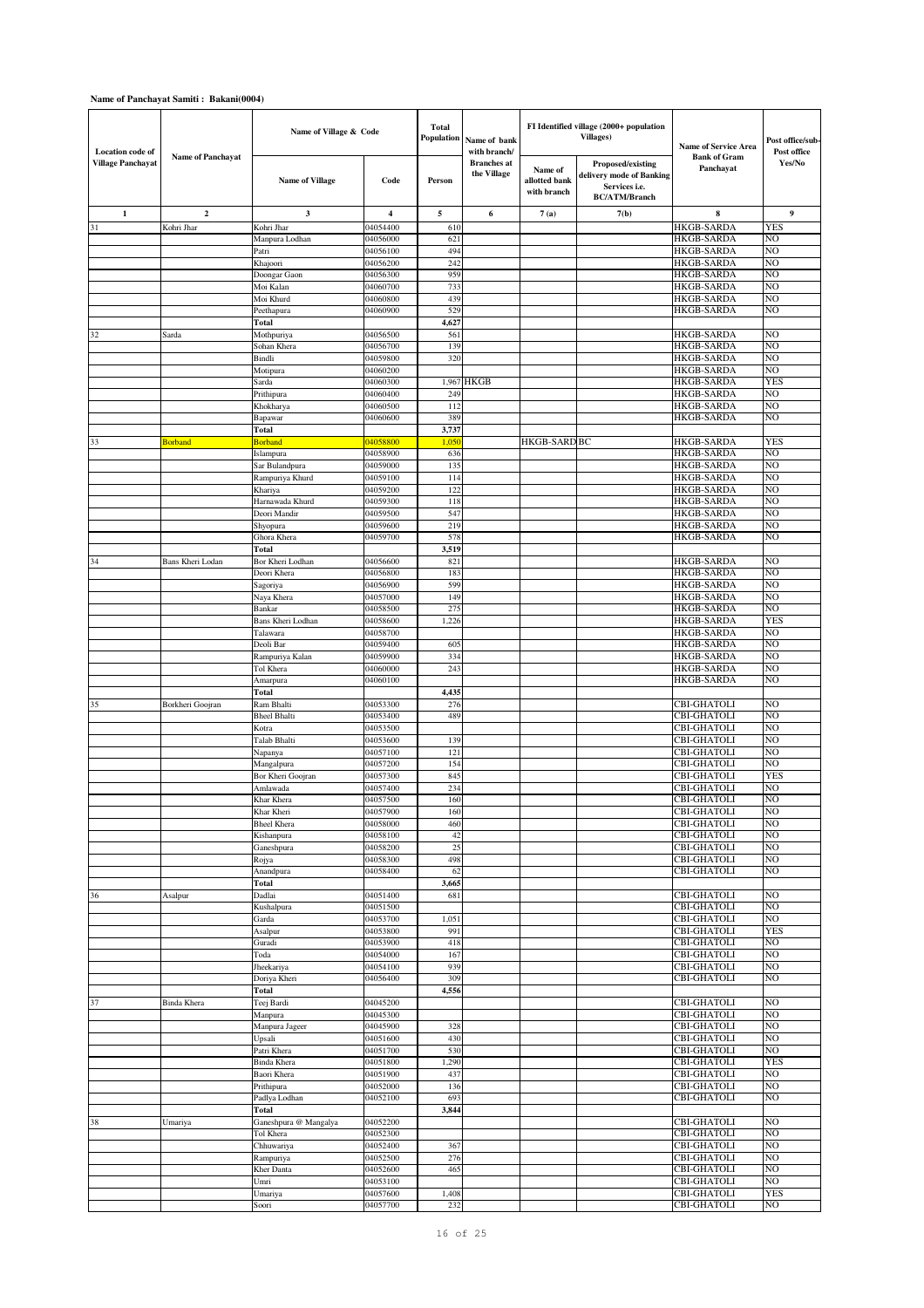| <b>Location</b> code of<br>Village Panchavat | <b>Name of Panchavat</b> | Name of Village & Code |                         | <b>Total</b><br><b>Population</b><br>Name of bank<br>with branch/ |                                   |                                         | FI Identified village (2000+ population<br><b>Villages)</b>                                          | <b>Name of Service Area</b>      | Post office/sub-<br>Post office |  |
|----------------------------------------------|--------------------------|------------------------|-------------------------|-------------------------------------------------------------------|-----------------------------------|-----------------------------------------|------------------------------------------------------------------------------------------------------|----------------------------------|---------------------------------|--|
|                                              |                          | <b>Name of Village</b> | Code                    | Person                                                            | <b>Branches</b> at<br>the Village | Name of<br>allotted bank<br>with branch | <b>Proposed/existing</b><br>delivery mode of Banking<br>Services <i>i.e.</i><br><b>BC/ATM/Branch</b> | <b>Bank of Gram</b><br>Panchayat | Yes/No                          |  |
| $\mathbf{1}$                                 | $\overline{2}$           | $\mathbf{3}$           | $\overline{\mathbf{4}}$ | 5                                                                 | 6                                 | 7(a)                                    | 7(b)                                                                                                 | 8                                | 9                               |  |
|                                              |                          | Rankra                 | 04057800                | 484                                                               |                                   |                                         |                                                                                                      | <b>CBI-GHATOLI</b>               | NΟ                              |  |
|                                              |                          | <b>Total</b>           |                         | 3,232                                                             |                                   |                                         |                                                                                                      |                                  |                                 |  |
| 39                                           | Bairagarh                | Barkheri               | 04039200                |                                                                   |                                   |                                         |                                                                                                      | <b>CBI-GHATOLI</b>               | N <sub>O</sub>                  |  |
|                                              |                          | Sewanya Khurd          | 04039300                |                                                                   |                                   |                                         |                                                                                                      | <b>CBI-GHATOLI</b>               | N <sub>O</sub>                  |  |
|                                              |                          | Rooppura               | 04039400                | 102                                                               |                                   |                                         |                                                                                                      | <b>CBI-GHATOLI</b>               | NΟ                              |  |
|                                              |                          | Bairagarh              | 04044700                | 2.026                                                             |                                   | <b>CBI-AKLERA</b>                       |                                                                                                      | CBI-GHATOLI                      | <b>YES</b>                      |  |
|                                              |                          | Baldeopura             | 04044800                |                                                                   |                                   |                                         |                                                                                                      | <b>CBI-GHATOLI</b>               | NO                              |  |
|                                              |                          | Naya Gaon              | 04044900                | 109                                                               |                                   |                                         |                                                                                                      | <b>CBI-GHATOLI</b>               | N()                             |  |
|                                              |                          | Koloo Khera            | 04045000                | 147                                                               |                                   |                                         |                                                                                                      | <b>CBI-GHATOLI</b>               | NO                              |  |
|                                              |                          | Laxmipura              | 04045100                | 497                                                               |                                   |                                         |                                                                                                      | <b>CBI-GHATOLI</b>               | NO                              |  |
|                                              |                          | Jagdishpura            | 04045400                | 95                                                                |                                   |                                         |                                                                                                      | CBI-GHATOLI                      | NO                              |  |
|                                              |                          | Gadiya                 | 04045500                | 214                                                               |                                   |                                         |                                                                                                      | <b>CBI-GHATOLI</b>               | NO                              |  |
|                                              |                          | Motipura               | 04045600                | 226                                                               |                                   |                                         |                                                                                                      | <b>CBI-GHATOLI</b>               | NO                              |  |
|                                              |                          | Shivpura               | 04045700                | 39                                                                |                                   |                                         |                                                                                                      | <b>CBI-GHATOLI</b>               | NO                              |  |
|                                              |                          | Mahuwa Khera           | 04045800                | 436                                                               |                                   |                                         |                                                                                                      | <b>CBI-GHATOLI</b>               | NO                              |  |
|                                              |                          | Kherla                 | 04046000                | 414                                                               |                                   |                                         |                                                                                                      | <b>CBI-GHATOLI</b>               | NÓ                              |  |
|                                              |                          | Patan Jageer           | 04046100                | 117                                                               |                                   |                                         |                                                                                                      | <b>CBI-GHATOLI</b>               | NΟ                              |  |
|                                              |                          | Semli                  | 04046200                |                                                                   |                                   |                                         |                                                                                                      | <b>CBI-GHATOLI</b>               | NÓ                              |  |
|                                              |                          | Ganeshpura             | 04046300                | 708                                                               |                                   |                                         |                                                                                                      | CBI-GHATOLI                      | NO                              |  |
|                                              |                          | Jalimpura              | 04046400                |                                                                   |                                   |                                         |                                                                                                      | CBI-GHATOLI                      | NO                              |  |
|                                              |                          | Haripura               | 04046500                |                                                                   |                                   |                                         |                                                                                                      | CBI-GHATOLI                      | NÓ                              |  |
|                                              |                          | <b>Total</b>           |                         | 5,130                                                             |                                   |                                         |                                                                                                      |                                  |                                 |  |
| 40                                           | Bhalta                   | Bahari Kalan           | 04052700                | 93                                                                |                                   |                                         |                                                                                                      | CBI-GHATOLI                      | NO                              |  |
|                                              |                          | Bahari Khurd           | 04052800                | 138                                                               |                                   |                                         |                                                                                                      | <b>CBI-GHATOLI</b>               | NO.                             |  |
|                                              |                          | <b>Bhalta</b>          | 04052900                | 3,837                                                             |                                   | CBI-GHATOI BC                           |                                                                                                      | CBI-GHATOLI                      | <b>YES</b>                      |  |
|                                              |                          | Pachan Kheri           | 04053000                | 106                                                               |                                   |                                         |                                                                                                      | <b>CBI-GHATOLI</b>               | NO.                             |  |
|                                              |                          | Nahargarh              | 04053200                |                                                                   |                                   |                                         |                                                                                                      | CBI-GHATOLI                      | NO                              |  |
|                                              |                          | <b>Total</b>           |                         | 4,174                                                             |                                   |                                         |                                                                                                      |                                  |                                 |  |
| 41                                           | Deoli                    | Durjan Pura Khurd      | 04043700                | 79                                                                |                                   |                                         |                                                                                                      | CBI-GHATOLI                      | NO                              |  |
|                                              |                          | Bindayaka              | 04043800                | 868                                                               |                                   |                                         |                                                                                                      | <b>CBI-GHATOLI</b>               | NO                              |  |
|                                              |                          | Deoli                  | 04043900                | 1.655                                                             |                                   |                                         |                                                                                                      | CBI-GHATOLI                      | <b>YES</b>                      |  |
|                                              |                          | Manya Kheri            | 04044400                | 221                                                               |                                   |                                         |                                                                                                      | CBI-GHATOLI                      | NO                              |  |
|                                              |                          | <b>Total</b>           |                         | 2.823                                                             |                                   |                                         |                                                                                                      |                                  |                                 |  |
| 42                                           | Gehoon Kheri             | Chhabariya             | 04039500                | 105                                                               |                                   |                                         |                                                                                                      | <b>CBI-GHATOLI</b>               | NO                              |  |
|                                              |                          | Bharatpura             | 04039600                | 287                                                               |                                   |                                         |                                                                                                      | <b>CBI-GHATOLI</b>               | NO                              |  |
|                                              |                          | Gehoon Kheri           | 04044000                | 2,425                                                             |                                   | CBI-AKLERABC                            |                                                                                                      | <b>CBI-GHATOLI</b>               | <b>YES</b>                      |  |
|                                              |                          | Peepaldi               | 04044100                | 341                                                               |                                   |                                         |                                                                                                      | <b>CBI-GHATOLI</b>               | NO                              |  |
|                                              |                          | Madanpura @ Churel     | 04044200                | 338                                                               |                                   |                                         |                                                                                                      | <b>CBI-GHATOLI</b>               | NΟ                              |  |
|                                              |                          | Kalya Kheri            | 04044300                | 246                                                               |                                   |                                         |                                                                                                      | CBI-GHATOLI                      | NO                              |  |
|                                              |                          | <b>Total</b>           |                         | 3,742                                                             |                                   |                                         |                                                                                                      |                                  |                                 |  |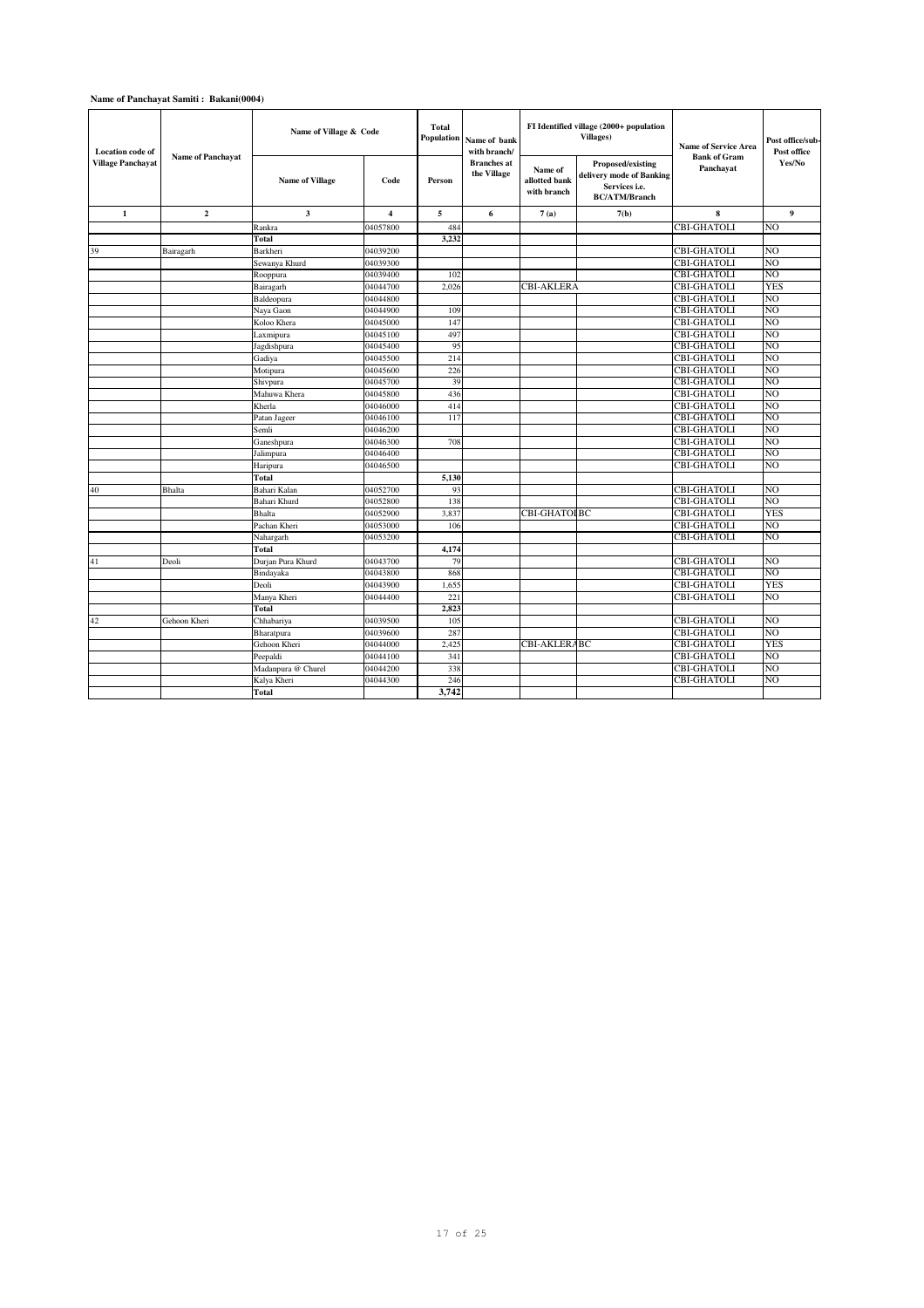#### **NUMBER OF VILLAGES UNDER EACH GRAM PANCHAYAT**

| <b>Location</b> code    |                          | Name of Village & Code  |                      | <b>Total</b><br>Population | Name of bank<br>with branch/      |                                         | FI Identified village (2000+ population<br><b>Villages</b> )                        | <b>Name of Service</b>                   | Post office/sub-<br>Post office |
|-------------------------|--------------------------|-------------------------|----------------------|----------------------------|-----------------------------------|-----------------------------------------|-------------------------------------------------------------------------------------|------------------------------------------|---------------------------------|
| of Village<br>Panchayat | <b>Name of Panchayat</b> | <b>Name of Village</b>  | Code                 | Person                     | <b>Branches</b> at<br>the Village | Name of<br>allotted bank<br>with branch | Proposed/existing delivery<br>mode of Banking Services i.e.<br><b>BC/ATM/Branch</b> | Area Bank of<br><b>Gram Panchayat</b>    | Yes/No                          |
| 1                       | $\mathbf{2}$             | 3                       | 4                    | 5                          | 6                                 | 7(a)                                    | 7(b)                                                                                | 8                                        | 9                               |
| 01                      | Kanwari                  | Khamni                  | 04095000             | 543                        |                                   |                                         |                                                                                     | <b>HKGB-SUNEL</b>                        | NO                              |
|                         |                          | Gundi                   | 04095100             | 718                        |                                   |                                         |                                                                                     | HKGB-SUNEL                               | NO                              |
|                         |                          | Tal                     | 04095200             | 790                        |                                   |                                         |                                                                                     | HKGB-SUNEL                               | NO                              |
|                         |                          | Borkheri Khurd          | 04095300             | 70                         |                                   |                                         |                                                                                     | HKGB-SUNEL                               | NO                              |
|                         |                          | Rooppura                | 04095400             | 70                         |                                   |                                         |                                                                                     | HKGB-SUNEL                               | NO                              |
|                         |                          | Kanwari                 | 04095500             | 773<br>419                 |                                   |                                         |                                                                                     | <b>HKGB-SUNEL</b><br>HKGB-SUNEL          | NO<br>NO                        |
|                         |                          | Dhabla<br>Gadara        | 04095600<br>04095700 | 369                        |                                   |                                         |                                                                                     | HKGB-SUNEL                               | NO                              |
|                         |                          | Petbhar                 | 04095800             | 828                        |                                   |                                         |                                                                                     | HKGB-SUNEL                               | NO                              |
|                         |                          | Total                   |                      | 4,580                      |                                   |                                         |                                                                                     |                                          |                                 |
| 02                      | Salotiya                 | Akodiya                 | 04094500             | 781                        |                                   |                                         |                                                                                     | HKGB-SUNEL                               | NO                              |
|                         |                          | Rajpura Bujurg          | 04094700             | 287                        |                                   |                                         |                                                                                     | HKGB-SUNEL                               | NO                              |
|                         |                          | Lal Gaon                | 04094800             | 996                        |                                   |                                         |                                                                                     | HKGB-SUNEL                               | NO                              |
|                         |                          | Bhatkhera Khurd         | 04094900             | 20                         |                                   |                                         |                                                                                     | HKGB-SUNEL                               | NO                              |
|                         |                          | Kalotiya                | 04095900             | 765                        |                                   |                                         |                                                                                     | <b>HKGB-SUNEL</b>                        | NO                              |
|                         |                          | Bhatkhera Kalan         | 04096000             | 189                        |                                   |                                         |                                                                                     | HKGB-SUNEL                               | NO                              |
|                         |                          | Salotiya                | 04096100             | 1,689                      |                                   | HKGB-SUNE BC                            |                                                                                     | HKGB-SUNEL                               | YES                             |
|                         |                          | Total                   |                      | 4,727                      |                                   |                                         |                                                                                     |                                          |                                 |
| 03                      | Gadiya                   | Samiya                  | 04096200             | 1,098                      |                                   |                                         |                                                                                     | HKGB-SUNEL                               | NO                              |
|                         |                          | Guradiya                | 04096300             | 1,191                      |                                   |                                         |                                                                                     | HKGB-SUNEL                               | NO                              |
|                         |                          | Bhanya Kheri            | 04096400<br>04096500 | 54                         |                                   |                                         |                                                                                     | HKGB-SUNEL<br>HKGB-SUNEL                 | NO<br>YES                       |
|                         |                          | Gadiya<br>Jhirniya      | 04096600             | 1,271<br>196               |                                   |                                         |                                                                                     | <b>HKGB-SUNEL</b>                        | NO                              |
|                         |                          | Rajpura Khurd           | 04098600             | 112                        |                                   |                                         |                                                                                     | <b>HKGB-SUNEL</b>                        | NO                              |
|                         |                          | Total                   |                      | 3,922                      |                                   |                                         |                                                                                     |                                          |                                 |
| 04                      | Soyla                    | Soyli                   | 04096700             | 588                        |                                   |                                         |                                                                                     | <b>CBI-RAIPUR</b>                        | NO                              |
|                         |                          | Soyla                   | 04096800             | 835                        |                                   |                                         |                                                                                     | <b>CBI-RAIPUR</b>                        | <b>YES</b>                      |
|                         |                          | Pal Khanda              | 04096900             | 776                        |                                   |                                         |                                                                                     | CBI-RAIPUR                               | NO                              |
|                         |                          | Kutki                   | 04098100             | 445                        |                                   |                                         |                                                                                     | <b>CBI-RAIPUR</b>                        | NO                              |
|                         |                          | Kalyanpura              | 04098200             | 22                         |                                   |                                         |                                                                                     | <b>CBI-RAIPUR</b>                        | NO                              |
|                         |                          | Bajrangpura             | 04098300             | 102                        |                                   |                                         |                                                                                     | <b>CBI-RAIPUR</b>                        | NO                              |
|                         |                          | Parasli                 | 04098400             | 1,018                      |                                   |                                         |                                                                                     | CBI-RAIPUR                               | NO                              |
|                         |                          | Total                   |                      | 3,786                      |                                   |                                         |                                                                                     |                                          |                                 |
| 05                      | Salri                    | Salri                   | 04097000             | 1,777                      |                                   |                                         |                                                                                     | <b>CBI-RAIPUR</b>                        | YES                             |
|                         |                          | Semli Kalyan            | 04097100<br>04097200 | 641                        |                                   |                                         |                                                                                     | <b>CBI-RAIPUR</b><br>CBI-RAIPUR          | NO<br>NO                        |
|                         |                          | Rampuriya<br>Dabal      | 04097300             | 582<br>914                 |                                   |                                         |                                                                                     | <b>CBI-RAIPUR</b>                        | NO                              |
|                         |                          | Rawal                   | 04097400             | 524                        |                                   |                                         |                                                                                     | <b>CBI-RAIPUR</b>                        | NO                              |
|                         |                          | Total                   |                      | 4,438                      |                                   |                                         |                                                                                     |                                          |                                 |
| 06                      | Raipur                   | Raghunathpura           | 04097500             | 626                        |                                   |                                         |                                                                                     | <b>CBI-RAIPUR</b>                        | NO                              |
|                         |                          | Raipur                  | 04097600             |                            | 7,576 CBI, HKGB, JKSB             |                                         |                                                                                     |                                          | <b>YES</b>                      |
|                         |                          | Total                   |                      | 8,202                      |                                   |                                         |                                                                                     |                                          |                                 |
| 07                      | Dubaliya                 | Azampur                 | 04098500             | 1,398                      |                                   |                                         |                                                                                     | <b>HKGB-SUNEL</b>                        | NO                              |
|                         |                          | Barkheri Jadeed         |                      | 04098700 Uninhabited       |                                   |                                         |                                                                                     | HKGB-SUNEL                               | NO                              |
|                         |                          | Hanotiya Dubaliya       | 04098800             | 312                        |                                   |                                         |                                                                                     | <b>HKGB-SUNEL</b>                        | NO                              |
|                         |                          | Dubaliva                | 04098900             | 1.708                      |                                   | <b>HKGB-SUNE BC</b>                     |                                                                                     | <b>HKGB-SUNEI</b>                        | <b>YES</b>                      |
|                         |                          | Maroom Kheri            | 04099000             | 223                        |                                   |                                         |                                                                                     | <b>HKGB-SUNEL</b>                        | NO                              |
|                         |                          | Total                   |                      | 3,641                      |                                   |                                         |                                                                                     | <b>CBI-UNHEL</b>                         |                                 |
| 08                      | Unhel                    | Unhel<br>Kesarpura      | 04099700<br>04102500 | 2,085<br>408               |                                   |                                         |                                                                                     | <b>CBI-UNHEL</b>                         | NO<br>NO                        |
|                         |                          | Kadar Nagar             | 04102600             | 815                        |                                   |                                         |                                                                                     | <b>CBI-UNHEL</b>                         | NO                              |
|                         |                          | Total                   |                      | 3,308                      |                                   |                                         |                                                                                     |                                          |                                 |
| 09                      | Chachhlao                | Kalya Khera             | 04094600             | 170                        |                                   |                                         |                                                                                     | <b>HKGB-SUNEL</b>                        | NO                              |
|                         |                          | Chachhalao              | 04099100             | 1,764                      |                                   | HKGB-SUNE BC                            |                                                                                     | <b>HKGB-SUNEL</b>                        | NO                              |
|                         |                          | Chachhalai              | 04099300             | 719                        |                                   |                                         |                                                                                     | <b>HKGB-SUNEL</b>                        | NO                              |
|                         |                          | Pau Kheri               | 04099400             | 568                        |                                   |                                         |                                                                                     | <b>HKGB-SUNEL</b>                        | NO                              |
|                         |                          | Ghata Kheri             |                      | 04099500 Uninhabited       |                                   |                                         |                                                                                     | <b>HKGB-SUNEL</b>                        | NO                              |
|                         |                          | Total                   |                      | 3,221                      |                                   |                                         |                                                                                     |                                          |                                 |
| $10\,$                  | Kadodiya                 | Roshan Bari             | 04099200             | 1,013                      |                                   |                                         |                                                                                     | <b>HKGB-SUNEL</b>                        | NO                              |
|                         |                          | Kadodiya                | 04099800             | 2,874                      |                                   | HKGB-SUNE BC                            |                                                                                     | <b>HKGB-SUNEL</b>                        | NO                              |
|                         |                          | Pagariya                | 04099900             | 590                        |                                   |                                         |                                                                                     | <b>HKGB-SUNEL</b>                        | NO                              |
|                         |                          | Total                   |                      | 4,477                      |                                   |                                         |                                                                                     |                                          |                                 |
| 11                      | Deewal Khera             | Moondla<br>Deewal Khera | 04097800<br>04100200 | 1,169<br>1,501             |                                   |                                         |                                                                                     | <b>HKGB-RAIPUR</b><br><b>HKGB-RAIPUR</b> | NO<br>NO                        |
|                         |                          | Roopa Kheri             | 04100300             | 338                        |                                   |                                         |                                                                                     | <b>HKGB-RAIPUR</b>                       | NO                              |
|                         |                          | Total                   |                      | 3,008                      |                                   |                                         |                                                                                     |                                          |                                 |
| 12                      | Sunwas                   | Nandpura                | 04097700             | 1,061                      |                                   |                                         |                                                                                     | <b>HKGB-RAIPUR</b>                       | NO                              |
|                         |                          | Sunwas                  | 04100400             | 1,488                      |                                   |                                         |                                                                                     | <b>HKGB-RAIPUR</b>                       | <b>YES</b>                      |
|                         |                          | Semli Bhawani           | 04101000             | 748                        |                                   |                                         |                                                                                     | <b>HKGB-RAIPUR</b>                       | NO                              |
|                         |                          | Borband                 | 04101100             | 611                        |                                   |                                         |                                                                                     | <b>HKGB-RAIPUR</b>                       | NO                              |
|                         |                          | Total                   |                      | 3,908                      |                                   |                                         |                                                                                     |                                          |                                 |
| 13                      | Kali Talai               | Kali Talai              | 04100500             | 1,097                      |                                   |                                         |                                                                                     | <b>HKGB-RAIPUR</b>                       | <b>YES</b>                      |
|                         |                          | Chanwli                 | 04100600             | 474                        |                                   |                                         |                                                                                     | <b>HKGB-RAIPUR</b>                       | NO.                             |
|                         |                          | Jheekari                | 04100800             | 773                        |                                   |                                         |                                                                                     | HKGB-RAIPUR NO                           |                                 |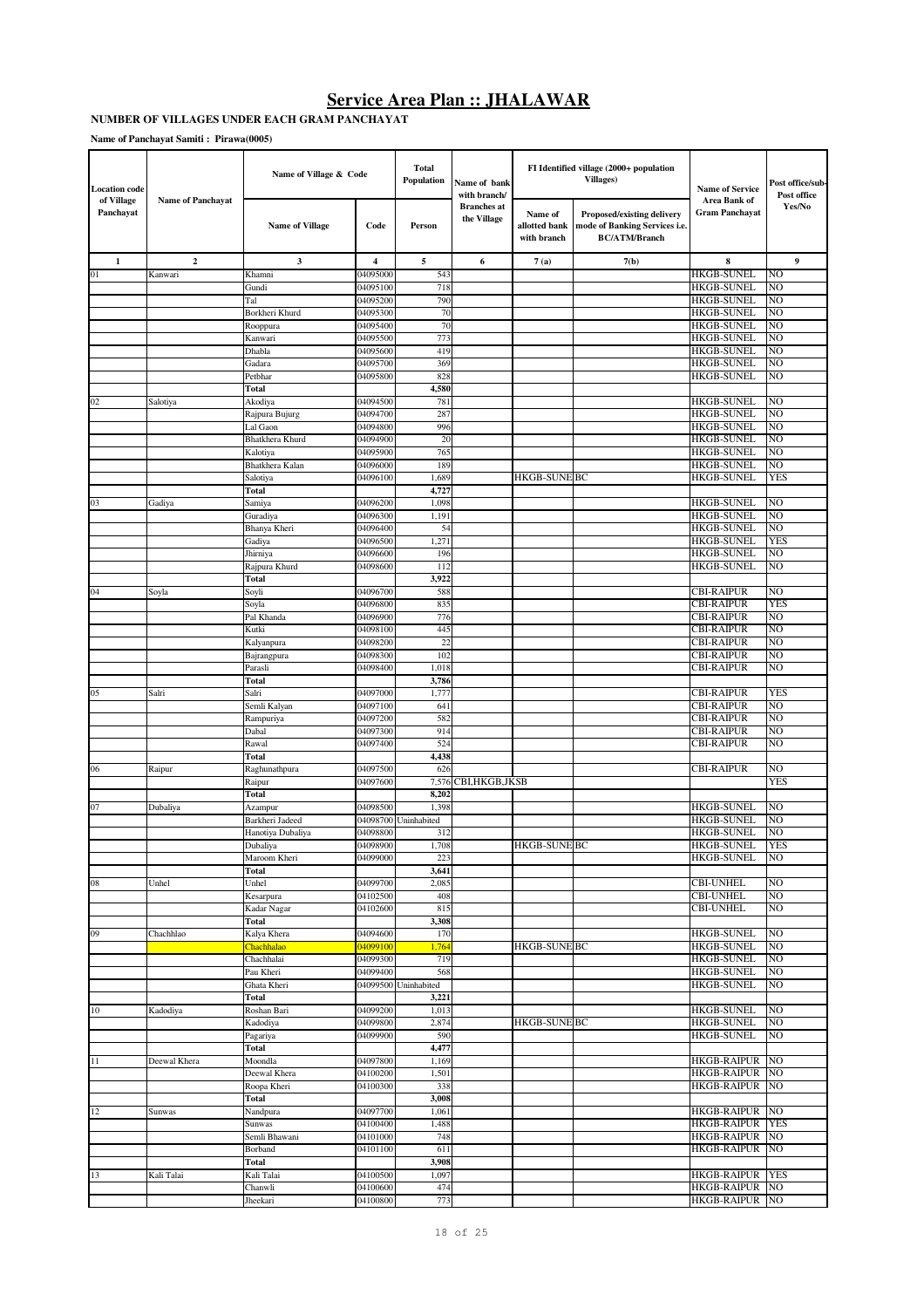| <b>Location code</b>    |                          | Name of Village & Code                 |                         | <b>Total</b><br>Population  | Name of bank<br>with branch/      |                                         | FI Identified village (2000+ population<br><b>Villages</b> )                        | <b>Name of Service</b>                   | Post office/sub-<br>Post office |
|-------------------------|--------------------------|----------------------------------------|-------------------------|-----------------------------|-----------------------------------|-----------------------------------------|-------------------------------------------------------------------------------------|------------------------------------------|---------------------------------|
| of Village<br>Panchayat | <b>Name of Panchavat</b> | <b>Name of Village</b>                 | Code                    | Person                      | <b>Branches</b> at<br>the Village | Name of<br>allotted bank<br>with branch | Proposed/existing delivery<br>mode of Banking Services i.e.<br><b>BC/ATM/Branch</b> | Area Bank of<br>Gram Panchavat           | Yes/No                          |
| $\mathbf{1}$            | $\overline{2}$           | 3                                      | $\overline{\mathbf{4}}$ | 5                           | 6                                 | 7(a)                                    | 7(b)                                                                                | 8                                        | 9                               |
|                         |                          | Kotri Khurd                            | 04100900                | 451                         |                                   |                                         |                                                                                     | <b>HKGB-RAIPUR</b>                       | NO                              |
|                         |                          | Dhamaniya<br>Bhandar                   | 04101200<br>04101300    | 228<br>342                  |                                   |                                         |                                                                                     | <b>HKGB-RAIPUR</b><br><b>HKGB-RAIPUR</b> | NO<br>NO                        |
|                         |                          | <b>Bhat</b> Khera                      | 04101400                | Uninhabited                 |                                   |                                         |                                                                                     | <b>HKGB-RAIPUR</b>                       | NO                              |
|                         |                          | Jheekariya                             | 04101500                | 484                         |                                   |                                         |                                                                                     | <b>HKGB-RAIPUR</b>                       | NO                              |
|                         |                          | Chawandiya                             | 04101600                | 675                         |                                   |                                         |                                                                                     | <b>HKGB-RAIPUR</b>                       | NO                              |
|                         |                          | Total                                  |                         | 4,524                       |                                   |                                         |                                                                                     |                                          |                                 |
| 14                      | Mathaniya                | Mathaniya                              | 04101800<br>04101900    | 1,796<br>997                |                                   |                                         |                                                                                     | <b>HKGB-RAIPUR</b><br><b>HKGB-RAIPUR</b> | <b>YES</b><br>NO                |
|                         |                          | Sirpoi Khurd<br>Naklang                | 04102000                | 361                         |                                   |                                         |                                                                                     | <b>HKGB-RAIPUR</b>                       | NO                              |
|                         |                          | Mori                                   | 04102100                | 904                         |                                   |                                         |                                                                                     | <b>HKGB-RAIPUR</b>                       | NO                              |
|                         |                          | Total                                  |                         | 4,058                       |                                   |                                         |                                                                                     |                                          |                                 |
| 15                      | Sirpoi                   | Tulkya Kheri                           |                         | 04103300 Uninhabited        |                                   |                                         |                                                                                     | <b>HKGB-SUNEL</b>                        | NO                              |
|                         |                          | Sirpoi                                 | 04103400<br>04103500    | 2,533<br>236                |                                   | <b>HKGB-SUNE BC</b>                     |                                                                                     | <b>HKGB-SUNEL</b><br><b>HKGB-SUNEL</b>   | YES<br>NO                       |
|                         |                          | Kotra Jetmal<br>Khera Sanoriya         | 04103600                | 383                         |                                   |                                         |                                                                                     | <b>HKGB-SUNEL</b>                        | NO                              |
|                         |                          | Total                                  |                         | 3,152                       |                                   |                                         |                                                                                     |                                          |                                 |
| 16                      | Dhabla Kheenchi          | Dhabla Kheenchi                        | 04103800                | 2,087                       |                                   | <b>HKGB-HEMIRC</b>                      |                                                                                     | <b>HKGB-HEMDA</b>                        | <b>YES</b>                      |
|                         |                          | Dhabli                                 | 04104000                | 498                         |                                   |                                         |                                                                                     | <b>HKGB-HEMDA</b>                        | NO                              |
|                         |                          | Shyampura                              | 04104300                | 157                         |                                   |                                         |                                                                                     | HKGB-HEMDA                               | NO                              |
|                         |                          | Hanotiya Raimal<br>Hanotiya Hindusingh | 04106400<br>04106500    | 297<br>485                  |                                   |                                         |                                                                                     | <b>HKGB-HEMDA</b><br><b>HKGB-HEMDA</b>   | NO<br>NO.                       |
|                         |                          | Total                                  |                         | 3,524                       |                                   |                                         |                                                                                     |                                          |                                 |
| 17                      | Mageespur                | Khaleel Nagar                          | 04102200                | 418                         |                                   |                                         |                                                                                     | <b>HKGB-RAIPUR</b>                       | NO                              |
|                         |                          | Kundala Pratap                         | 04102300                | 769                         |                                   |                                         |                                                                                     | <b>HKGB-RAIPUR</b>                       | NO                              |
|                         |                          | Set Kheri                              | 04104200                | 182                         |                                   |                                         |                                                                                     | <b>HKGB-RAIPUR</b>                       | NO                              |
|                         |                          | Mageespur<br>Total                     | 04104400                | 1,659<br>3,028              |                                   |                                         |                                                                                     | HKGB-RAIPUR                              | <b>YES</b>                      |
| 18                      | Osav                     | Dharmachya Kheri                       |                         | 04104700 Uninhabited        |                                   |                                         |                                                                                     | <b>HKGB-HEMDA</b>                        | NO                              |
|                         |                          | Osav                                   | 04104800                | 2,234                       |                                   |                                         |                                                                                     | HKGB-HEMDA                               | <b>YES</b>                      |
|                         |                          | Khatkar                                | 04106000                | 987                         |                                   |                                         |                                                                                     | <b>HKGB-HEMDA</b>                        | NO                              |
|                         |                          | Total                                  |                         | 3,221                       |                                   |                                         |                                                                                     |                                          |                                 |
| 19                      | Fatehgarh                | Khijarpur                              | 04105200                | 844                         |                                   |                                         |                                                                                     | <b>HKGB-HEMDA</b>                        | NO                              |
|                         |                          | Fatehgarh<br>Kachra Kheri              | 04105300<br>04105400    | 1,056<br>777                |                                   |                                         |                                                                                     | HKGB-HEMDA<br>HKGB-HEMDA                 | <b>YES</b><br>NO                |
|                         |                          | Nimba Hera                             | 04108700                | 802                         |                                   |                                         |                                                                                     | HKGB-HEMDA                               | NO                              |
|                         |                          | Total                                  |                         | 3,479                       |                                   |                                         |                                                                                     |                                          |                                 |
| 20                      | Himmatgarh               | Borband                                | 04104900                | 349                         |                                   |                                         |                                                                                     | <b>HKGB-RAIPUR</b>                       | NO                              |
|                         |                          | Hanotiya Dharoniya                     | 04105500                | 525                         |                                   |                                         |                                                                                     | <b>HKGB-RAIPUR</b>                       | NO                              |
|                         |                          | Himmatgarh<br>Karadiya Osav            | 04105600<br>04105700    | 2,058<br>111                |                                   | <b>HKGB-RAIPUBC</b>                     |                                                                                     | <b>HKGB-RAIPUR</b><br><b>HKGB-RAIPUR</b> | <b>YES</b><br>NO                |
|                         |                          | Tiktikiya                              | 04105800                | 250                         |                                   |                                         |                                                                                     | <b>HKGB-RAIPUR</b>                       | NO                              |
|                         |                          | Dharoo Kheri                           | 04108500                | 960                         |                                   |                                         |                                                                                     | <b>HKGB-RAIPUR</b>                       | NO                              |
|                         |                          | Banjari                                | 04108600                | 199                         |                                   |                                         |                                                                                     | <b>HKGB-RAIPUR</b>                       | NO                              |
|                         |                          | Total                                  |                         | 4,452                       |                                   |                                         |                                                                                     |                                          |                                 |
| $\angle 1$              | Hemra                    | Karma Kheri                            | 04104500<br>04106200    | 424                         | 3,248 HKGB                        |                                         |                                                                                     | HKGB-HEMDA NO<br>HKGB-HEMDA YES          |                                 |
|                         |                          | Hemra<br>Peetha Kheri                  | 04106300                | 608                         |                                   |                                         |                                                                                     | <b>HKGB-HEMDA</b>                        | NO.                             |
|                         |                          | Total                                  |                         | 4,280                       |                                   |                                         |                                                                                     |                                          |                                 |
| 22                      | Sangariya                | Sunari                                 | 04106700                | 445                         |                                   |                                         |                                                                                     | <b>HKGB-SUNEL</b>                        | NO                              |
|                         |                          | Sangariya                              | 04106800                | 2,284                       |                                   | <b>HKGB-SUNE BC</b>                     |                                                                                     | <b>HKGB-SUNEL</b>                        | NO                              |
|                         |                          | Koli Khera                             | 04107400                | 854                         |                                   |                                         |                                                                                     | <b>HKGB-SUNEL</b>                        | NO                              |
| 23                      | Dola                     | Total<br>Borda                         | 04107300                | 3,583<br>1,248              |                                   |                                         |                                                                                     | HKGB-HEMDA                               | NO.                             |
|                         |                          | Chhori                                 | 04107600                | 938                         |                                   |                                         |                                                                                     | <b>HKGB-HEMDA</b>                        | NO                              |
|                         |                          | Dola                                   | 04107800                | 1,288                       |                                   |                                         |                                                                                     | <b>HKGB-HEMDA</b>                        | N <sub>O</sub>                  |
|                         |                          | Gardan Kheri                           | 04109900                | 974                         |                                   |                                         |                                                                                     | <b>HKGB-HEMDA</b>                        | N <sub>O</sub>                  |
|                         |                          | Total                                  |                         | 4,448                       |                                   |                                         |                                                                                     | <b>HKGB-HEMDA</b>                        |                                 |
| 24                      | Khairana                 | Bor Kheri<br>Motmindganj               | 04104600                | 962<br>04105900 Uninhabited |                                   |                                         |                                                                                     | HKGB-HEMDA NO                            | NO.                             |
|                         |                          | Nipaniya                               | 04106100                | 707                         |                                   |                                         |                                                                                     | HKGB-HEMDA                               | NO                              |
|                         |                          | Tomariya Kheri                         | 04107900                | 459                         |                                   |                                         |                                                                                     | <b>HKGB-HEMDA</b>                        | NO.                             |
|                         |                          | Khairana                               | 04108000                | 978                         |                                   |                                         |                                                                                     | HKGB-HEMDA                               | <b>YES</b>                      |
|                         |                          | Loti                                   | 04108200                | 218                         |                                   |                                         |                                                                                     | <b>HKGB-HEMDA</b>                        | NO                              |
|                         |                          | Samli Jinnar                           | 04108300                | 144                         |                                   |                                         |                                                                                     | HKGB-HEMDA                               | NO                              |
| 25                      | Odiya Kheri              | Total<br>Odiya Kheri                   | 04108100                | 3,468<br>1,370              |                                   |                                         |                                                                                     | SBBJ-PIDAWA                              | <b>YES</b>                      |
|                         |                          | Farshpura                              | 04108400                | 340                         |                                   |                                         |                                                                                     | SBBJ-PIDAWA                              | NO                              |
|                         |                          | Kita Kheri                             |                         | 04109300 Uninhabited        |                                   |                                         |                                                                                     | SBBJ-PIDAWA                              | N <sub>O</sub>                  |
|                         |                          | Dilawara                               | 04109400                | 309                         |                                   |                                         |                                                                                     | SBBJ-PIDAWA                              | NO                              |
|                         |                          | Ameerpura                              | 04109500                | 267                         |                                   |                                         |                                                                                     | SBBJ-PIDAWA                              | NO                              |
|                         |                          | Maya Kheri<br>Jeta Kheri               | 04109600<br>04109700    | 1,006<br>616                |                                   |                                         |                                                                                     | SBBJ-PIDAWA<br>SBBJ-PIDAWA               | NO<br>NO                        |
|                         |                          | Rajpura                                |                         | 04109800 Uninhabited        |                                   |                                         |                                                                                     | SBBJ-PIDAWA                              | NO                              |
|                         |                          | Total                                  |                         | 3,908                       |                                   |                                         |                                                                                     |                                          |                                 |
| 26                      | Dharoniya                | Dharoniya                              | 04108800                | 2,014                       |                                   |                                         |                                                                                     | HKGB-HEMDA NO                            |                                 |
|                         |                          | Saroniya                               | 04109100                | 1,314                       |                                   |                                         |                                                                                     | HKGB-HEMDA NO                            |                                 |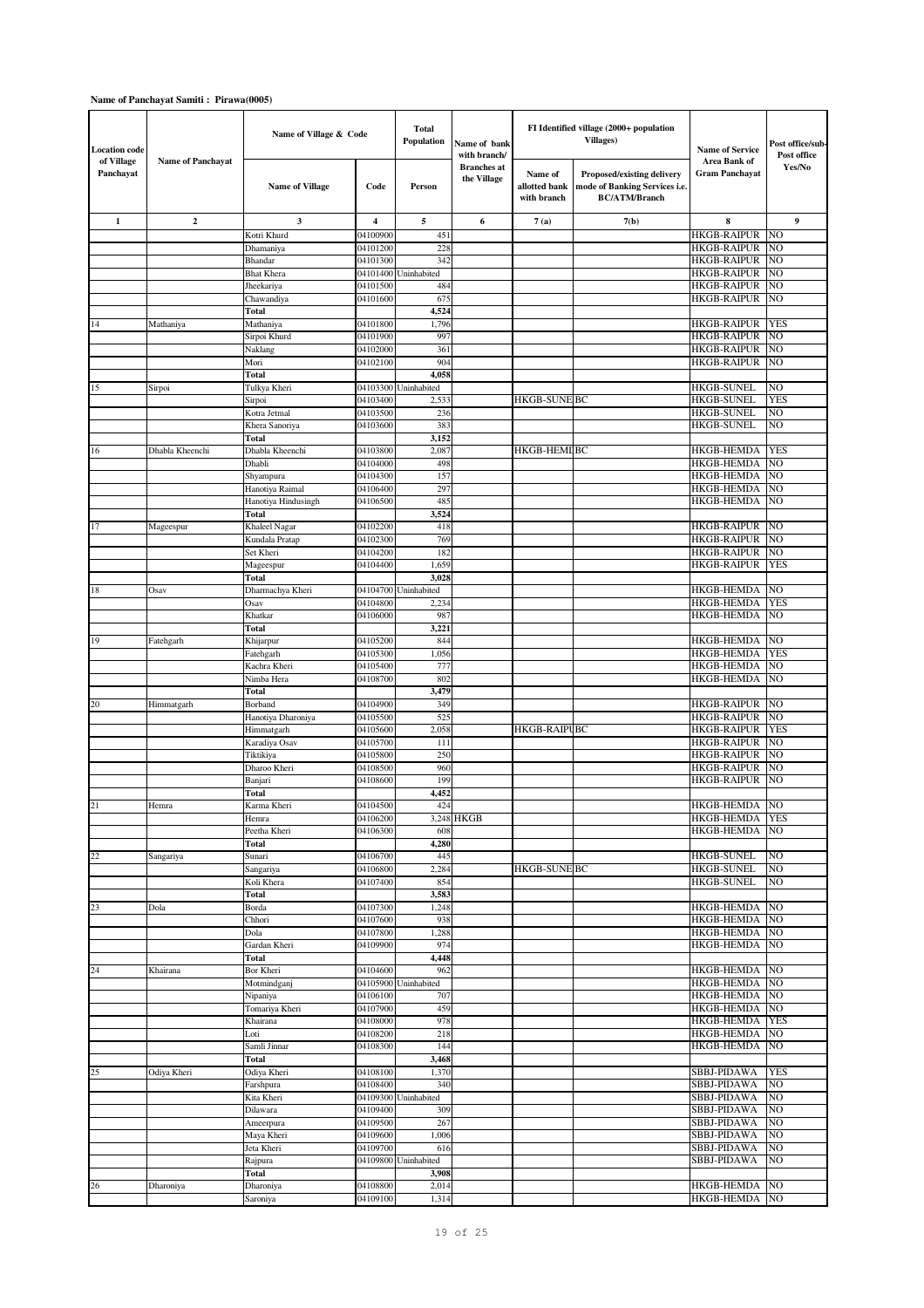| <b>Location code</b>    |                          | Name of Village & Code          |                      | <b>Total</b><br>Population    | Name of bank<br>with branch/      |                                         | FI Identified village (2000+ population<br><b>Villages)</b>                         | <b>Name of Service</b>               | Post office/sub<br>Post office |
|-------------------------|--------------------------|---------------------------------|----------------------|-------------------------------|-----------------------------------|-----------------------------------------|-------------------------------------------------------------------------------------|--------------------------------------|--------------------------------|
| of Village<br>Panchayat | <b>Name of Panchayat</b> | <b>Name of Village</b>          | Code                 | Person                        | <b>Branches</b> at<br>the Village | Name of<br>allotted bank<br>with branch | Proposed/existing delivery<br>mode of Banking Services i.e.<br><b>BC/ATM/Branch</b> | Area Bank of<br>Gram Panchayat       | Yes/No                         |
| $\mathbf{1}$            | $\mathbf{2}$             | 3                               | 4                    | 5                             | 6                                 | 7(a)                                    | 7(b)                                                                                | 8                                    | 9                              |
|                         |                          | Azizpur                         | 04109200             | Uninhabited                   |                                   |                                         |                                                                                     | <b>HKGB-HEMDA</b>                    | NO                             |
|                         |                          | Total                           |                      | 3,328                         |                                   |                                         |                                                                                     |                                      |                                |
| 27                      | Kotri                    | Padiyar Kheri<br>Kotri          | 04110000<br>04110100 | 464<br>2,158                  |                                   |                                         |                                                                                     | PNB-KOTRI<br>PNB-KOTRI               | NO<br><b>YES</b>               |
|                         |                          | Dhara Kheri                     | 04112400             | 289                           |                                   |                                         |                                                                                     | PNB-KOTRI                            | NO                             |
|                         |                          | Jablen                          | 04112600             | 111                           |                                   |                                         |                                                                                     | PNB-KOTRI                            | NO                             |
|                         |                          | Rooppura                        | 04112700             | 115                           |                                   |                                         |                                                                                     | PNB-KOTRI                            | NO                             |
|                         |                          | Bismillapura                    | 04112800             | 205                           |                                   |                                         |                                                                                     | PNB-KOTRI                            | NO                             |
|                         |                          | Total<br>Kolvi                  | 04107500             | 3,342<br>770                  |                                   |                                         |                                                                                     | PNB-KOTRI                            | NO                             |
| 28                      | Kharpa Kalan             | Silori                          | 04107700             | 638                           |                                   |                                         |                                                                                     | PNB-KOTRI                            | NO                             |
|                         |                          | Kharpa Kalan                    | 04110200             | 1,571                         |                                   |                                         |                                                                                     | PNB-KOTRI                            | YES                            |
|                         |                          | Kundla Khemraj                  | 04110300             | 564                           |                                   |                                         |                                                                                     | PNB-KOTRI                            | NO                             |
|                         |                          | Total                           |                      | 3,543                         |                                   |                                         |                                                                                     |                                      |                                |
| 29                      | Govindpura               | Ameenpur                        | 04110400             | 316                           |                                   |                                         |                                                                                     | PNB-KOTRI                            | NO                             |
|                         |                          | Suwa Sara<br>Dhatooriya Kalan   | 04110600<br>04110700 | 67<br>789                     |                                   |                                         |                                                                                     | PNB-KOTRI<br>PNB-KOTRI               | NO<br>NO                       |
|                         |                          | Anya Kheri                      | 04110800             | 471                           |                                   |                                         |                                                                                     | PNB-KOTRI                            | NO                             |
|                         |                          | Dhatooriya Khurd                | 04110900             | 22                            |                                   |                                         |                                                                                     | PNB-KOTRI                            | NO                             |
|                         |                          | Ghata Kheri                     | 04111000             | 286                           |                                   |                                         |                                                                                     | PNB-KOTRI                            | N <sub>O</sub>                 |
|                         |                          | Udliya Kheri                    | 04111100             | 122                           |                                   |                                         |                                                                                     | PNB-KOTRI                            | NO                             |
|                         |                          | Govindpura                      | 04111200<br>04111300 | 616<br>827                    |                                   |                                         |                                                                                     | PNB-KOTRI<br>PNB-KOTRI               | NO<br>NO                       |
|                         |                          | Mumana<br>Ilahipura             | 04112900             | 25                            |                                   |                                         |                                                                                     | PNB-KOTRI                            | NO                             |
|                         |                          | Beer Sarkari                    | 04113000             | Uninhabited                   |                                   |                                         |                                                                                     | PNB-KOTRI                            | NO                             |
|                         |                          | Total                           |                      | 3,541                         |                                   |                                         |                                                                                     |                                      |                                |
| 30                      | Naulai                   | <b>Bhoor Kheri</b>              | 04111400             | 597                           |                                   |                                         |                                                                                     | <b>PNB-KOTRI</b>                     | NO                             |
|                         |                          | Bar Kheri                       | 04111500             | 366                           |                                   |                                         |                                                                                     | PNB-KOTRI                            | NO                             |
|                         |                          | Khajoori<br>Naulai              | 04111600<br>04111700 | 290<br>1,060                  |                                   |                                         |                                                                                     | PNB-KOTRI<br>PNB-KOTRI               | NO<br>YES                      |
|                         |                          | Nagar                           | 04111800             | 29                            |                                   |                                         |                                                                                     | PNB-KOTRI                            | NO                             |
|                         |                          | Roopa Kheri                     | 04112000             | 526                           |                                   |                                         |                                                                                     | PNB-KOTRI                            | NO                             |
|                         |                          | Kharpa Khurd                    | 04112100             | 655                           |                                   |                                         |                                                                                     | PNB-KOTRI                            | NO                             |
|                         |                          | Total                           |                      | 3,523                         |                                   |                                         |                                                                                     |                                      |                                |
| 31                      | Ramay Dalpat             | Ramay Dalpat                    | 04111900             | 645<br>810                    |                                   |                                         |                                                                                     | PNB-KOTRI                            | <b>YES</b><br>NO               |
|                         |                          | Hanotiya Kotri<br>Saranga Khera | 04112200<br>04112300 | 635                           |                                   |                                         |                                                                                     | PNB-KOTRI<br>PNB-KOTRI               | NO                             |
|                         |                          | Dhandera                        | 04114700             | 573                           |                                   |                                         |                                                                                     | PNB-KOTRI                            | NO                             |
|                         |                          | Ramay Mahoo                     | 04114800             | 740                           |                                   |                                         |                                                                                     | PNB-KOTRI                            | NO                             |
|                         |                          | Total                           |                      | 3,403                         |                                   |                                         |                                                                                     |                                      |                                |
| 32                      | Sherpur                  | Daulatpura                      | 04108900             | 182                           |                                   |                                         |                                                                                     | SBBJ-PIDAWA                          | NO                             |
|                         |                          | Guradiya<br>Kalyanpura          | 04109000<br>04113300 | 915<br>533                    |                                   |                                         |                                                                                     | SBBJ-PIDAWA<br>SBBJ-PIDAWA           | NO<br>NO                       |
|                         |                          | Meerpura                        | 04113400             | 51                            |                                   |                                         |                                                                                     | SBBJ-PIDAWA                          | NO                             |
|                         |                          | Mohammadpura                    | 04113500             | 61                            |                                   |                                         |                                                                                     | SBBJ-PIDAWA                          | NO.                            |
|                         |                          | Snerpur                         | 04113600             | 799                           |                                   |                                         |                                                                                     | SBBJ-PIDAWA                          | <b>YES</b>                     |
|                         |                          | Deochi                          | 04113700             | 565                           |                                   |                                         |                                                                                     | SBBJ-PIDAWA                          | NO.                            |
|                         |                          | Total                           | 04113800             | 3,106                         |                                   |                                         |                                                                                     |                                      | NO                             |
| 33                      | Rampuriya                | Ramthi<br>Rasoolpura            | 04113900             | 427<br>473                    |                                   |                                         |                                                                                     | <b>CBI-DANTA</b><br><b>CBI-DANTA</b> | NO                             |
|                         |                          | Rampuriya                       | 04114100             | 834                           |                                   |                                         |                                                                                     | <b>CBI-DANTA</b>                     | <b>YES</b>                     |
|                         |                          | Ada Kheri                       | 04114200             | 496                           |                                   |                                         |                                                                                     | <b>CBI-DANTA</b>                     | NO                             |
|                         |                          | Beejanya Kheri                  | 04114300             | 534                           |                                   |                                         |                                                                                     | <b>CBI-DANTA</b>                     | NO                             |
|                         |                          | Total                           |                      | 2,764                         |                                   |                                         |                                                                                     |                                      |                                |
| 34                      | Danta                    | Khejariya<br>Narana             | 04112500<br>04113100 | 915<br>740                    |                                   |                                         |                                                                                     | <b>CBI-DANTA</b><br><b>CBI-DANTA</b> | NO<br>NO                       |
|                         |                          | Balda                           | 04113200             | 687                           |                                   |                                         |                                                                                     | <b>CBI-DANTA</b>                     | NO                             |
|                         |                          | Kheri                           | 04114400             | 438                           |                                   |                                         |                                                                                     | <b>CBI-DANTA</b>                     | NO                             |
|                         |                          | Danta                           | 04114500             |                               | 1,005 CBI                         |                                         |                                                                                     | <b>CBI-DANTA</b>                     | YES                            |
|                         |                          | Sanwat Khera                    | 04115200             | 404                           |                                   |                                         |                                                                                     | <b>CBI-DANTA</b>                     | NO                             |
| 35                      |                          | Total                           | 04114600             | 4,189<br>1,100                |                                   |                                         |                                                                                     | <b>CBI-DANTA</b>                     | NO                             |
|                         | Dabla Bhoj               | Bans Kheri<br>Dabla Bhoj        | 04114900             | 1,108                         |                                   |                                         |                                                                                     | <b>CBI-DANTA</b>                     | <b>YES</b>                     |
|                         |                          | Peepaliya                       | 04115100             | 543                           |                                   |                                         |                                                                                     | <b>CBI-DANTA</b>                     | NO                             |
|                         |                          | Total                           |                      | 2,751                         |                                   |                                         |                                                                                     |                                      |                                |
| 36                      | Harnawada Gaja           | Chak Semli                      |                      | 04115000 Uninhabited          |                                   |                                         |                                                                                     | <b>CBI-DANTA</b>                     | NO                             |
|                         |                          | Semli Chauhan                   | 04115800             | 999                           |                                   |                                         |                                                                                     | <b>CBI-DANTA</b>                     | NO                             |
|                         |                          | Alipur<br>Harnawada Gaja        | 04116000             | 04115900 Uninhabited<br>1,263 |                                   |                                         |                                                                                     | <b>CBI-DANTA</b><br><b>CBI-DANTA</b> | NO<br><b>YES</b>               |
|                         |                          | Harnawda Peetha                 | 04116100             | 916                           |                                   |                                         |                                                                                     | <b>CBI-DANTA</b>                     | NO.                            |
|                         |                          | Fatehpur                        | 04116200             | 130                           |                                   |                                         |                                                                                     | <b>CBI-DANTA</b>                     | NO                             |
|                         |                          | <b>Total</b>                    |                      | 3,308                         |                                   |                                         |                                                                                     |                                      |                                |
| 37                      | Samli Kham               | Dobra                           | 04097900             | 1,133                         |                                   |                                         |                                                                                     | <b>CBI-DANTA</b>                     | NO                             |
|                         |                          | Dobri                           | 04098000<br>04100000 | 167<br>852                    |                                   |                                         |                                                                                     | <b>CBI-DANTA</b><br><b>CBI-DANTA</b> | NO<br>NO                       |
|                         |                          | Garwara<br>Samli Kham           | 04100100             | 1,088                         |                                   |                                         |                                                                                     | <b>CBI-DANTA</b>                     | NO                             |
|                         |                          | Total                           |                      | 3,240                         |                                   |                                         |                                                                                     |                                      |                                |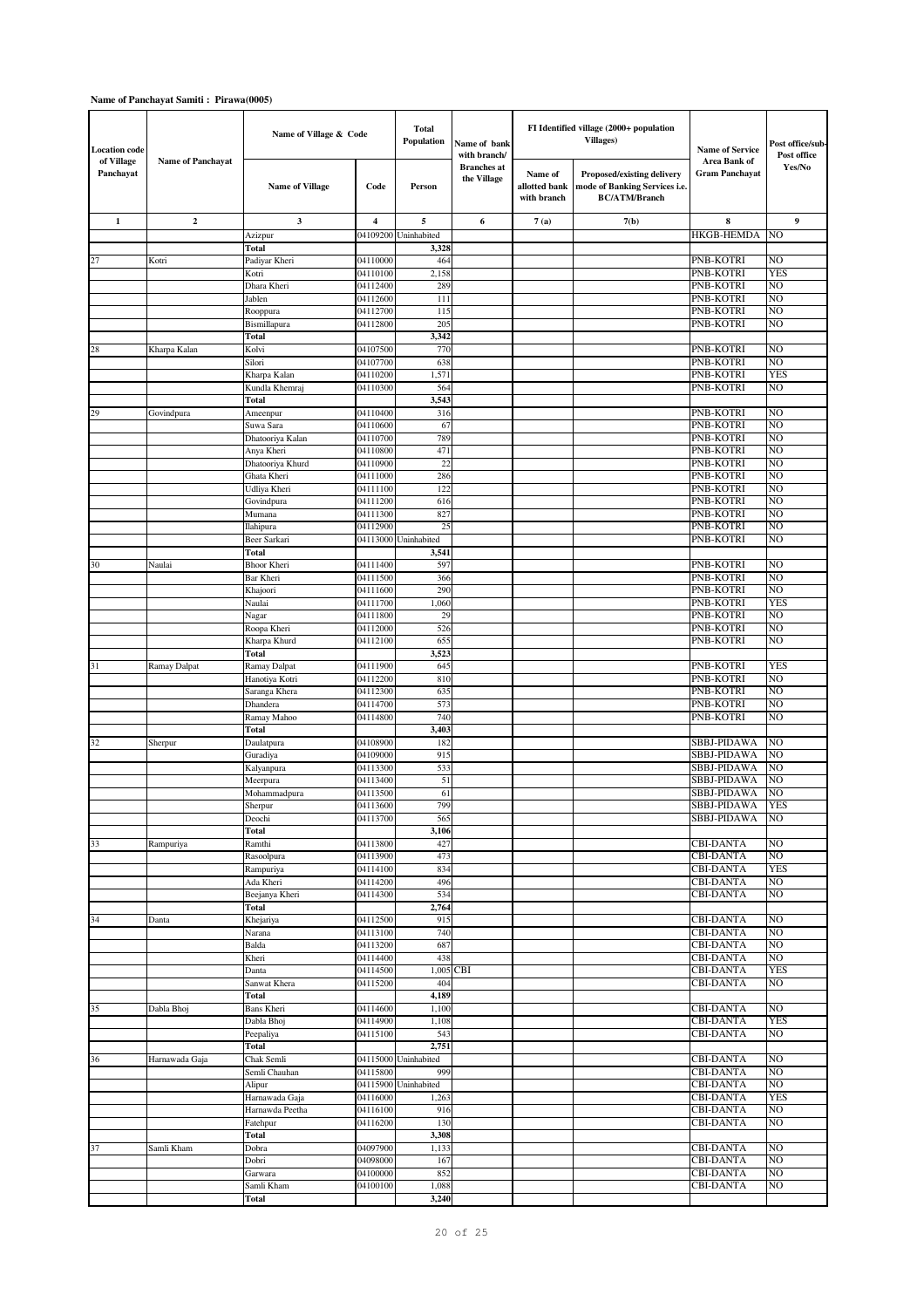| <b>Location code</b><br>of Village |                          | Name of Village & Code |                         | <b>Total</b><br>Population | Name of bank<br>with branch/      |                                         | FI Identified village (2000+ population<br><b>Villages</b> )                        | <b>Name of Service</b><br>Area Bank of | Post office/sub-<br>Post office |
|------------------------------------|--------------------------|------------------------|-------------------------|----------------------------|-----------------------------------|-----------------------------------------|-------------------------------------------------------------------------------------|----------------------------------------|---------------------------------|
| Panchayat                          | <b>Name of Panchayat</b> | <b>Name of Village</b> | Code                    | Person                     | <b>Branches</b> at<br>the Village | Name of<br>allotted bank<br>with branch | Proposed/existing delivery<br>mode of Banking Services i.e.<br><b>BC/ATM/Branch</b> | <b>Gram Panchavat</b>                  | Yes/No                          |
| 1                                  | $\mathbf{2}$             | 3                      | $\overline{\mathbf{4}}$ | 5                          | 6                                 | 7(a)                                    | 7(b)                                                                                | 8                                      | 9                               |
| 38                                 | <b>Boliya Bujurg</b>     | Sanoriya               | 04103700                | 835                        |                                   |                                         |                                                                                     | <b>HKGB-SUNEL</b>                      | N <sub>O</sub>                  |
|                                    |                          | Boliya Bujurg          | 04106600                | 2,374                      |                                   | <b>HKGB-SUNE BC</b>                     |                                                                                     | <b>HKGB-SUNEL</b>                      | N <sub>O</sub>                  |
|                                    |                          | <b>Total</b>           |                         | 3.209                      |                                   |                                         |                                                                                     |                                        |                                 |
| 39                                 | Sunel                    | Sunel                  | 04103100                | 13.187                     | SBBJ.HKGB.JKSB.PLDB               |                                         |                                                                                     |                                        | NO.                             |
|                                    |                          | <b>Total</b>           |                         |                            |                                   |                                         |                                                                                     |                                        | N <sub>O</sub>                  |
| 40                                 | Sar Kheri                | Karadiya Sherpur       | 04114000                | 424                        |                                   |                                         |                                                                                     | <b>CBI-DANTA</b>                       | N <sub>O</sub>                  |
|                                    |                          | Bolya Bari             | 04115300                | 537                        |                                   |                                         |                                                                                     | <b>CBI-DANTA</b>                       | N <sub>O</sub>                  |
|                                    |                          | Sar Kheri              | 04115400                | 897                        |                                   |                                         |                                                                                     | <b>CBI-DANTA</b>                       | N <sub>O</sub>                  |
|                                    |                          | Sarwar                 | 04115500                | 496                        |                                   |                                         |                                                                                     | <b>CBI-DANTA</b>                       | N <sub>O</sub>                  |
|                                    |                          | Laxmipura              | 04115600                | 197                        |                                   |                                         |                                                                                     | <b>CBI-DANTA</b>                       | N <sub>O</sub>                  |
|                                    |                          | Khadagpura             | 04115700                | 404                        |                                   |                                         |                                                                                     | <b>CBI-DANTA</b>                       | NO.                             |
|                                    |                          | <b>Total</b>           |                         | 2,955                      |                                   |                                         |                                                                                     |                                        |                                 |
| 41                                 | Samariya                 | Chandra Pura           |                         | 04099600 Uninhabited       |                                   |                                         |                                                                                     | <b>HKGB-SUNEL</b>                      | NO                              |
|                                    |                          | Khandal Kheri          | 04102800                | 1.024                      |                                   |                                         |                                                                                     | <b>HKGB-SUNEL</b>                      | N <sub>O</sub>                  |
|                                    |                          | Jaswantpura            | 04102900                | 373                        |                                   |                                         |                                                                                     | <b>HKGB-SUNEL</b>                      | N <sub>O</sub>                  |
|                                    |                          | Samariya               | 04103000                | 1,598                      |                                   |                                         |                                                                                     | <b>HKGB-SUNEL</b>                      | <b>YES</b>                      |
|                                    |                          | Arniya                 | 04103200                | 190                        |                                   |                                         |                                                                                     | <b>HKGB-SUNEL</b>                      | N <sub>O</sub>                  |
|                                    |                          | <b>Total</b>           |                         | 3.185                      |                                   |                                         |                                                                                     |                                        |                                 |
| 42                                 | Banor                    | Asandiya               | 04100700                | 464                        |                                   |                                         |                                                                                     | <b>HKGB-HEMDA</b>                      | N <sub>O</sub>                  |
|                                    |                          | Rooparel               | 04101700                | 459                        |                                   |                                         |                                                                                     | <b>HKGB-HEMDA</b>                      | N <sub>O</sub>                  |
|                                    |                          | Banor                  | 04105000                | 1.435                      |                                   |                                         |                                                                                     | <b>HKGB-HEMDA</b>                      | <b>YES</b>                      |
|                                    |                          | Teliya Kheri           | 04105100                | 464                        |                                   |                                         |                                                                                     | <b>HKGB-HEMDA</b>                      | NO.                             |
|                                    |                          | Total                  |                         | 2,822                      |                                   |                                         |                                                                                     |                                        |                                 |
| 43                                 | Gelani                   | Gelana                 | 04106900                | 1.110                      |                                   |                                         |                                                                                     | <b>HKGB-HEMDA</b>                      | <b>NO</b>                       |
|                                    |                          | Pura                   | 04107000                | 527                        |                                   |                                         |                                                                                     | <b>HKGB-HEMDA</b>                      | N <sub>O</sub>                  |
|                                    |                          | Gelani                 | 04107100                | 1,033                      |                                   |                                         |                                                                                     | <b>HKGB-HEMDA</b>                      | <b>NO</b>                       |
|                                    |                          | Khera Nipaniya         | 04107200                | 381                        |                                   |                                         |                                                                                     | <b>HKGB-HEMDA</b>                      | <b>NO</b>                       |
|                                    |                          | Raja Kheri             | 04110500                | 115                        |                                   |                                         |                                                                                     | <b>HKGB-HEMDA</b>                      | <b>NO</b>                       |
|                                    |                          | <b>Total</b>           |                         | 3,166                      |                                   |                                         |                                                                                     |                                        |                                 |
| 44                                 | Semla                    | Wazeerpura             | 04102400                | 424                        |                                   |                                         |                                                                                     | <b>HKGB-HEMDA</b>                      | <b>NO</b>                       |
|                                    |                          | Kotra Pratap           | 04102700                | 792                        |                                   |                                         |                                                                                     | <b>HKGB-HEMDA</b>                      | NO.                             |
|                                    |                          | Semla                  | 04103900                | 1,477                      |                                   |                                         |                                                                                     | <b>HKGB-HEMDA</b>                      | NO.                             |
|                                    |                          | Noorpura               | 04104100                | 299                        |                                   |                                         |                                                                                     | <b>HKGB-HEMDA</b>                      | NO.                             |
|                                    |                          | <b>Total</b>           |                         | 2,992                      |                                   |                                         |                                                                                     |                                        |                                 |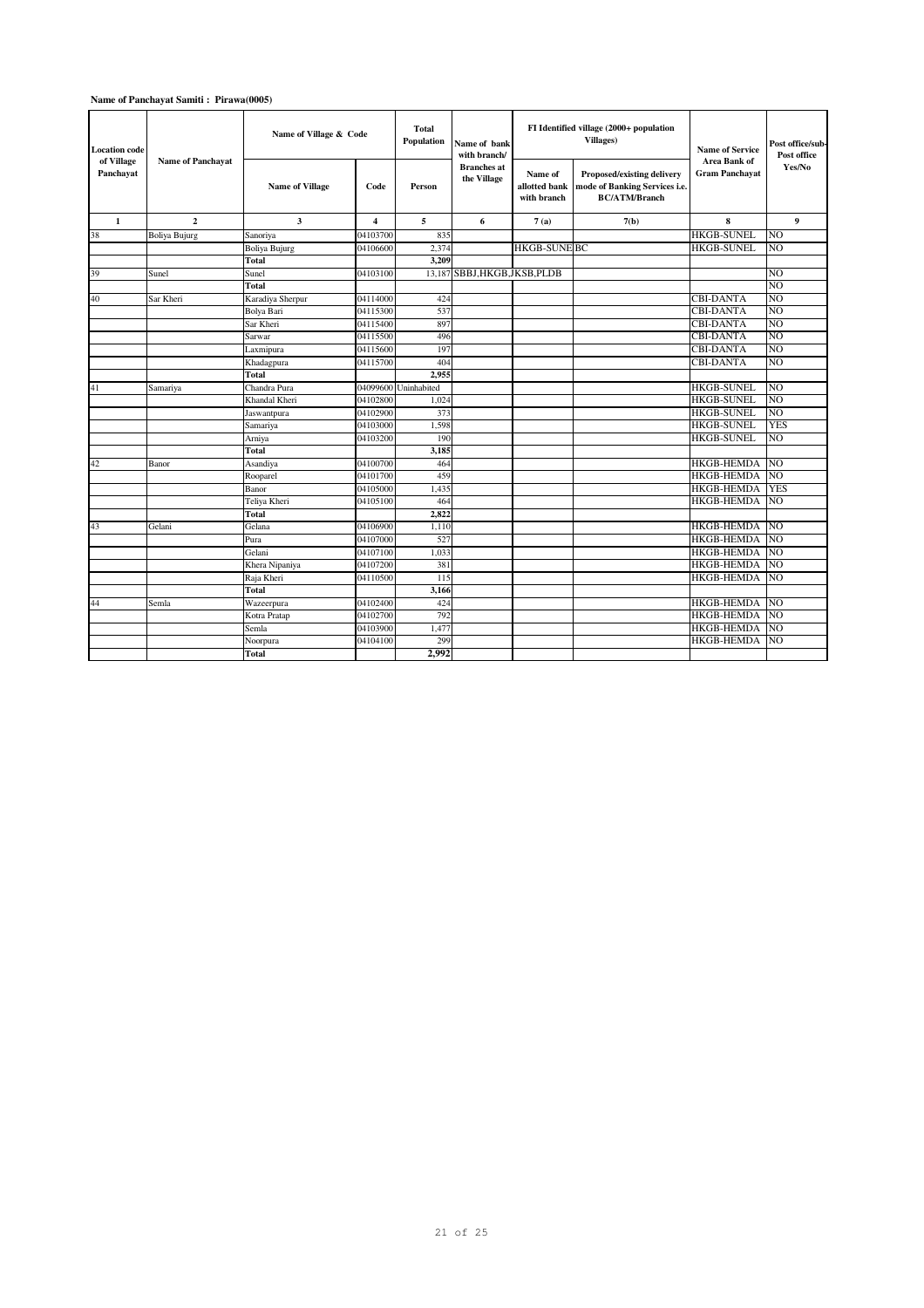#### **NUMBER OF VILLAGES UNDER EACH GRAM PANCHAYAT**

| Location<br>code of         | <b>Name of Panchayat</b> | Name of Village & Code         |                      | <b>Total</b><br>Population | Name of bank<br>with branch/      |                                         | FI Identified village (2000+ population<br><b>Villages</b> )                                  | Name of Service Area Bank of Gram                         | Post office/sub-<br>Post office |
|-----------------------------|--------------------------|--------------------------------|----------------------|----------------------------|-----------------------------------|-----------------------------------------|-----------------------------------------------------------------------------------------------|-----------------------------------------------------------|---------------------------------|
| <b>Village</b><br>Panchayat |                          | <b>Name of Village</b>         | Code                 | Person                     | <b>Branches</b> at<br>the Village | Name of<br>allotted bank<br>with branch | Proposed/existing<br>delivery mode of<br><b>Banking Services i.e.</b><br><b>BC/ATM/Branch</b> | Panchayat                                                 | Yes/No                          |
| 1                           | $\overline{2}$           | 3                              | $\overline{4}$       | 5                          | 6                                 | 7(a)                                    | 7(b)                                                                                          | 8                                                         | 9                               |
| 01                          | Parapeepli               | Para Peepli                    | 04116300             | 464                        |                                   |                                         |                                                                                               | <b>HKGB-CHOUMEHLA</b>                                     | YES                             |
|                             |                          | Moondla                        | 04116400             | 441<br>380                 |                                   |                                         |                                                                                               | HKGB-CHOUMEHLA<br>HKGB-CHOUMEHLA                          | NO<br>NO                        |
|                             |                          | Chhappiyan<br>Makoriya         | 04116500<br>04116600 | 690                        |                                   |                                         |                                                                                               | HKGB-CHOUMEHLA                                            | NO                              |
|                             |                          | Semli Gehlot                   | 04116700             | 289                        |                                   |                                         |                                                                                               | <b>HKGB-CHOUMEHLA</b>                                     | NO                              |
|                             |                          | Bankari                        | 04117000             | 333                        |                                   |                                         |                                                                                               | <b>HKGB-CHOUMEHLA</b>                                     | NO                              |
|                             |                          | Bharka                         | 04120100             | 680                        |                                   |                                         |                                                                                               | <b>HKGB-CHOUMEHLA</b>                                     | NO                              |
|                             |                          | Total                          |                      | 3,277                      |                                   |                                         |                                                                                               |                                                           |                                 |
| 02                          | Guradiya Jhala           | Karna Kheri<br>Deoriya Kilol   | 04117500<br>04117600 | 264<br>470                 |                                   |                                         |                                                                                               | <b>CBI-GANGDHAR</b><br><b>CBI-GANGDHAR</b>                | NO<br>NO                        |
|                             |                          | Rawatpura                      | 04117700             | 459                        |                                   |                                         |                                                                                               | CBI-GANGDHAR                                              | NO                              |
|                             |                          | Sakariya                       | 04117800             | 1,032                      |                                   |                                         |                                                                                               | <b>CBI-GANGDHAR</b>                                       | NO.                             |
|                             |                          | Garda                          | 04117900             | 142                        |                                   |                                         |                                                                                               | <b>CBI-GANGDHAR</b>                                       | NO                              |
|                             |                          | Guradiya Jhala                 | 04118000<br>04118100 | 1,563<br>Uninhabited       |                                   |                                         |                                                                                               | <b>CBI-GANGDHAR</b><br><b>CBI-GANGDHAR</b>                | <b>YES</b><br>NO.               |
|                             |                          | Dheengani<br>Semli Chharot     | 04118200             | 509                        |                                   |                                         |                                                                                               | <b>CBI-GANGDHAR</b>                                       | NO                              |
|                             |                          | Total                          |                      | 4,439                      |                                   |                                         |                                                                                               |                                                           |                                 |
| 03                          | Rojhana                  | Karnaliya                      | 04118300             | 205                        |                                   |                                         |                                                                                               | CBI-GANGDHAR                                              | NO                              |
|                             |                          | Hasamadi                       | 04118400             | 498                        |                                   |                                         |                                                                                               | <b>CBI-GANGDHAR</b>                                       | NO                              |
|                             |                          | Rojhana                        | 04118500             | 1,364                      |                                   |                                         |                                                                                               | <b>CBI-GANGDHAR</b><br><b>CBI-GANGDHAR</b>                | <b>YES</b><br>NO                |
|                             |                          | Nipanya Kaloo<br>Jeta Kheri    | 04118600<br>04118700 | 669<br>1,075               |                                   |                                         |                                                                                               | <b>CBI-GANGDHAR</b>                                       | NO                              |
|                             |                          | Karanpura                      | 04118800             | 462                        |                                   |                                         |                                                                                               | <b>CBI-GANGDHAR</b>                                       | NO                              |
|                             |                          | Total                          |                      | 4,273                      |                                   |                                         |                                                                                               |                                                           |                                 |
| 04                          | Gangdhar                 | Gangdhar                       | 04118900             | 5,028 CBI                  |                                   |                                         |                                                                                               | <b>CBI-GANGDHAR</b>                                       | NO                              |
|                             |                          | Mokal Kheri<br>Total           | 04122400             | Uninhabited<br>5,028       |                                   |                                         |                                                                                               | CBI-GANGDHAR                                              | <b>YES</b>                      |
| 05                          | Ranayra                  | Jheekariya                     | 04116900             | 319                        |                                   |                                         |                                                                                               | ICICI-MANDI RAJENDRAPUR                                   | NO                              |
|                             |                          | Ghattiya                       | 04117100             | 185                        |                                   |                                         |                                                                                               | ICICI-MANDI RAJENDRAPUR                                   | NO                              |
|                             |                          | Borkheri Karamchand            | 04117200             | 227                        |                                   |                                         |                                                                                               | ICICI-MANDI RAJENDRAPUR                                   | NO                              |
|                             |                          | Ralayti                        | 04117300             | 137                        |                                   |                                         |                                                                                               | ICICI-MANDI RAJENDRAPUR                                   | NO                              |
|                             |                          | Kolva Goojar                   | 04117400             | 633                        |                                   |                                         |                                                                                               | ICICI-MANDI RAJENDRAPUR                                   | NO<br>NΟ                        |
|                             |                          | Bishniya<br>Ranayra            | 04119100<br>04119500 | 1,008<br>815               |                                   |                                         |                                                                                               | ICICI-MANDI RAJENDRAPUR<br>ICICI-MANDI RAJENDRAPUR        | <b>YES</b>                      |
|                             |                          | Deoriya Kanwal                 | 04119600             | 492                        |                                   |                                         |                                                                                               | ICICI-MANDI RAJENDRAPUR                                   | NO                              |
|                             |                          | Total                          |                      | 3,816                      |                                   |                                         |                                                                                               |                                                           |                                 |
| 06                          | Paraliya                 | Piplai                         | 04119200             | 426                        |                                   |                                         |                                                                                               | ICICI-MANDI RAJENDRAPUR                                   | NO                              |
|                             |                          | Harni Khera                    | 04119400             | 595                        |                                   |                                         |                                                                                               | ICICI-MANDI RAJENDRAPUR                                   | NO                              |
|                             |                          | Paraliya<br>Aranya             | 04119700<br>04121300 | 1,110<br>450               |                                   |                                         |                                                                                               | <b>ICICI-MANDI RAJENDRAPUR</b><br>ICICI-MANDI RAJENDRAPUR | <b>YES</b><br>NO.               |
|                             |                          | Chhayan                        | 04121500             | 400                        |                                   |                                         |                                                                                               | ICICI-MANDI RAJENDRAPUR                                   | NO                              |
|                             |                          | Lakha Kheri Umat               | 04121700             | 705                        |                                   |                                         |                                                                                               | ICICI-MANDI RAJENDRAPUR                                   | NO.                             |
|                             |                          | Total                          |                      | 3,686                      |                                   |                                         |                                                                                               |                                                           |                                 |
| 07                          | Bardiya Beerji           | Bardiya Beerji                 | 04125000             | 1,419                      |                                   |                                         |                                                                                               | HKGB-CHOUMEHLA                                            | YES                             |
|                             |                          | Berla<br>Kagariya              | 04126100<br>04126700 | 1,735<br>1,051             |                                   |                                         |                                                                                               | <b>HKGB-CHOUMEHLA</b><br>HKGB-CHOUMEHLA                   | YES<br>NO                       |
|                             |                          | Total                          |                      | 4,205                      |                                   |                                         |                                                                                               |                                                           |                                 |
| ${\bf 08}$                  | Koondla                  | Akya Gehlot                    | 04116800             | 993                        |                                   |                                         |                                                                                               | <b>HKGB-CHOUMEHLA</b>                                     | NO                              |
|                             |                          | Nipaniya Jhala                 | 04119800             | 523                        |                                   |                                         |                                                                                               | <b>HKGB-CHOUMEHLA</b>                                     | NO.                             |
|                             |                          | Koondla                        | 04119900             | 1,372                      |                                   | <b>HKGB-CHOUBC</b>                      |                                                                                               | HKGB-CHOUMEHLA                                            | <b>YES</b>                      |
|                             |                          | Jakhni<br>Khejariya            | 04120000<br>04120200 | 270<br>489                 |                                   |                                         |                                                                                               | <b>HKGB-CHOUMEHLA</b><br><b>HKGB-CHOUMEHLA</b>            | NO<br>N <sub>O</sub>            |
|                             |                          | Total                          |                      | 3,647                      |                                   |                                         |                                                                                               |                                                           |                                 |
| 09                          | Rawan Gurari             | Seendhala                      | 04120300             | 623                        |                                   |                                         |                                                                                               | <b>HKGB-CHOUMEHLA</b>                                     | NO                              |
|                             |                          | Parasali                       | 04120400             | 330                        |                                   |                                         |                                                                                               | <b>HKGB-CHOUMEHLA</b>                                     | NO                              |
|                             |                          | Somchiri                       | 04120500             | 331                        |                                   |                                         |                                                                                               | <b>HKGB-CHOUMEHLA</b>                                     | NO                              |
|                             |                          | Rawan Gurari<br>Rati Kheri     | 04120600<br>04120700 | 653<br>335                 |                                   |                                         |                                                                                               | <b>HKGB-CHOUMEHLA</b><br><b>HKGB-CHOUMEHLA</b>            | YES<br>NO                       |
|                             |                          | Dokar Kheri                    | 04120800             | 581                        |                                   |                                         |                                                                                               | HKGB-CHOUMEHLA                                            | NO                              |
|                             |                          | Harmatya Ratna                 | 04120900             | 285                        |                                   |                                         |                                                                                               | <b>HKGB-CHOUMEHLA</b>                                     | NO                              |
|                             |                          | Harimatya Meran                | 04121000             | 129                        |                                   |                                         |                                                                                               | HKGB-CHOUMEHLA                                            | NO                              |
|                             |                          | Tonkara                        | 04121100             | 503<br>221                 |                                   |                                         |                                                                                               | <b>HKGB-CHOUMEHLA</b>                                     | NO<br>NO                        |
|                             |                          | Majanpur<br>Total              | 04121200             | 3,991                      |                                   |                                         |                                                                                               | HKGB-CHOUMEHLA                                            |                                 |
| $10\,$                      | Deogarh                  | Deogarh                        | 04123300             | 1,454                      |                                   | HKGB-DAG                                | BC                                                                                            | <b>HKGB-DAG</b>                                           | <b>YES</b>                      |
|                             |                          | Jamuniya                       | 04123400             | 2,300                      |                                   | HKGB-DAG BC                             |                                                                                               | HKGB-DAG                                                  | NO                              |
|                             |                          | Meroo Kheri                    | 04128900             | 374                        |                                   |                                         |                                                                                               | <b>HKGB-DAG</b>                                           | NO.                             |
|                             |                          | Nipaniya<br>Khamla             | 04129000<br>04129100 | 628<br>624                 |                                   |                                         |                                                                                               | <b>HKGB-DAG</b><br><b>HKGB-DAG</b>                        | NO<br>NO                        |
|                             |                          | Total                          |                      | 5,380                      |                                   |                                         |                                                                                               |                                                           |                                 |
| 11                          | Kumathiya                | Khankhari                      | 04126600             | 382                        |                                   |                                         |                                                                                               | <b>HKGB-UNHEL</b>                                         | NO                              |
|                             |                          | Dharmpuri                      | 04126800             | 55                         |                                   |                                         |                                                                                               | <b>HKGB-UNHEL</b>                                         | NO                              |
|                             |                          | Sedara                         | 04127000             | 552                        |                                   |                                         |                                                                                               | <b>HKGB-UNHEL</b>                                         | NO                              |
|                             |                          | Dokar Khera                    | 04127100             | 369                        |                                   |                                         |                                                                                               | <b>HKGB-UNHEL</b>                                         | N <sub>O</sub>                  |
|                             |                          | <b>Beel Kheri</b><br>Kumathiya | 04127200<br>04127300 | 937<br>1,228               |                                   |                                         |                                                                                               | <b>HKGB-UNHEL</b><br><b>HKGB-UNHEL</b>                    | NO<br>YES                       |
|                             |                          | Total                          |                      | 3,523                      |                                   |                                         |                                                                                               |                                                           |                                 |
| 12                          | Sunari                   | Loona Kheri                    | 04122500             | 315                        |                                   |                                         |                                                                                               | CBI-GANGDHAR                                              | NO                              |
|                             |                          | Loona Khera                    | 04122600             | 671                        |                                   |                                         |                                                                                               | <b>CBI-GANGDHAR</b>                                       | NO                              |
|                             |                          | Tapli                          | 04123800             | 199                        |                                   |                                         |                                                                                               | <b>CBI-GANGDHAR</b>                                       | NO                              |
|                             |                          | Beti Kheri                     | 04123900             | 195<br>104                 |                                   |                                         |                                                                                               | <b>CBI-GANGDHAR</b><br><b>CBI-GANGDHAR</b>                | NO<br>NO                        |
|                             |                          | Dela Kheri<br>Sunari           | 04124200<br>04124300 | 690                        |                                   |                                         |                                                                                               | <b>CBI-GANGDHAR</b>                                       | <b>YES</b>                      |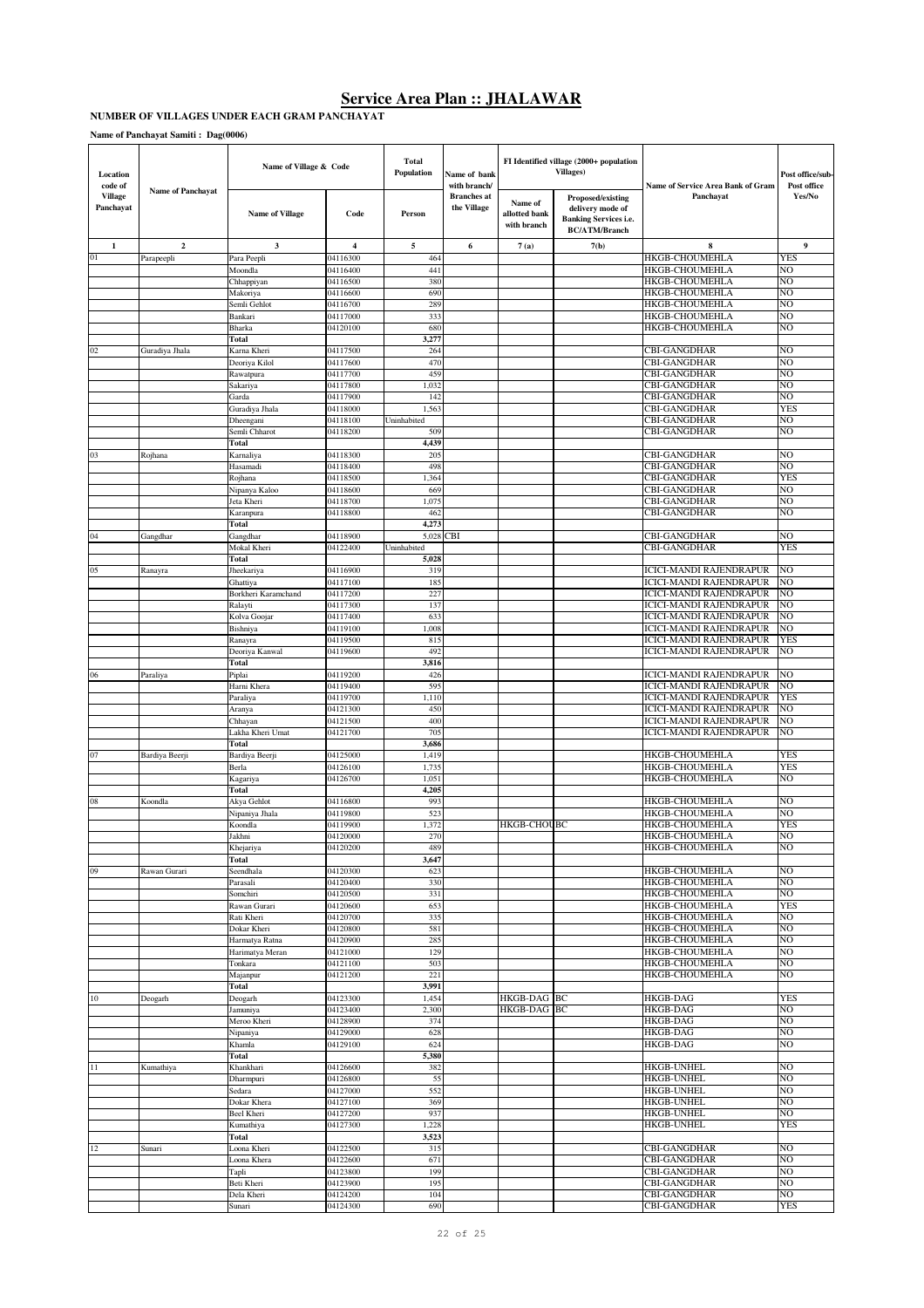| Location<br>code of         |                          | Name of Village & Code            |                         | <b>Total</b><br>Population | Name of bank<br>with branch/      |                                         | FI Identified village (2000+ population<br><b>Villages</b> )                                  | Name of Service Area Bank of Gram      | Post office/sub-<br>Post office  |
|-----------------------------|--------------------------|-----------------------------------|-------------------------|----------------------------|-----------------------------------|-----------------------------------------|-----------------------------------------------------------------------------------------------|----------------------------------------|----------------------------------|
| <b>Village</b><br>Panchayat | <b>Name of Panchayat</b> | <b>Name of Village</b>            | Code                    | Person                     | <b>Branches</b> at<br>the Village | Name of<br>allotted bank<br>with branch | Proposed/existing<br>delivery mode of<br><b>Banking Services i.e.</b><br><b>BC/ATM/Branch</b> | Panchayat                              | $\mathbf{Yes} / \mathbf{No}$     |
| 1                           | $\overline{2}$           | 3                                 | $\overline{\mathbf{4}}$ | 5                          | 6                                 | 7(a)                                    | 7(b)                                                                                          | 8                                      | 9                                |
|                             |                          | Bar Khera                         | 04124600                | 146                        |                                   |                                         |                                                                                               | <b>CBI-GANGDHAR</b>                    | N <sub>O</sub>                   |
|                             |                          | Punwar Kheri                      | 04124700                | 350                        |                                   |                                         |                                                                                               | <b>CBI-GANGDHAR</b>                    | NO.                              |
|                             |                          | Borkheri Anjana                   | 04124800                | 314                        |                                   |                                         |                                                                                               | CBI-GANGDHAR                           | NO                               |
|                             |                          | Akya Parmar<br><b>Total</b>       | 04125100                | 673<br>3,657               |                                   |                                         |                                                                                               | CBI-GANGDHAR                           | NO                               |
| 13                          | Talawali                 | Rapa Khera                        | 04119300                | 299                        |                                   |                                         |                                                                                               | SBBJ-CHOUMEHLA                         | NO                               |
|                             |                          | <b>Bhat Kheri</b>                 | 04121900                | 689                        |                                   |                                         |                                                                                               | SBBJ-CHOUMEHLA                         | N <sub>O</sub>                   |
|                             |                          | Kutki                             | 04122000                | 131                        |                                   |                                         |                                                                                               | SBBJ-CHOUMEHLA                         | NO                               |
|                             |                          | Bilawali                          | 04122100                | 948                        |                                   |                                         |                                                                                               | SBBJ-CHOUMEHLA                         | NO                               |
|                             |                          | Chistipura                        | 04122200                | 569                        |                                   |                                         |                                                                                               | SBBJ-CHOUMEHLA                         | N <sub>O</sub>                   |
|                             |                          | Malhar Ganj                       | 04122300                | 857                        |                                   |                                         |                                                                                               | SBBJ-CHOUMEHLA                         | N <sub>O</sub>                   |
|                             |                          | Peepa Kheri<br>Talawali           | 04125200<br>04125300    | 380<br>1,770               |                                   |                                         |                                                                                               | SBBJ-CHOUMEHLA<br>SBBJ-CHOUMEHLA       | NO<br><b>YES</b>                 |
|                             |                          | Total                             |                         | 5,643                      |                                   |                                         |                                                                                               |                                        |                                  |
| 14                          | Keetiya                  | Nisal Kheri                       | 04121400                | 287                        |                                   |                                         |                                                                                               | SBBJ-CHOUMEHLA                         | NO                               |
|                             |                          | Khasroo Kheri                     | 04121600                | 201                        |                                   |                                         |                                                                                               | SBBJ-CHOUMEHLA                         | NO                               |
|                             |                          | Guradlya Deora                    | 04121800                | 761                        |                                   |                                         |                                                                                               | SBBJ-CHOUMEHLA                         | NO                               |
|                             |                          | Keetiya                           | 04125400                | 1,558                      |                                   |                                         |                                                                                               | SBBJ-CHOUMEHLA                         | <b>YES</b>                       |
|                             |                          | Baman Deoriya                     | 04125500                | 812                        |                                   |                                         |                                                                                               | SBBJ-CHOUMEHLA                         | N <sub>O</sub>                   |
|                             |                          | Chand Kheri                       | 04125600                | 194                        |                                   |                                         |                                                                                               | SBBJ-CHOUMEHLA                         | N <sub>O</sub>                   |
|                             |                          | Raipuriya                         | 04125700                | 195                        |                                   |                                         |                                                                                               | SBBJ-CHOUMEHLA                         | NO                               |
| 15                          | Unhel                    | Total<br>Karma Kheri              | 04125800                | 4,008<br>251               |                                   |                                         |                                                                                               | <b>HKGB-UNHEL</b>                      | NO                               |
|                             |                          | Kher Khera                        | 04125900                | 346                        |                                   |                                         |                                                                                               | <b>HKGB-UNHEL</b>                      | N <sub>O</sub>                   |
|                             |                          | Salariya                          | 04126000                | 656                        |                                   |                                         |                                                                                               | HKGB-UNHEL                             | N <sub>O</sub>                   |
|                             |                          | Unhel                             | 04126900                | 3,164                      | CBI, HKGB                         |                                         |                                                                                               | <b>HKGB-UNHEL</b>                      | <b>YES</b>                       |
|                             |                          | <b>Total</b>                      |                         | 4,417                      |                                   |                                         |                                                                                               |                                        |                                  |
| 16                          | Chara                    | Chiri                             | 04126500                | 412                        |                                   |                                         |                                                                                               | HKGB-UNHEL                             | N <sub>O</sub>                   |
|                             |                          | Chara                             | 04127400                | 1,296                      |                                   |                                         |                                                                                               | HKGB-UNHEL                             | <b>YES</b>                       |
|                             |                          | Bardiya Heerji                    | 04127500                | 535                        |                                   |                                         |                                                                                               | <b>HKGB-UNHEL</b>                      | NO                               |
|                             |                          | Magsi<br>Total                    | 04127600                | 1,425<br>3,668             |                                   |                                         |                                                                                               | HKGB-UNHEL                             | NO                               |
| $17\,$                      | Rampura                  | Badiya Lakha                      | 04126300                | 912                        |                                   |                                         |                                                                                               | <b>HKGB-UNHEL</b>                      | N <sub>O</sub>                   |
|                             |                          | Sarwar                            | 04126400                | 1,418                      |                                   |                                         |                                                                                               | <b>HKGB-UNHEL</b>                      | NO                               |
|                             |                          | Rampura                           | 04127700                | 1,437                      |                                   |                                         |                                                                                               | <b>HKGB-UNHEL</b>                      | <b>YES</b>                       |
|                             |                          | Total                             |                         | 3,767                      |                                   |                                         |                                                                                               |                                        |                                  |
| $18\,$                      | Kachhnara                | Borkheri Kachhnara                | 04124000                | 60                         |                                   |                                         |                                                                                               | <b>HKGB-UNHEL</b>                      | N <sub>O</sub>                   |
|                             |                          | Chor Bardi                        | 04124100                | 937                        |                                   |                                         |                                                                                               | HKGB-UNHEL                             | NO                               |
|                             |                          | Senkala                           | 04124400                | 533                        |                                   |                                         |                                                                                               | HKGB-UNHEL                             | NO                               |
|                             |                          | Dhabla                            | 04124500                | 693                        |                                   |                                         |                                                                                               | HKGB-UNHEL                             | NO                               |
|                             |                          | Padma Kheri<br>Lakha Kheri Parmar | 04124900<br>04126200    | 382<br>236                 |                                   |                                         |                                                                                               | HKGB-UNHEL<br>HKGB-UNHEL               | NO<br>NO                         |
|                             |                          | Kachhnara                         | 04127800                | 1,408                      |                                   |                                         |                                                                                               | HKGB-UNHEL                             | <b>YES</b>                       |
|                             |                          | Total                             |                         | 4,249                      |                                   |                                         |                                                                                               |                                        |                                  |
| 19                          | Tisai                    | Lasooriya                         | 04123500                | 477                        |                                   |                                         |                                                                                               | <b>HKGB-DAG</b>                        | N <sub>O</sub>                   |
|                             |                          | Suhagara                          | 04127900                | Uninhabited                |                                   |                                         |                                                                                               | <b>HKGB-DAG</b>                        | NO                               |
|                             |                          | Khankhari                         | 04128000                | Uninhabited                |                                   |                                         |                                                                                               | <b>HKGB-DAG</b>                        | N <sub>O</sub>                   |
|                             |                          | Tisai                             | 04128200                | 1,687                      |                                   |                                         |                                                                                               | <b>HKGB-DAG</b>                        | <b>YES</b>                       |
|                             |                          | Udaipur                           | 04128400                | 1,136                      |                                   |                                         |                                                                                               | <b>HKGB-DAG</b>                        | NO                               |
|                             |                          | Bharka<br>Kalyanpura              | 04128500<br>04132800    | 626<br>393                 |                                   |                                         |                                                                                               | <b>HKGB-DAG</b><br><b>HKGB-DAG</b>     | N <sub>O</sub><br>N <sub>O</sub> |
|                             |                          | Total                             |                         | 4,319                      |                                   |                                         |                                                                                               |                                        |                                  |
| 20                          | Mandirpur                | Dudhlai                           | 04128600                | 596                        |                                   |                                         |                                                                                               | <b>HKGB-DAG</b>                        | NO                               |
|                             |                          | Mandirpur                         | 04128700                | 778                        |                                   |                                         |                                                                                               | <b>HKGB-DAG</b>                        | <b>YES</b>                       |
|                             |                          | Patlai                            | 04128800                | 738                        |                                   |                                         |                                                                                               | <b>HKGB-DAG</b>                        | NO                               |
|                             |                          | Sujanpur                          | 04129700                | 405                        |                                   |                                         |                                                                                               | <b>HKGB-DAG</b>                        | N <sub>O</sub>                   |
|                             |                          | Peeplya Kalan                     | 04132600                | 679                        |                                   |                                         |                                                                                               | <b>HKGB-DAG</b>                        | N <sub>O</sub>                   |
|                             |                          | Parthi Garh                       | 04132700                | 587                        |                                   |                                         |                                                                                               | <b>HKGB-DAG</b>                        | N <sub>O</sub>                   |
|                             |                          | <b>Total</b>                      |                         | 3,783                      |                                   |                                         |                                                                                               | <b>HKGB-DAG</b>                        | N <sub>O</sub>                   |
| 21                          | Peeplya Khurd            | Umariya<br>Peeplya Khurd          | 04129200<br>04129300    | 877<br>1,434               |                                   |                                         |                                                                                               | <b>HKGB-DAG</b>                        | <b>YES</b>                       |
|                             |                          | Chandrapura                       | 04129400                | 224                        |                                   |                                         |                                                                                               | <b>HKGB-DAG</b>                        | NO                               |
|                             |                          | Dhamanda Kalan                    | 04129500                | 358                        |                                   |                                         |                                                                                               | <b>HKGB-DAG</b>                        | NO                               |
|                             |                          | Dhamanda Khurd                    | 04129600                | 313                        |                                   |                                         |                                                                                               | <b>HKGB-DAG</b>                        | N <sub>O</sub>                   |
|                             |                          | Madhvi                            | 04129800                | Uninhabited                |                                   |                                         |                                                                                               | <b>HKGB-DAG</b>                        | N <sub>O</sub>                   |
|                             |                          | Bhaisajhar                        | 04129900                | 434                        |                                   |                                         |                                                                                               | <b>HKGB-DAG</b>                        | N <sub>O</sub>                   |
|                             |                          | Kishan Nagar                      | 04130000                | 707                        |                                   |                                         |                                                                                               | <b>HKGB-DAG</b>                        | N <sub>O</sub>                   |
|                             |                          | Total                             |                         | 4,347                      |                                   |                                         |                                                                                               |                                        |                                  |
| 22                          | Harnawada                | Parla<br>Kolvi                    | 04130100<br>04130200    | 1,012<br>201               |                                   |                                         |                                                                                               | PNB-GURADIYAKALAN<br>PNB-GURADIYAKALAN | NO<br>N <sub>O</sub>             |
|                             |                          | Gunai                             | 04130500                | 744                        |                                   |                                         |                                                                                               | PNB-GURADIYAKALAN                      | N <sub>O</sub>                   |
|                             |                          | Harnawada                         | 04130600                | 818                        |                                   |                                         |                                                                                               | PNB-GURADIYAKALAN                      | <b>YES</b>                       |
|                             |                          | Kundiya                           | 04130700                | 358                        |                                   |                                         |                                                                                               | PNB-GURADIYAKALAN                      | N <sub>O</sub>                   |
|                             |                          | Fazilpur                          | 04131400                | 586                        |                                   |                                         |                                                                                               | PNB-GURADIYAKALAN                      | N <sub>O</sub>                   |
|                             |                          | Total                             |                         | 3,719                      |                                   |                                         |                                                                                               |                                        |                                  |
| 23                          | Dhatooriya               | Bardiya                           | 04130800                | 747                        |                                   |                                         |                                                                                               | PNB-GURADIYAKALAN                      | N <sub>O</sub>                   |
|                             |                          | Gagurni                           | 04130900                | 393                        |                                   |                                         |                                                                                               | PNB-GURADIYAKALAN                      | N <sub>O</sub>                   |
|                             |                          | Dhabla                            | 04131000                | 892                        |                                   |                                         |                                                                                               | PNB-GURADIYAKALAN                      | NO                               |
|                             |                          | Karanpura                         | 04131100                | Uninhabited                |                                   |                                         |                                                                                               | PNB-GURADIYAKALAN                      | N <sub>O</sub><br>NO             |
|                             |                          | Kabeeri<br>Dhatooriya             | 04131200<br>04131300    | 531<br>1,352               |                                   |                                         |                                                                                               | PNB-GURADIYAKALAN<br>PNB-GURADIYAKALAN | YES                              |
|                             |                          | Shekhpur                          | 04131500                | 460                        |                                   |                                         |                                                                                               | PNB-GURADIYAKALAN                      | NO                               |
|                             |                          | Total                             |                         | 4,375                      |                                   |                                         |                                                                                               |                                        |                                  |
| 24                          | Luhariya                 | Salriya                           | 04131600                | 343                        |                                   |                                         |                                                                                               | PNB-DAG                                | NO                               |
|                             |                          | Nandpur                           | 04131700                | 539                        |                                   |                                         |                                                                                               | PNB-DAG                                | N <sub>O</sub>                   |
|                             |                          | Luhariya                          | 04131800                | 1,514                      |                                   |                                         |                                                                                               | PNB-DAG                                | <b>YES</b>                       |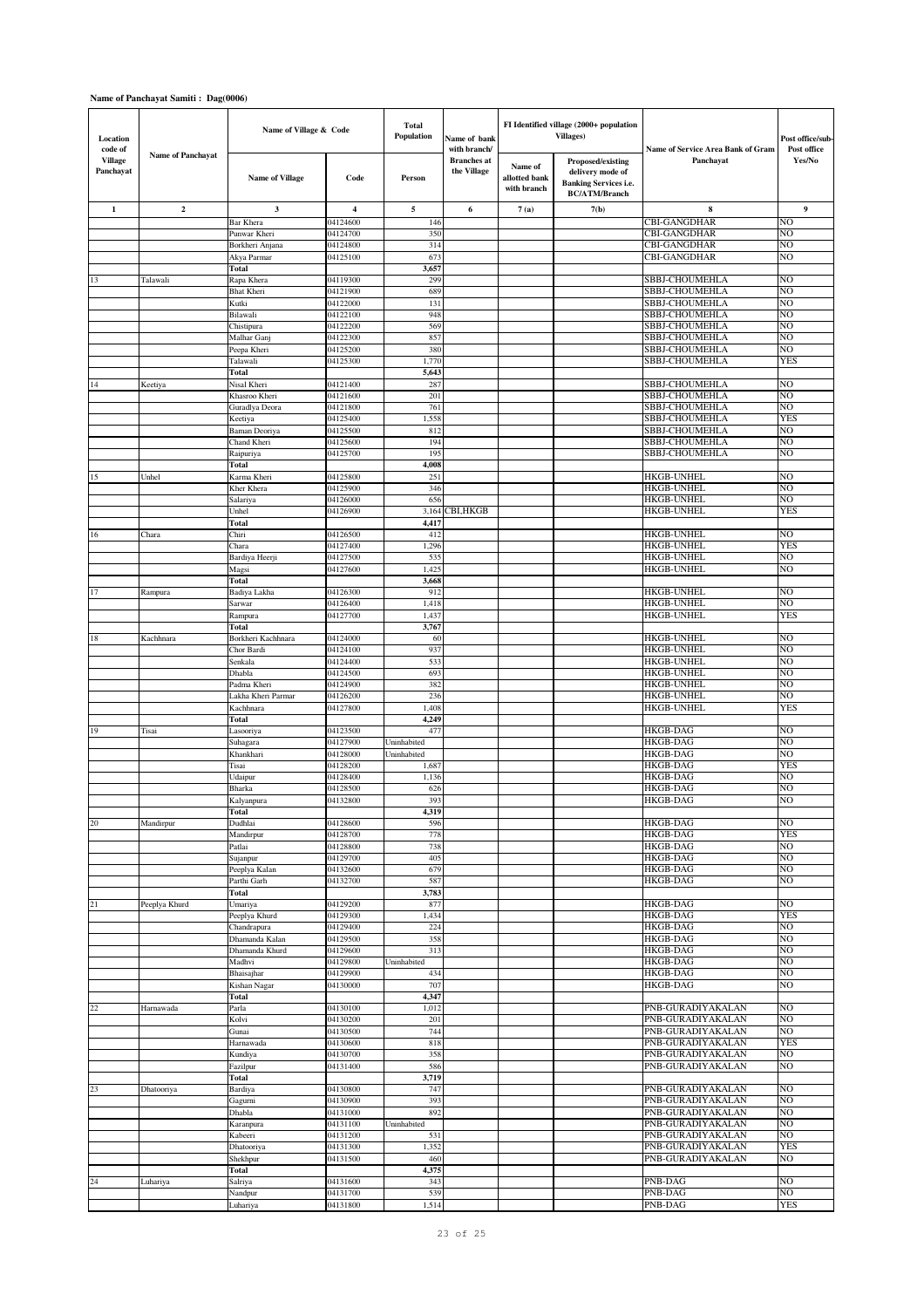| Location<br>code of         |                          | Name of Village & Code |                         | <b>Total</b><br>Population | Name of bank<br>with branch/      |                                         | FI Identified village (2000+ population<br><b>Villages</b> )                                  | Name of Service Area Bank of Gram       | Post office/sub-<br>Post office  |
|-----------------------------|--------------------------|------------------------|-------------------------|----------------------------|-----------------------------------|-----------------------------------------|-----------------------------------------------------------------------------------------------|-----------------------------------------|----------------------------------|
| <b>Village</b><br>Panchayat | <b>Name of Panchayat</b> | <b>Name of Village</b> | Code                    | Person                     | <b>Branches</b> at<br>the Village | Name of<br>allotted bank<br>with branch | Proposed/existing<br>delivery mode of<br><b>Banking Services i.e.</b><br><b>BC/ATM/Branch</b> | Panchayat                               | Yes/No                           |
| 1                           | $\overline{2}$           | 3                      | $\overline{\mathbf{4}}$ | 5                          | 6                                 | 7(a)                                    | 7(b)                                                                                          | ${\bf 8}$                               | 9                                |
|                             |                          | Mangwaliya             | 04134300                | 575                        |                                   |                                         |                                                                                               | PNB-DAG                                 | N <sub>O</sub>                   |
|                             |                          | Bani Kheri             | 04134400                | 430                        |                                   |                                         |                                                                                               | PNB-DAG                                 | NO                               |
|                             |                          | Total                  |                         | 3,401                      |                                   |                                         |                                                                                               |                                         |                                  |
| 25                          | Kyasra                   | Malpura<br>Keetiya     | 04130300<br>04130400    | 100<br>Uninhabited         |                                   |                                         |                                                                                               | HKGB-DAG<br>HKGB-DAG                    | N <sub>O</sub><br>NO             |
|                             |                          | Puwandla               | 04131900                | 322                        |                                   |                                         |                                                                                               | <b>HKGB-DAG</b>                         | NO                               |
|                             |                          | Bhaisariya             | 04132000                | 319                        |                                   |                                         |                                                                                               | <b>HKGB-DAG</b>                         | NO                               |
|                             |                          | Govindpura             | 04132100                | 780                        |                                   |                                         |                                                                                               | HKGB-DAG                                | NO                               |
|                             |                          | Sikandarpura           | 04132200                | Uninhabited                |                                   |                                         |                                                                                               | <b>HKGB-DAG</b>                         | NO                               |
|                             |                          | Saranga Khera          | 04132300                | 640                        |                                   |                                         |                                                                                               | <b>HKGB-DAG</b>                         | N <sub>O</sub>                   |
|                             |                          | Kyasra                 | 04132400                | 1,162                      |                                   | HKGB-DAG BC                             |                                                                                               | HKGB-DAG                                | <b>YES</b>                       |
|                             |                          | Doli Sarna             | 04132500<br>04134100    | 421<br>210                 |                                   |                                         |                                                                                               | HKGB-DAG<br>HKGB-DAG                    | NO<br>NO                         |
|                             |                          | Mahuri Khera<br>Total  |                         | 3,954                      |                                   |                                         |                                                                                               | HKGB-DAG                                | N <sub>O</sub>                   |
| 26                          | Dudha Liya               | Ghata Kheri            | 04128100                | 522                        |                                   |                                         |                                                                                               | <b>HKGB-DAG</b>                         | NO                               |
|                             |                          | Rajpura                | 04128300                | 556                        |                                   |                                         |                                                                                               | <b>HKGB-DAG</b>                         | NO                               |
|                             |                          | Chachurni              | 04133100                | 1,396                      |                                   |                                         |                                                                                               | HKGB-DAG                                | NO                               |
|                             |                          | Dudhaliya              | 04133200                | 2,209                      |                                   | HKGB-DAG BC                             |                                                                                               | <b>HKGB-DAG</b>                         | <b>YES</b>                       |
|                             |                          | Total                  |                         | 4,683                      |                                   |                                         |                                                                                               |                                         |                                  |
| 27                          | Jagdishpura              | Hidayat Nagar          | 04132900                | Uninhabited                |                                   |                                         |                                                                                               | PNB-DAG                                 | N <sub>O</sub>                   |
|                             |                          | Chaukari Khurd         | 04133000                | 439                        |                                   |                                         |                                                                                               | <b>PNB-DAG</b>                          | NO                               |
|                             |                          | Shivgarh<br>Ratanpura  | 04133300<br>04133400    | 317<br>934                 |                                   |                                         |                                                                                               | PNB-DAG<br>PNB-DAG                      | N <sub>O</sub><br>N <sub>O</sub> |
|                             |                          | Chaukari Kalan         | 04133500                | 380                        |                                   |                                         |                                                                                               | PNB-DAG                                 | N <sub>O</sub>                   |
|                             |                          | Jagdishpura            | 04133600                | 1,105                      |                                   |                                         |                                                                                               | PNB-DAG                                 | <b>YES</b>                       |
|                             |                          | Girdharpura            | 04133700                | 302                        |                                   |                                         |                                                                                               | PNB-DAG                                 | NO                               |
|                             |                          | Garha                  | 04133800                | 785                        |                                   |                                         |                                                                                               | PNB-DAG                                 | NO                               |
|                             |                          | <b>Total</b>           |                         | 4,262                      |                                   |                                         |                                                                                               |                                         |                                  |
| 28                          | Dag                      | Dag                    | 04133900                | 11,771                     | PNB, HKGB, JKSB, PLDB             |                                         |                                                                                               |                                         | <b>YES</b>                       |
| 29                          | Keloo Khera              | Melki                  | 04122700                | 348                        |                                   |                                         |                                                                                               | <b>HKGB-DAG</b>                         | N <sub>O</sub>                   |
|                             |                          | Keloo Khera<br>Guwalad | 04122800                | 405<br>585                 |                                   |                                         |                                                                                               | <b>HKGB-DAG</b><br><b>HKGB-DAG</b>      | <b>YES</b><br>NO                 |
|                             |                          | Naya Khera             | 04122900<br>04123000    | 578                        |                                   |                                         |                                                                                               | HKGB-DAG                                | NO                               |
|                             |                          | Khurchaniya            | 04123100                | 886                        |                                   |                                         |                                                                                               | HKGB-DAG                                | NO                               |
|                             |                          | Peepalda               | 04123200                | 687                        |                                   |                                         |                                                                                               | <b>HKGB-DAG</b>                         | NO                               |
|                             |                          | Guradiya Isar          | 04123600                | 829                        |                                   |                                         |                                                                                               | <b>HKGB-DAG</b>                         | NO                               |
|                             |                          | Tigariya               | 04123700                | 596                        |                                   |                                         |                                                                                               | <b>HKGB-DAG</b>                         | N <sub>O</sub>                   |
|                             |                          | <b>Total</b>           |                         | 4,914                      |                                   |                                         |                                                                                               |                                         |                                  |
| 30                          | Dori                     | Parasli                | 04134500                | 819                        |                                   |                                         |                                                                                               | HKGB-DAG                                | NO                               |
|                             |                          | Keloo Khera            | 04134600                | 556                        |                                   |                                         |                                                                                               | HKGB-DAG                                | NO                               |
|                             |                          | Nahar Ghatti           | 04134700<br>04134800    | 293<br>227                 |                                   |                                         |                                                                                               | <b>HKGB-DAG</b><br>HKGB-DAG             | NO<br>NO                         |
|                             |                          | Sakatpura<br>Dori      | 04135000                | 1,225                      |                                   |                                         |                                                                                               | <b>HKGB-DAG</b>                         | <b>YES</b>                       |
|                             |                          | Total                  |                         | 3,120                      |                                   |                                         |                                                                                               |                                         |                                  |
| 31                          | Dobra                    | Daryaopura             | 04134000                | 198                        |                                   |                                         |                                                                                               | <b>HKGB-DAG</b>                         | N <sub>O</sub>                   |
|                             |                          | Ghati                  | 04134200                | 439                        |                                   |                                         |                                                                                               | <b>HKGB-DAG</b>                         | NO                               |
|                             |                          | Birma Kheri            | 04134900                | 180                        |                                   |                                         |                                                                                               | <b>HKGB-DAG</b>                         | N <sub>O</sub>                   |
|                             |                          | Chhan                  | 04135100                | 1,085                      |                                   |                                         |                                                                                               | <b>HKGB-DAG</b>                         | N <sub>O</sub>                   |
|                             |                          | Dobra                  | 04135200                | 1,144                      |                                   |                                         |                                                                                               | <b>HKGB-DAG</b>                         | <b>YES</b>                       |
|                             |                          | Tokra                  | 04135300                | 615<br>3,661               |                                   |                                         |                                                                                               | HKGB-DAG                                | NO                               |
| $32**$                      | Kolvi @ Mandi            | Total<br>Kolvi @Mandi  |                         |                            |                                   |                                         |                                                                                               |                                         | NO                               |
|                             | Rajendrapur              | Rajendrapur(C.T.)      | 43208000                | 7,867                      |                                   |                                         |                                                                                               | ICICI-MANDI RAJENDRAPUR                 | N <sub>O</sub>                   |
|                             |                          | Gol Kheri              | 04119000                | 866                        |                                   |                                         |                                                                                               | <b>ICICI-MANDI RAJENDRAPUR</b>          | NO                               |
|                             |                          | Total                  |                         | 8,733                      |                                   |                                         |                                                                                               |                                         |                                  |
| 33                          | Singhpur                 | Singhpur               | 04091400                | 1,708                      |                                   |                                         |                                                                                               | HKGB-PAGARIYA                           | <b>YES</b>                       |
|                             |                          | Bani                   | 04091600                | 1,654                      |                                   |                                         |                                                                                               | HKGB-PAGARIYA                           | NO                               |
|                             |                          | <b>Total</b>           |                         | 3,362                      |                                   |                                         |                                                                                               |                                         |                                  |
| 34                          | Vistuniya                | Vistuniya              | 04091500                | 1,380                      |                                   |                                         |                                                                                               | KCCB-CHOUMEHLA                          | NO<br>N <sub>O</sub>             |
|                             |                          | Theekariya<br>Toongani | 04092100<br>04092200    | 875<br>205                 |                                   |                                         |                                                                                               | KCCB-CHOUMEHLA<br><b>KCCB-CHOUMEHLA</b> | N <sub>O</sub>                   |
|                             |                          | Chand Kheri            | 04092300                | 503                        |                                   |                                         |                                                                                               | KCCB-CHOUMEHLA                          | N <sub>O</sub>                   |
|                             |                          | Guradiya Khurd         | 04092400                | 955                        |                                   |                                         |                                                                                               | <b>KCCB-CHOUMEHLA</b>                   | N <sub>O</sub>                   |
|                             |                          | Khandar                | 04092500                | 425                        |                                   |                                         |                                                                                               | KCCB-CHOUMEHLA                          | N <sub>O</sub>                   |
|                             |                          | Jalni                  | 04093400                | 258                        |                                   |                                         |                                                                                               | <b>KCCB-CHOUMEHLA</b>                   | N <sub>O</sub>                   |
|                             |                          | <b>Total</b>           |                         | 4,601                      |                                   |                                         |                                                                                               |                                         |                                  |
| 35                          | Khokhariya Khurd         | Khokhariya Kalan       | 04090900                | 194                        |                                   |                                         |                                                                                               |                                         | NO                               |
|                             |                          | Chhan Ka Khera         | 04091000                | 509                        |                                   |                                         |                                                                                               | HKGB-PAGARIYA                           | NO                               |
|                             |                          | Ghughwa<br>Khol Kheri  | 04091100<br>04091200    | 420<br>324                 |                                   |                                         |                                                                                               | HKGB-PAGARIYA<br>HKGB-PAGARIYA          | NO<br>NO                         |
|                             |                          | Aru Kheri              | 04091300                | 313                        |                                   |                                         |                                                                                               | HKGB-PAGARIYA                           | NO                               |
|                             |                          | Khokhariya Khurd       | 04091700                | 1,151                      |                                   |                                         |                                                                                               | HKGB-PAGARIYA                           | NO                               |
|                             |                          | Gangaliya Kheri        | 04091800                | 254                        |                                   |                                         |                                                                                               | HKGB-PAGARIYA                           | NO                               |
|                             |                          | Total                  |                         | 3,165                      |                                   |                                         |                                                                                               |                                         |                                  |
| 36                          | Karawan                  | Karawan                | 04091900                | 2,239                      |                                   | HKGB-PAGABC                             |                                                                                               | HKGB-PAGARIYA                           | NO                               |
|                             |                          | Chandrapura            | 04092000                | 309                        |                                   |                                         |                                                                                               | HKGB-PAGARIYA                           | NO                               |
|                             |                          | Nathoo Kheri           | 04092600                | 559                        |                                   |                                         |                                                                                               | HKGB-PAGARIYA                           | N <sub>O</sub>                   |
|                             |                          | <b>Total</b>           |                         | 3,107                      |                                   |                                         |                                                                                               |                                         |                                  |
| 37                          | Pagariya                 | Semli                  | 04092700<br>04093100    | 465<br>3,183               |                                   |                                         |                                                                                               | <b>HKGB-PAGARIYA</b><br>HKGB-PAGARIYA   | NO<br>NO                         |
|                             |                          | Pagariya<br>Payra      | 04093200                | 385                        |                                   |                                         |                                                                                               | HKGB-PAGARIYA                           | N <sub>O</sub>                   |
|                             |                          | Bheemni                | 04093300                | 1,176                      |                                   |                                         |                                                                                               | HKGB-PAGARIYA                           | N <sub>O</sub>                   |
|                             |                          | Bor Kheri              | 04093600                | Uninhabited                |                                   |                                         |                                                                                               | HKGB-PAGARIYA                           | NO                               |
|                             |                          | Total                  |                         | 5,209                      |                                   |                                         |                                                                                               |                                         |                                  |
| 38                          | Awar                     | Lar Khera              | 04092800                | 305                        |                                   |                                         |                                                                                               | <b>HKGB-PAGARIYA</b>                    | NO                               |
|                             |                          | Awar                   | 04092900                |                            | 2,974 HKGB                        |                                         |                                                                                               | <b>HKGB-PAGARIYA</b>                    | <b>YES</b>                       |